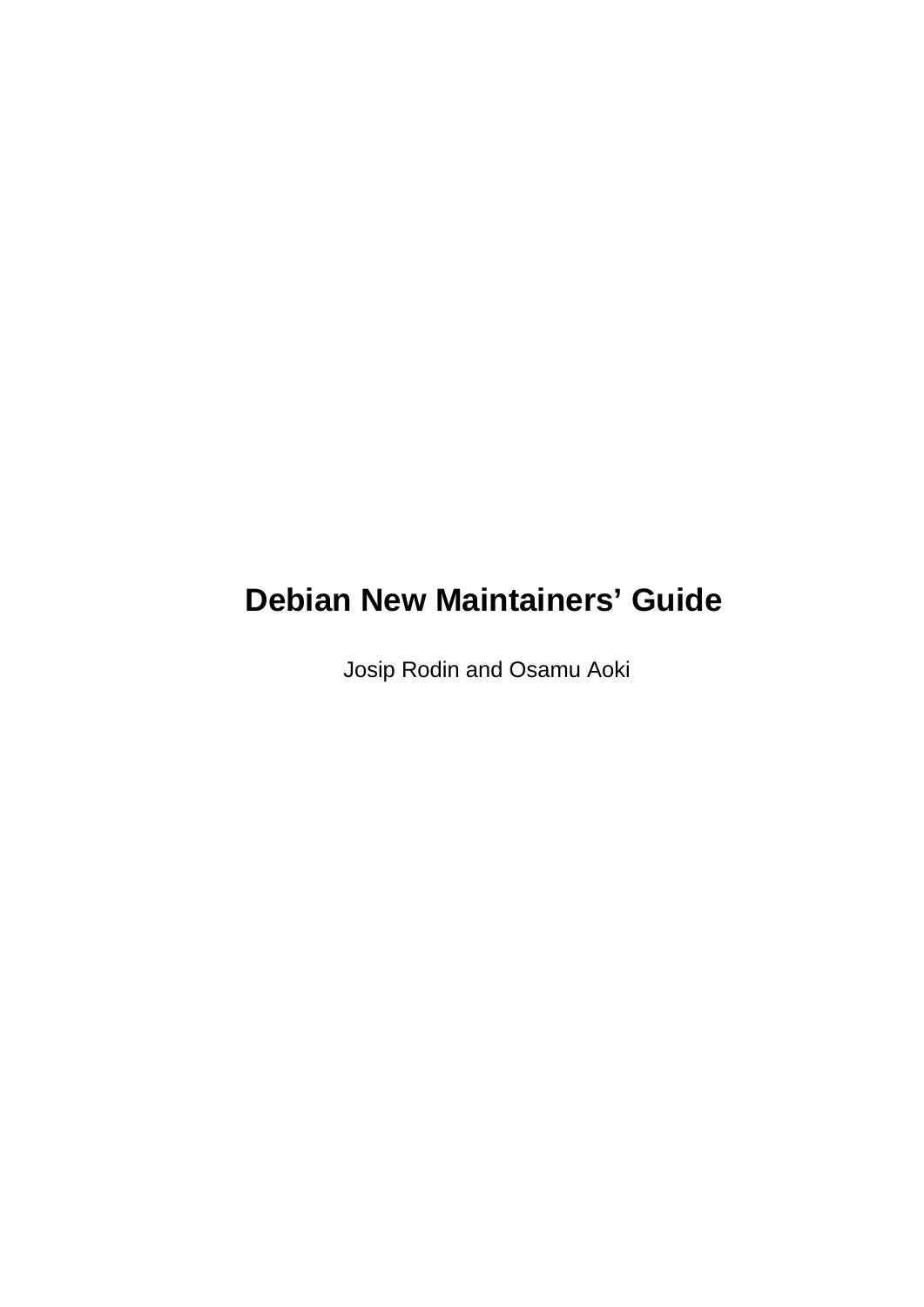Copyright © 1998-2002 Josip Rodin Copyright © 2005-2015 Osamu Aoki Copyright © 2010 Craig Small Copyright © 2010 Raphaël Hertzog

> This document may be used under the terms of the GNU General Public License version 2 or higher. This document was made using these two documents as examples:

- Making a Debian Package (AKA the Debmake Manual), copyright © 1997 Jaldhar Vyas.
- The New-Maintainer's Debian Packaging Howto, copyright © 1997 Will Lowe.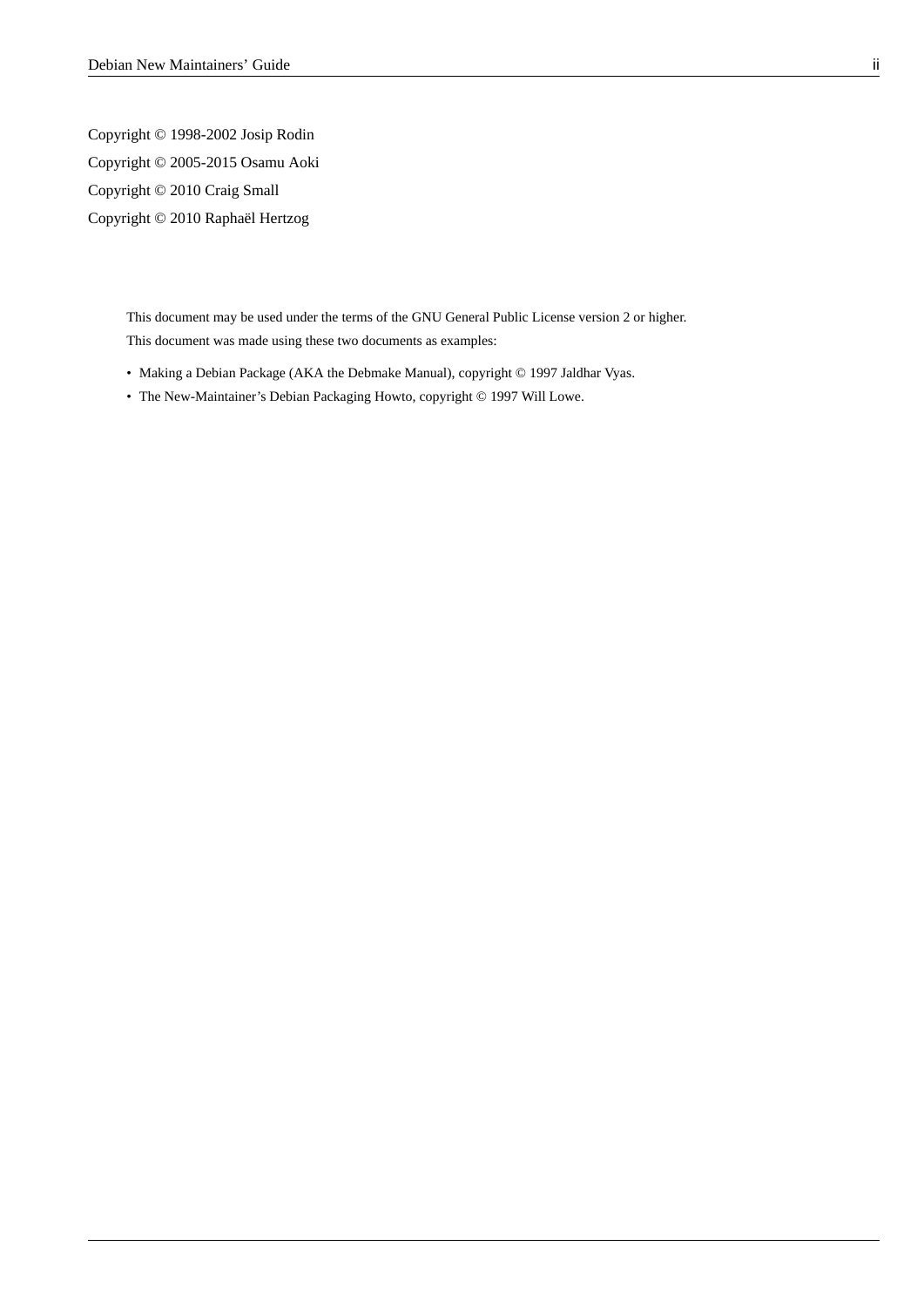| <b>COLLABORATORS</b>                     |                               |                   |                  |
|------------------------------------------|-------------------------------|-------------------|------------------|
| TITLE :<br>Debian New Maintainers' Guide |                               |                   |                  |
| <b>ACTION</b><br><b>NAME</b>             |                               | <b>DATE</b>       | <b>SIGNATURE</b> |
| <b>WRITTEN BY</b>                        | Josip Rodin and<br>Osamu Aoki | December 24, 2020 |                  |

| <b>REVISION HISTORY</b> |             |                    |             |  |
|-------------------------|-------------|--------------------|-------------|--|
|                         |             |                    |             |  |
| <b>NUMBER</b>           | <b>DATE</b> | <b>DESCRIPTION</b> | <b>NAME</b> |  |
|                         |             |                    |             |  |
|                         |             |                    |             |  |
|                         |             |                    |             |  |
|                         |             |                    |             |  |

#### **COLLABORATORS**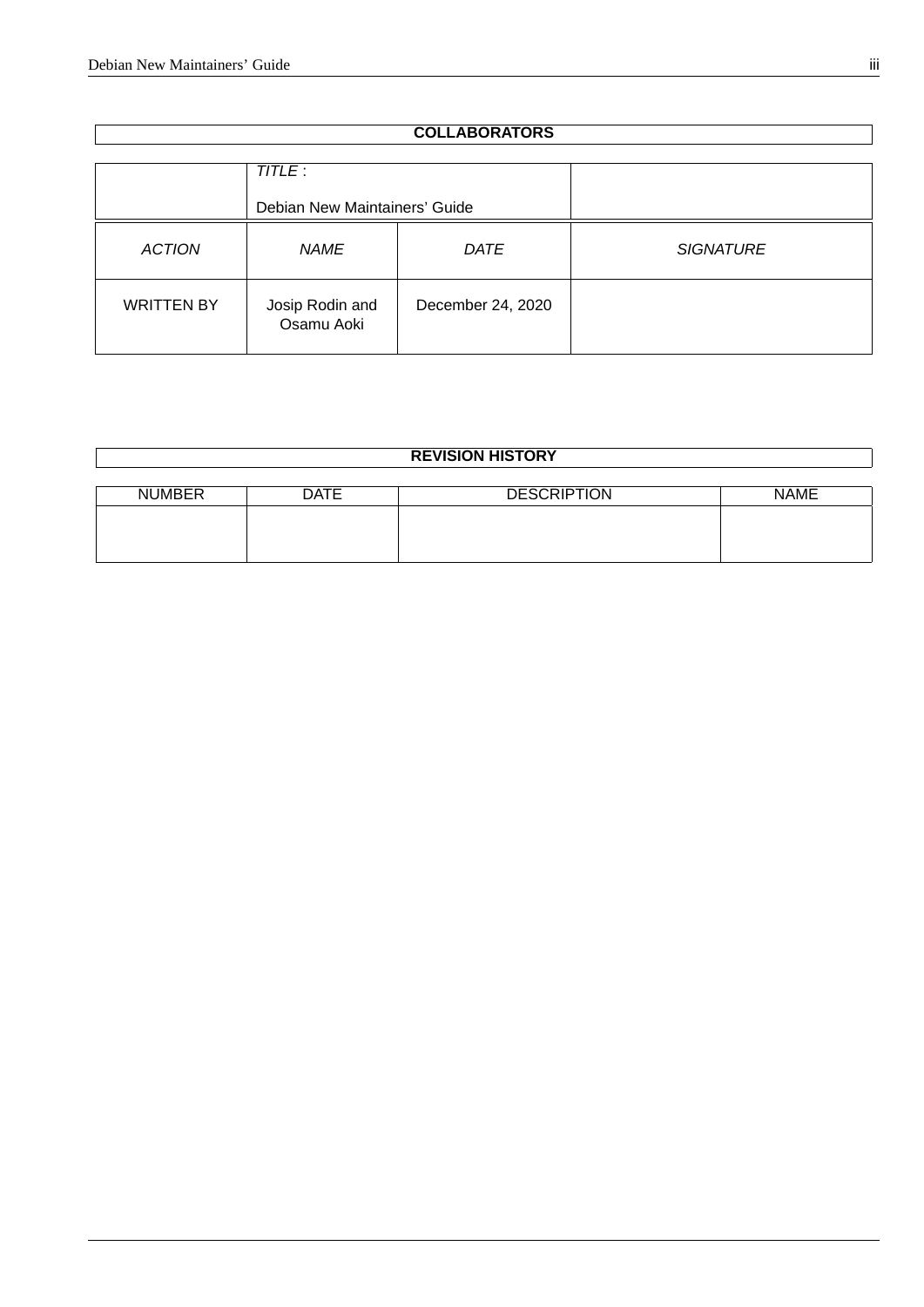# **Contents**

| $\mathbf 1$             |         | <b>Getting started The Right Way</b>             | 1  |
|-------------------------|---------|--------------------------------------------------|----|
|                         | $1.1\,$ |                                                  | 1  |
|                         | 1.2     |                                                  | 3  |
|                         | 1.3     |                                                  | 4  |
|                         | 1.4     |                                                  | 4  |
| $\overline{\mathbf{2}}$ |         | <b>First steps</b>                               | 6  |
|                         | 2.1     |                                                  | 6  |
|                         | 2.2     |                                                  | 7  |
|                         | 2.3     |                                                  | 9  |
|                         | 2.4     |                                                  | 10 |
|                         | 2.5     |                                                  | 10 |
|                         | 2.6     |                                                  | 11 |
|                         | 2.7     |                                                  | 11 |
|                         | 2.8     |                                                  | 12 |
| 3                       |         | <b>Modifying the source</b>                      | 13 |
|                         | 3.1     |                                                  | 13 |
|                         | 3.2     |                                                  | 13 |
|                         | 3.3     |                                                  | 14 |
|                         | 3.4     |                                                  | 16 |
| 4                       |         | <b>Required files under the debian directory</b> | 17 |
|                         | 4.1     |                                                  | 17 |
|                         |         |                                                  |    |
|                         | 4.2     |                                                  | 21 |
|                         | 4.3     |                                                  | 22 |
|                         | 4.4     |                                                  | 23 |
|                         |         | 4.4.1                                            | 23 |
|                         |         | 4.4.2                                            | 24 |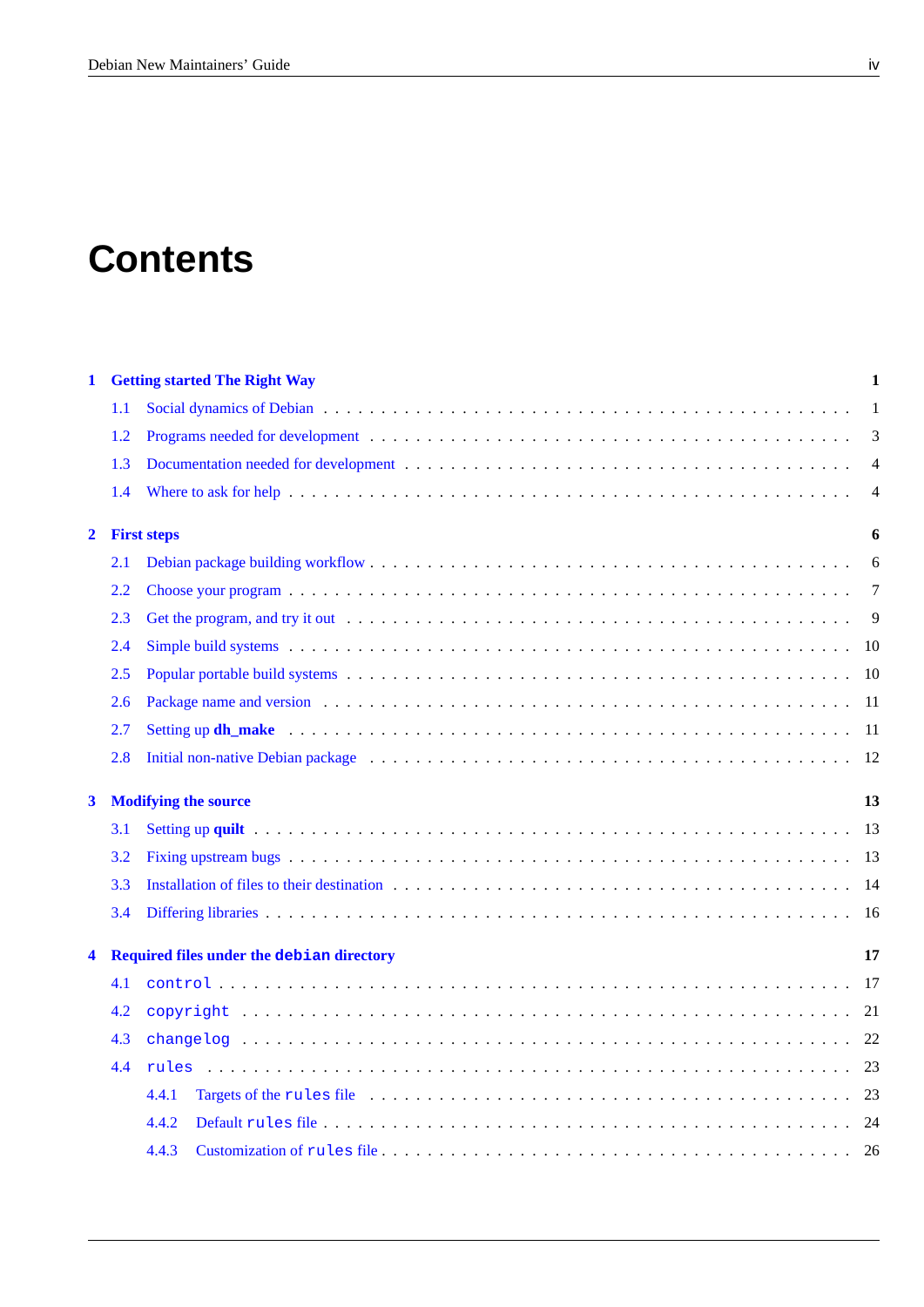| 5. |     | Other files under the debian directory | 29 |
|----|-----|----------------------------------------|----|
|    | 5.1 |                                        |    |
|    | 5.2 |                                        |    |
|    | 5.3 |                                        |    |
|    | 5.4 |                                        |    |
|    | 5.5 |                                        |    |
|    | 5.6 |                                        |    |
|    | 5.7 |                                        |    |
|    | 5.8 |                                        |    |
|    | 5.9 |                                        |    |
|    |     |                                        |    |
|    |     |                                        |    |
|    |     |                                        |    |
|    |     |                                        |    |
|    |     |                                        |    |
|    |     |                                        |    |
|    |     |                                        |    |
|    |     |                                        |    |
|    |     |                                        |    |
|    |     |                                        |    |
|    |     |                                        |    |
|    |     |                                        |    |
|    |     |                                        |    |
|    |     |                                        |    |
|    |     |                                        |    |
|    |     |                                        |    |
|    |     |                                        |    |
|    |     |                                        |    |
|    |     |                                        |    |
| 6  |     | <b>Building the package</b>            | 38 |
|    | 6.1 |                                        |    |
|    | 6.2 |                                        |    |
|    | 6.3 |                                        |    |
|    | 6.4 |                                        |    |
|    | 6.5 |                                        |    |
|    | 6.6 |                                        |    |
|    | 6.7 |                                        |    |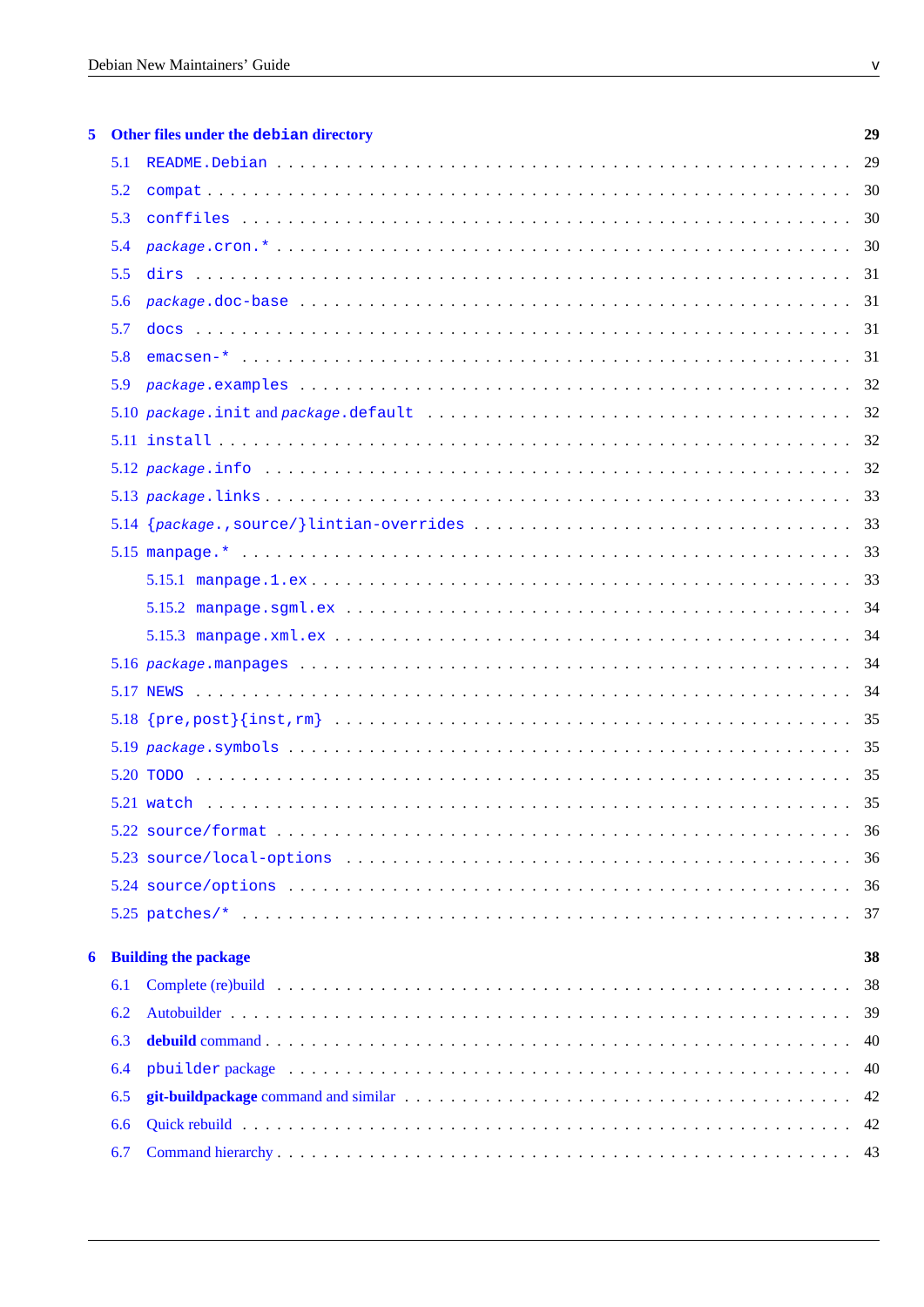| 7                |     | <b>Checking the package for errors</b>                                                                                                                                                                                        | 44   |
|------------------|-----|-------------------------------------------------------------------------------------------------------------------------------------------------------------------------------------------------------------------------------|------|
|                  | 7.1 |                                                                                                                                                                                                                               | 44   |
|                  | 7.2 |                                                                                                                                                                                                                               | 44   |
|                  | 7.3 |                                                                                                                                                                                                                               | 44   |
|                  | 7.4 |                                                                                                                                                                                                                               | 45   |
|                  | 7.5 |                                                                                                                                                                                                                               | 46   |
|                  | 7.6 |                                                                                                                                                                                                                               | 46   |
|                  | 7.7 |                                                                                                                                                                                                                               | -46  |
|                  | 7.8 |                                                                                                                                                                                                                               | 46   |
| 8                |     | <b>Updating the package</b>                                                                                                                                                                                                   | 47   |
|                  | 8.1 |                                                                                                                                                                                                                               | 47   |
|                  | 8.2 |                                                                                                                                                                                                                               | 48   |
|                  | 8.3 |                                                                                                                                                                                                                               | 48   |
|                  | 8.4 |                                                                                                                                                                                                                               | 49   |
|                  | 8.5 |                                                                                                                                                                                                                               | - 50 |
|                  | 8.6 |                                                                                                                                                                                                                               | 50   |
| $\boldsymbol{9}$ |     | <b>Uploading the package</b>                                                                                                                                                                                                  | 51   |
|                  | 9.1 |                                                                                                                                                                                                                               | -51  |
|                  | 9.2 |                                                                                                                                                                                                                               |      |
|                  | 9.3 |                                                                                                                                                                                                                               |      |
|                  |     | <b>A</b> Advanced packaging                                                                                                                                                                                                   | 53   |
|                  | A.1 |                                                                                                                                                                                                                               |      |
|                  | A.2 |                                                                                                                                                                                                                               |      |
|                  | A.3 |                                                                                                                                                                                                                               |      |
|                  | A.4 | Building a shared library package (a) and a series of the series of the series of the series of the series of the series of the series of the series of the series of the series of the series of the series of the series of |      |
|                  | A.5 | Native Debian package (and all contact of the contract of the contract of the contract of the contract of the contract of the contract of the contract of the contract of the contract of the contract of the contract of the |      |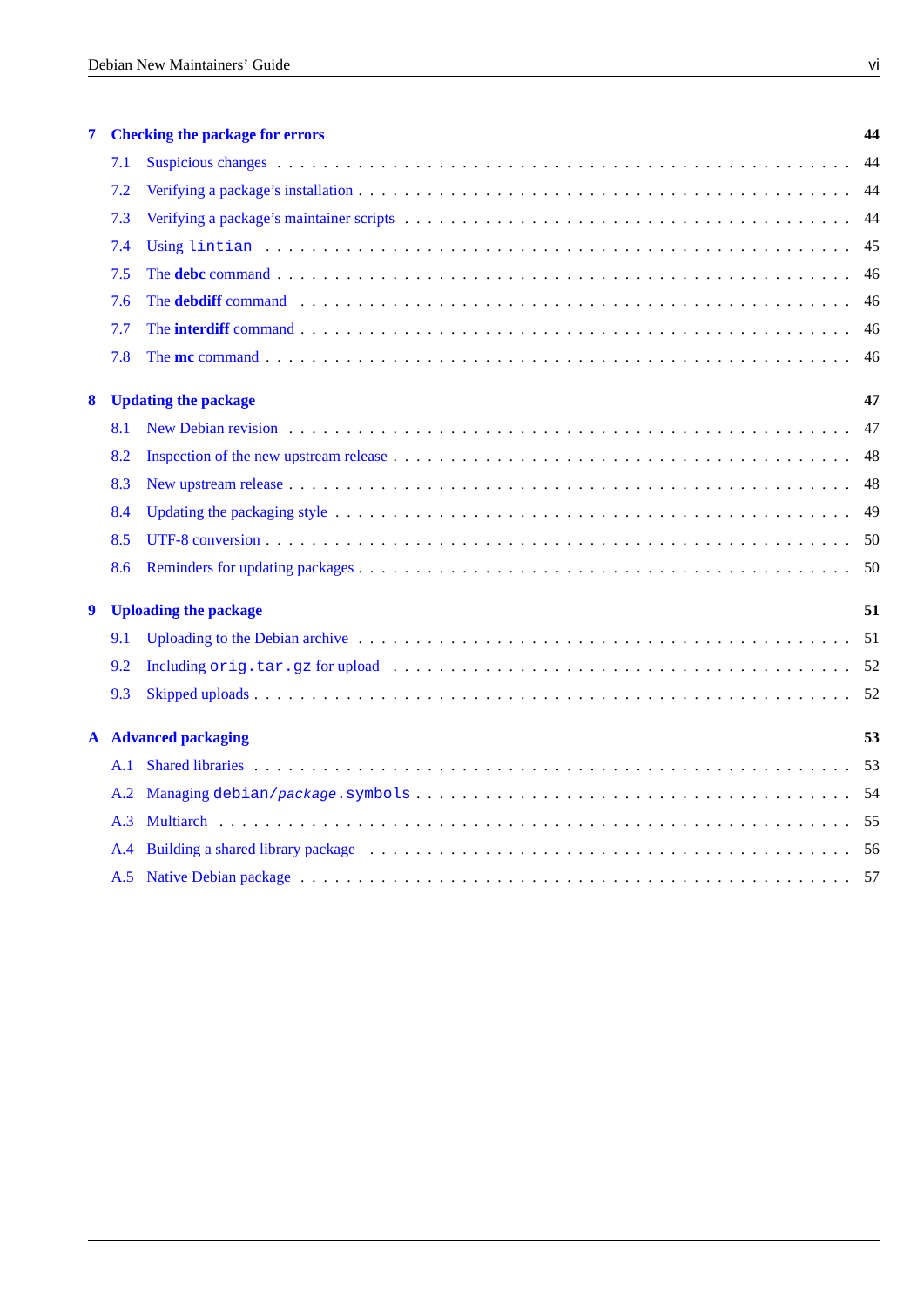# <span id="page-6-0"></span>**Chapter 1**

# **Getting started The Right Way**

This document tries to describe the building of a Debian package to ordinary Debian users and prospective developers. It uses fairly non-technical language, and it's well covered with working examples. There is an old Latin saying: *Longum iter est per praecepta, breve et efficax per exempla* (It's a long way by the rules, but short and efficient with examples).

The rewrite of this tutorial document with updated contents and more practical examples is available as Guide for Debian Maintainers(https://www.debian.org/doc/devel-manuals#debmake-doc) . Please use this new tutorial as the primary tutorial document.

This document is made available for the Debian Buster release since this offers many translations. This document will be dropped in the following releases since contents are getting outdated.  $<sup>1</sup>$ </sup>

[One of the things that makes Debian such a top-notch distribution i](https://www.debian.org/doc/devel-manuals#debmake-doc)s its package system. While there is a vast quantity of software already in the Debian format, sometimes you need to install software that isn't. You may be wondering how you can make your own packages; and perhaps you think it is a very difficult task. Well,i[f](#page-6-2) you are a real novice on Linux, it is hard, but if you were a rookie, you wouldn't be reading this document now :-) You do need to know a little about Unix programming but you certainly don't need to be a wizard.<sup>2</sup>

One thing is certain, though: to properly create and maintain Debian packages takes many hours. Make no mistake, for our system to work the maintainers need to be both technically competent and diligent.

If you need some help wit[h](#page-6-3) packaging, please read Section 1.4.

Newer versions of this document should always be available online at http://www.debian.org/doc/maint-guide/ and in the maint-guide package. The translations may be available in packages such as maint-guide-es. Please note that this documentation may be slightly outdated.

Since this is a tutorial, I choose to explain each detailed ste[p for](#page-9-1) some important topics. Some of them may look irrelevant to you. Please be patient. I have also intentionally skipped some corner cas[es and provided only pointers to keep this](http://www.debian.org/doc/maint-guide/) document simple.

## **1.1 Social dynamics of Debian**

<span id="page-6-1"></span>Here are some observations of Debian's social dynamics, presented in the hope that it will prepare you for interactions with Debian:

- We all are volunteers.
	- **–** You cannot impose on others what to do.

<sup>&</sup>lt;sup>1</sup>The document assumes you are using a jessie or newer system. If you need to follow this text in an older system (including an older Ubuntu system etc.), you must install backported dpkg and debhelper packages, at least.

<span id="page-6-3"></span><span id="page-6-2"></span> $2$ You can learn about the basic handling of a Debian system from the Debian Reference (http://www.debian.org/doc/manuals/debian-reference/). It contains some pointers to learn about Unix programming, too.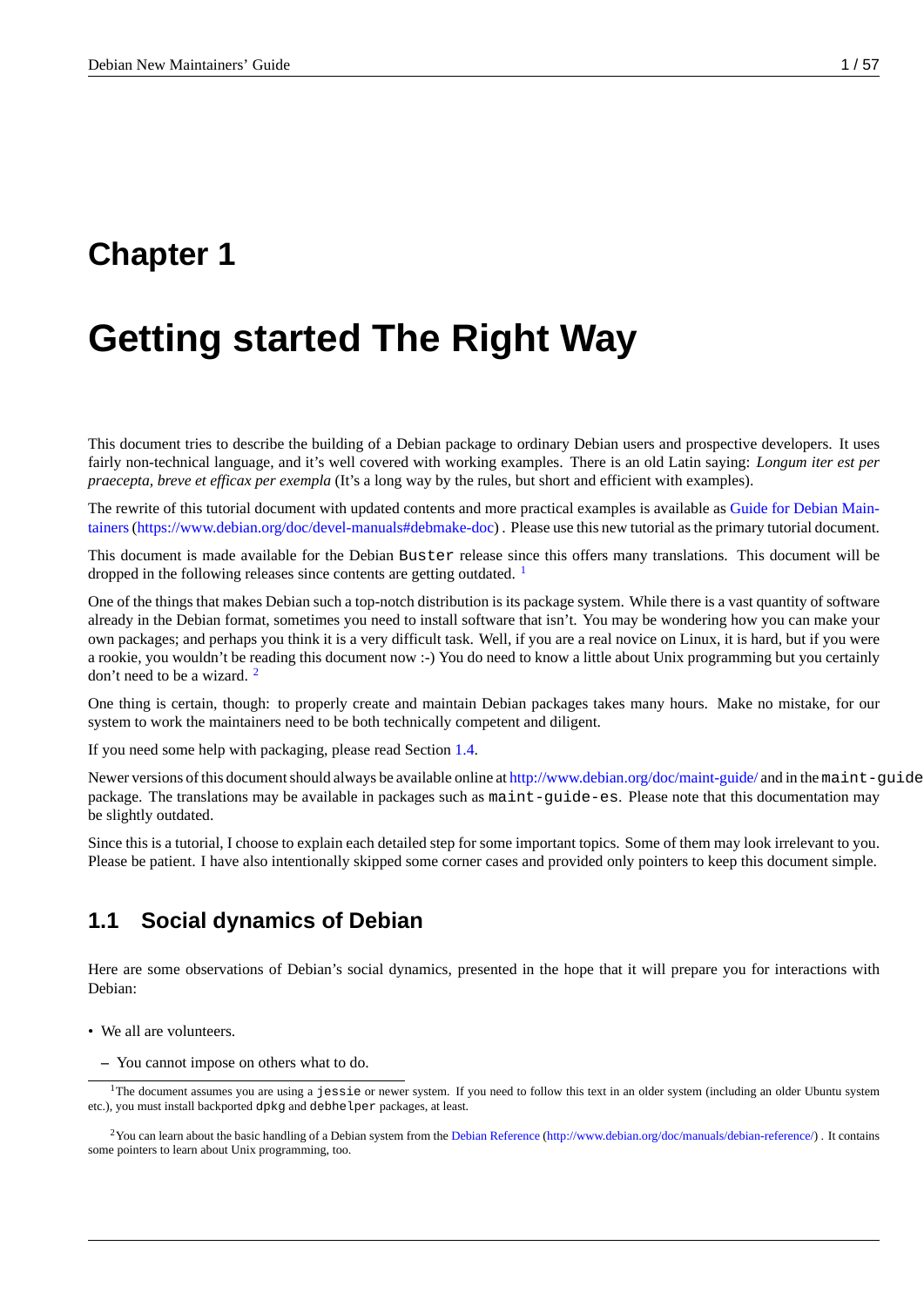- **–** You should be motivated to do things by yourself.
- Friendly cooperation is the driving force.
	- **–** Your contribution should not overstrain others.
	- **–** Your contribution is valuable only when others appreciate it.
- Debian is not your school where you get automatic attention of teachers.
	- **–** You should be able to learn many things by yourself.
	- **–** Attention from other volunteers is a very scarce resource.
- Debian is constantly improving.
	- **–** You are expected to make high quality packages.
	- **–** You should adapt yourself to change.

There are several types of people interacting around Debian with different roles:

- **upstream author**: the person who made the original program.
- **upstream maintainer**: the person who currently maintains the program.
- **maintainer**: the person making the Debian package of the program.
- **sponsor**: a person who helps maintainers to upload packages to the official Debian package archive (after checking their contents).
- **mentor**: a person who helps novice maintainers with packaging etc.
- **Debian Developer** (DD): a member of the Debian project with full upload rights to the official Debian package archive.
- **Debian Maintainer** (DM): a person with limited upload rights to the official Debian package archive.

Please note that you cannot become an official **Debian Developer** (DD) overnight, because it takes more than technical skill. Please do not be discouraged by this. If it is useful to others, you can still upload your package either as a **maintainer** through a **sponsor** or as a **Debian Maintainer**.

Please note that you do not need to create any new package to become an official Debian Developer. Contributing to the existing packages can provide a path to becoming an official Debian Developer too. There are many packages waiting for good maintainers (see Section 2.2).

Since we focus only on technical aspects of packaging in this document, please refer to the following to learn how Debian functions and how you can get involved:

- Debian: 1[7 ye](#page-12-0)ars of Free Software, "do-ocracy", and democracy (http://upsilon.cc/~zack/talks/2011/20110321-taipei.pdf) (Introductory slides)
- How can you help Debian? (http://www.debian.org/intro/help) (official)
- [The Debian GNU/Linux FAQ, Chapter 13 "Contributing to the D](http://upsilon.cc/~zack/talks/2011/20110321-taipei.pdf)ebian Project" [\(https://www.debian.org/doc/manuals/de](http://upsilon.cc/~zack/talks/2011/20110321-taipei.pdf)bianfaq/contributing.en.html) (semi-official)
- [Debian Wiki, HelpDebian](http://www.debian.org/intro/help) (h[ttp://wiki.debian.org/HelpDebian](http://www.debian.org/intro/help)) (supplemental)
- [Debian New Member sit](https://www.debian.org/doc/manuals/debian-faq/contributing.en.html)e [\(https://nm.debian.org/\) \(official\)](https://www.debian.org/doc/manuals/debian-faq/contributing.en.html)
- [Debian Mentors FAQ](http://wiki.debian.org/HelpDebian) (http[://wiki.debian.org/DebianMentorsF](http://wiki.debian.org/HelpDebian)aq) (supplemental)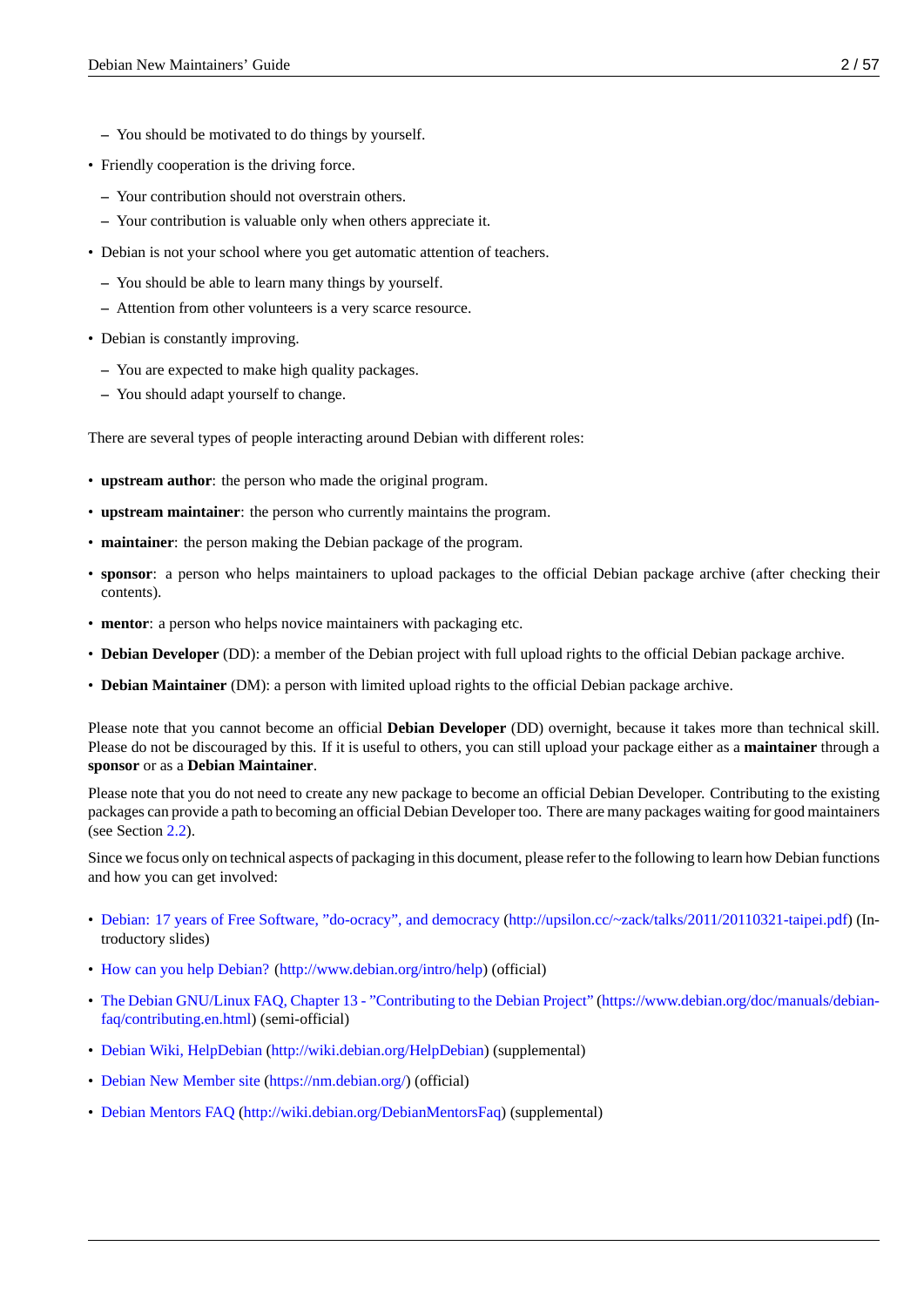# **1.2 Programs needed for development**

Before you start anything, you should make sure that you have properly installed some additional packages needed for development. Note that the list doesn't contain any packages marked essential or required - we expect that you have those installed already.

The following packages come with the standard Debian installation, so you probably have them already (along with any additional packages they depend on). Still, you should check them with aptitude show *package* or with dpkg -s *package*.

The most important package to install on your development system is the build-essential package. Once you try to install that, it will *pull in* other packages required to have a basic build environment.

For some types of packages, that is all you will require; however, there is another set of packages that while not essential for all package builds are useful to have installed or may be required by your package:

- autoconf, automake, and autotools-dev many newer programs use configure scripts and Makefile files preprocessed with the help of programs like these (see info autoconf, info automake). autotools-dev keeps up-to-date versions of certain auto files and has documentation about the best way to use those files.
- debhelper and dh-make dh-make is necessary to create the skeleton of our example package, and it will use some of the debhelper tools for creating packages. They are not essential for this purpose, but are *highly* recommended for new maintainers. It makes the whole process very much easier to start, and to control afterwards. (See dh\_make(8), debhelper(1).) 3

The new debmake may be used as the alternative to the standard dh-make. It does more and comes with HTML documentation with extensive packaging examples in debmake-doc.

- [d](#page-8-0)evscripts this package contains some useful scripts that can be helpful for maintainers, but they are also not necessary for building packages. Packages recommended and suggested by this package are worth looking into. (See /usr/share/ doc/devscripts/README.gz.)
- fakeroot this utility lets you emulate being root, which is necessary for some parts of the build process. (See fakeroot(1).)
- file this handy program can determine what type a file is. (See file(1).)
- gfortran the GNU Fortran 95 compiler, necessary if your program is written in Fortran. (See gfortran(1).)
- git this package provides a popular version control system designed to handle very large projects with speed and efficiency; it is used for many high profile open source projects, most notably the Linux kernel. (See git(1), git Manual (/usr/share/ doc/git-doc/index.html).)
- gnupg a tool that enables you to digitally *sign* packages. This is especially important if you want to distribute packages to other people, and you will certainly be doing that when your work gets included in the Debian distribution. (See gpg(1).)
- gpc the GNU Pascal compiler, necessary if your program is written in Pascal. Worthy of note here is fp-compiler, the Free Pascal Compiler, which is also good at this task. (See gpc(1), ppc386(1).)
- lintian this is the Debian package checker, which lets you know of any common mistakes after you build the package and explains the errors found. (See lintian(1), Lintian User's Manual (https://lintian.debian.org/manual/index.html) .)
- patch this very useful utility will take a file containing a difference listing (produced by the **diff** program) and apply it to the original file, producing a patched version. (See patch(1).)
- patchutils this package contains so[me utilities to work with patches such as the](https://lintian.debian.org/manual/index.html) **lsdiff**, **interdiff** and **filterdiff** commands.
- pbuilder this package contains programs which are used for creating and maintaining a **chroot** environment. Building a Debian package in this **chroot** environment verifies the proper build dependency and avoids FTBFS (Fails To Build From Source) bugs. (see pbuilder(8) and pdebuild(1))
- perl Perl is one of the most used interpreted scripting languages on today's Unix-like systems, often referred to as Unix's Swiss Army Chainsaw. (See perl(1).)

<span id="page-8-0"></span> $3$ There are also some more specialized but similar packages such as  $dh$ -make-perl,  $dh$ -make-php, etc.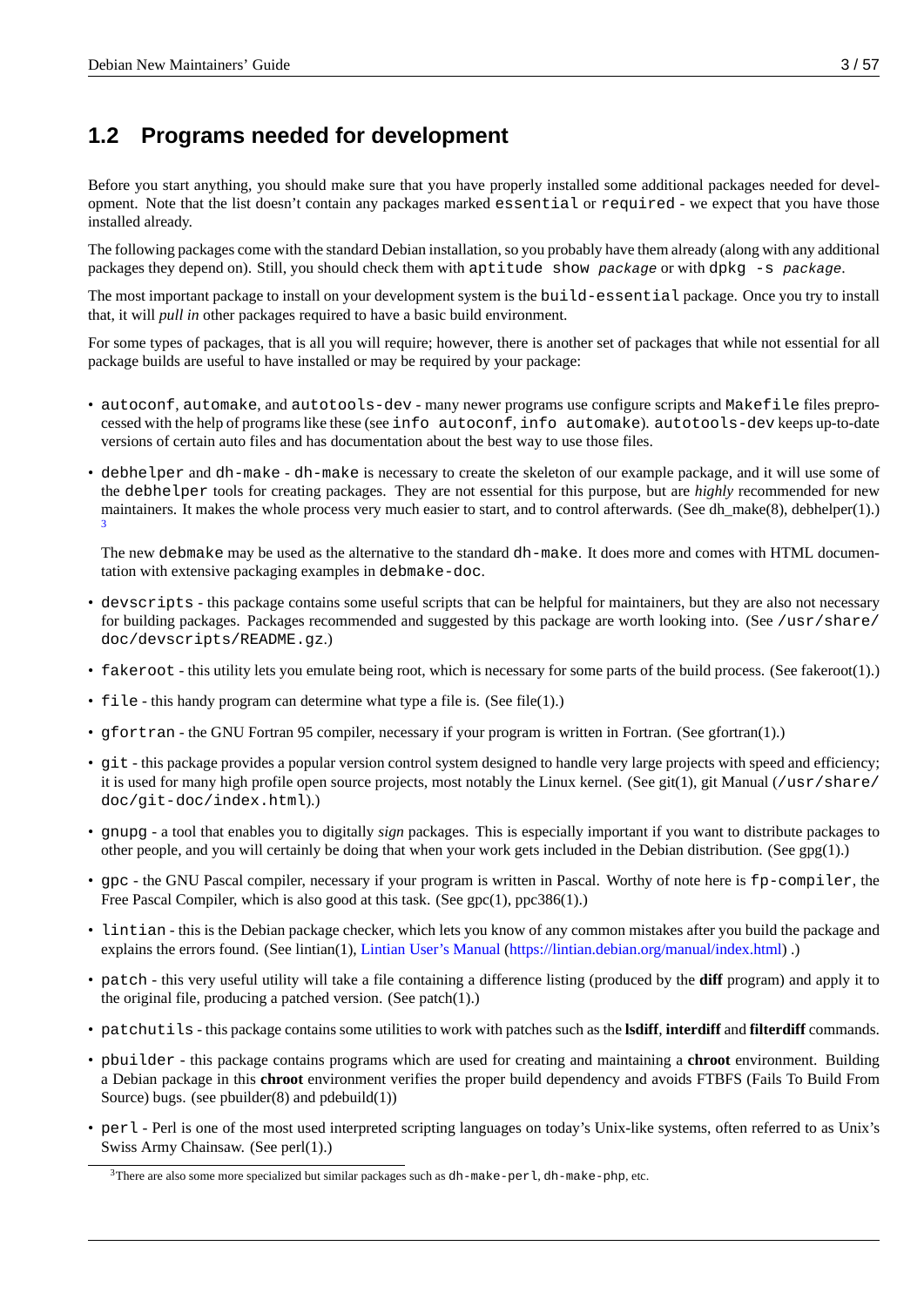- python Python is another of the most used interpreted scripting languages on the Debian system, combining remarkable power with very clear syntax. (See python(1).)
- quilt this package helps you to manage large numbers of patches by keeping track of the changes each patch makes. Patches can be applied, un-applied, refreshed, and more. (See quilt(1), and /usr/share/doc/quilt/quilt.pdf.gz.)
- xutils-dev some programs, usually those made for X11, also use these programs to generate Makefile files from sets of macro functions. (See imake(1), xmkmf(1).)

The short descriptions that are given above only serve to introduce you to what each package does. Before continuing please read the documentation of each relevant program including ones installed through the package dependency such as **make**, at least, for the standard usage. It may seem like heavy going now, but later on you'll be *very* glad you read it. If you have specific questions later, I would suggest re-reading the documents mentioned above.

# **1.3 Documentation needed for development**

<span id="page-9-0"></span>The following is the *very important* documentation which you should read along with this document:

- debian-policy the Debian Policy Manual (http://www.debian.org/doc/devel-manuals#policy) includes explanations of the structure and contents of the Debian archive, several OS design issues, the Filesystem Hierarchy Standard (http://www.debian.org/ doc/packaging-manuals/fhs/fhs-3.0.html) (FHS, which says where each file and directory should be), etc. For you, the most important thing is that it describes requirements that each package must satisfy to be included in the distribution. (See the local copies of /usr/sh[are/doc/debian-policy/policy.pdf.gz](http://www.debian.org/doc/devel-manuals#policy) and /usr/share/doc/debian-policy/ fhs/fhs-3.0.pdf.gz.)
- [developers-reference](http://www.debian.org/doc/packaging-manuals/fhs/fhs-3.0.html) the Debian Developer's Reference (http://www.debian.org/doc/devel-manuals#devref) describes all matters not specifically about the technical details of packaging, like the structure of the archive, how to rename, orphan, or adopt packages, how to do NMUs, how to manage bugs, best packaging practices, when and where to upload, etc. (See the local copy of /usr/share/doc/developers-reference/developers-reference.pdf.)

The following is the *important* documentation which you should read along with this document:

- Autotools Tutorial (http://www.lrde.epita.fr/~adl/autotools.html) provides a very good tutorial for the GNU Build System known as the GNU Autotools, whose most important components are Autoconf, Automake, Libtool, and gettext.
- gnu-standards this package contains two pieces of documentation from the GNU project: GNU Coding Standards [\(http://www.gnu.or](http://www.lrde.epita.fr/~adl/autotools.html)g[/prep/standards/html\\_node/index.html\) , and](http://www.lrde.epita.fr/~adl/autotools.html) Information for Maintainers of GNU Software (http://www.gnu.org/ [prep/maintain/html\\_node/inde](http://en.wikipedia.org/wiki/GNU_build_system)x.html) . Although Debian does not require these to be followed,t[hese are still helpful as](http://en.wikipedia.org/wiki/GNU_build_system) guidelines and common sense. (See the local copies of /usr/share/doc/gnu-standards/standards.pdf.gz and /usr/share/doc/gnu-standards/maintain.pdf.gz.)

If [this document contradicts any of the d](http://www.gnu.org/prep/maintain/html_node/index.html)ocuments mentioned above, they are correct. Please file a bug report on the maint-quide package using **reportbug**.

The following is an alternative tutorial document that you may read along with this document:

• Debian Packaging Tutorial (http://www.debian.org/doc/packaging-manuals/packaging-tutorial/packaging-tutorial)

# **1.4 [Where to ask for help](http://www.debian.org/doc/packaging-manuals/packaging-tutorial/packaging-tutorial)**

<span id="page-9-1"></span>Before you decide to ask your question in some public place, please read this fine documentation:

• files in /usr/share/doc/*package* for all pertinent packages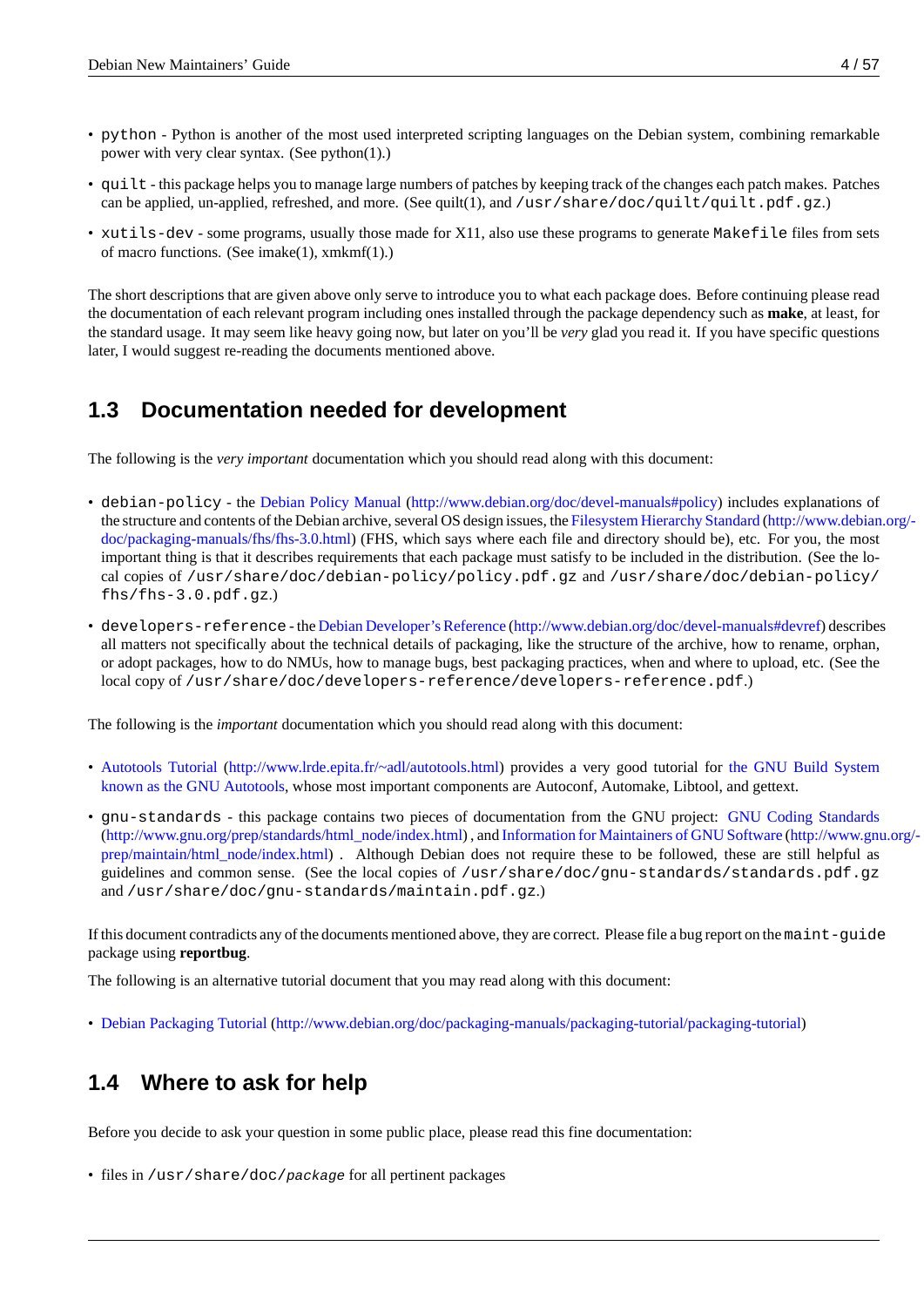- contents of **man** *command* for all pertinent commands
- contents of **info** *command* for all pertinent commands
- contents of debian-mentors@lists.debian.org mailing list archive (http://lists.debian.org/debian-mentors/)
- contents of debian-devel@lists.debian.org mailing list archive (http://lists.debian.org/debian-devel/)

You can use [web search engines more effectively by including sear](http://lists.debian.org/debian-mentors/)ch strings such as  $\text{site}$ : lists.debian.org to limit the domain.

Making a sm[all test package is a good way to learn details of pac](http://lists.debian.org/debian-devel/)k[aging. Inspecting existing well main](http://lists.debian.org/debian-devel/)tained packages is the best way to learn how other people make packages.

If you still have questions about packaging that you couldn't find answers to in the available documentation and web resources, you can ask them interactively:

- debian-mentors@lists.debian.org mailing list (http://lists.debian.org/debian-mentors/). (This mailing list is for the novice.)
- debian-devel@lists.debian.org mailing list (http://lists.debian.org/debian-devel/) . (This mailing list is for the expert.)
- IRC [\(http://www.debian.org/support#irc\) such](http://lists.debian.org/debian-mentors/) as [#debian-mentors](http://lists.debian.org/debian-mentors/).
- [Teams focusing on a specific set of packag](http://lists.debian.org/debian-devel/)es. (Full list at [https://wiki.debian.or](http://lists.debian.org/debian-devel/)g/Teams (https://wiki.debian.org/Teams) )
- Language-specific mailing lists such as debian-devel-{french,italian,portuguese,spanish}@lists.debian.org or debian-devel@debian.or.jp. [\(Full](http://www.debian.org/support#irc) listing at [https://lists.debian.org/dev](http://www.debian.org/support#irc)el.html(https://lists.debian.org/devel.html) and https://lists.debian.org/users.html(https://lists.debian.org/ users.html) )

The more experienced Debian developers will gladly help you, if you ask properly after [making your required efforts.](https://lists.debian.org/users.html)

[When you re](https://lists.debian.org/users.html)cei[ve a bug report \(yes, actual bug reports!\), you will know that it is time](https://lists.debian.org/devel.html) for you to dig into the Debian Bug Trac[king](https://lists.debian.org/users.html) System (http://www.debian.org/Bugs/) and read the documentation there, to be able to deal with the reports efficiently. I highly recommend reading the Debian Developer's Reference, 5.8. "Handling bugs" (http://www.debian.org/doc/manuals/developersreference/pkgs.html#bug-handling) .

Even if it all worked well, it's time to start praying. Why? Because in just a few hours (or days) users fro[m all around the world](http://www.debian.org/Bugs/) [will star](http://www.debian.org/Bugs/)t [to use your package, and if y](http://www.debian.org/Bugs/)[ou made some critical error you'll get ma](http://www.debian.org/doc/manuals/developers-reference/pkgs.html#bug-handling)i[lbombed by numerous angry Debian users](http://www.debian.org/doc/manuals/developers-reference/pkgs.html#bug-handling)…Just [kidding. :-\)](http://www.debian.org/doc/manuals/developers-reference/pkgs.html#bug-handling)

Relax and be ready for bug reports, because there is a lot more work to be done before your package will be fully in line with Debian policies and its best practice guidelines (once again, read the *real documentation* for details). Good luck!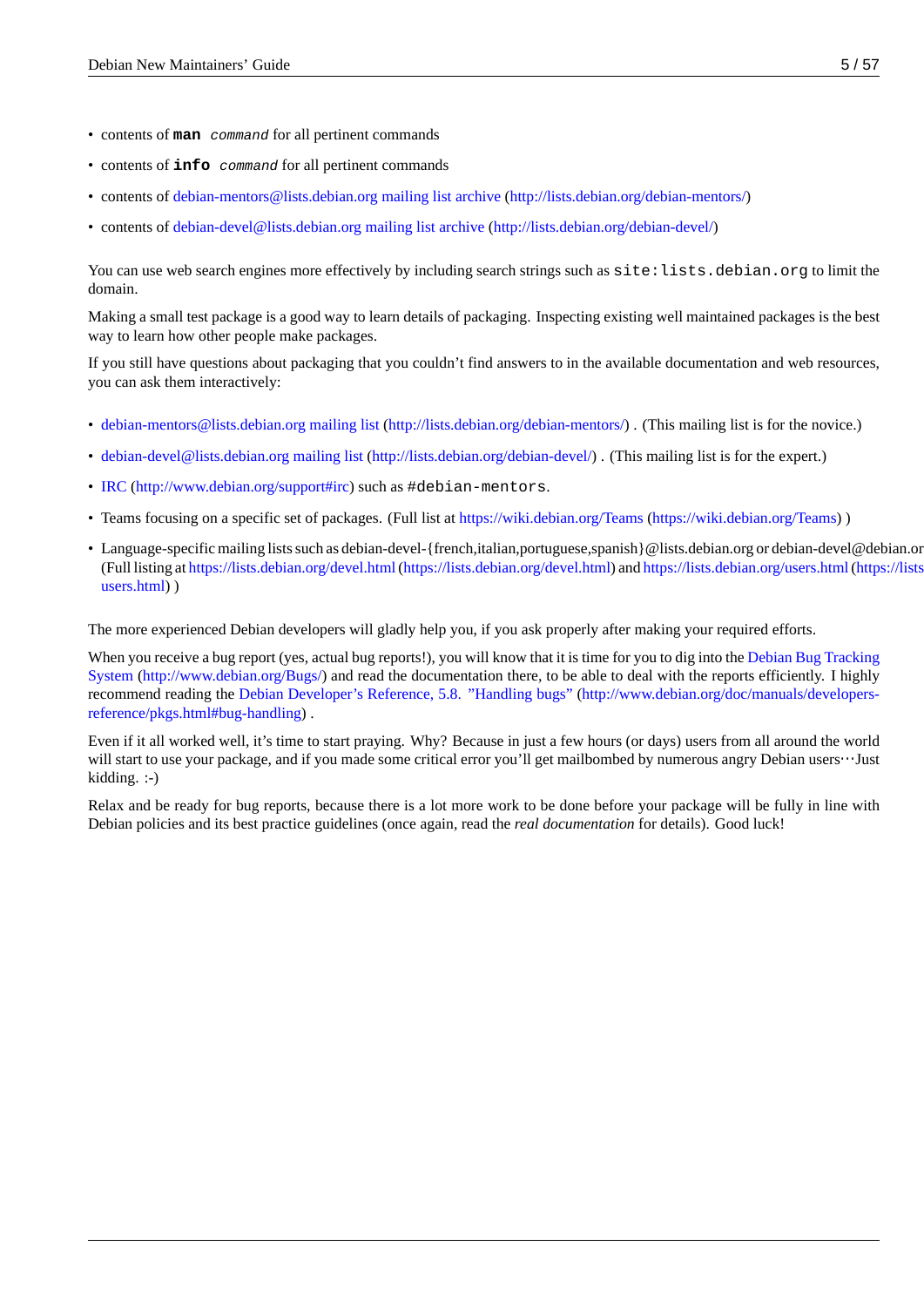# <span id="page-11-0"></span>**Chapter 2**

# **First steps**

Let's start by creating a package of your own (or, even better, adopting an existing one).

### **2.1 Debian package building workflow**

<span id="page-11-1"></span>If you are making a Debian package with an upstream program, the typical workflow of Debian package building involves generating several specifically named files for each step as follows:

- Get a copy of the upstream software, usually in a compressed tar format.
	- **–** *package*-*version*.tar.gz
- Add Debian-specific packaging modifications to the upstream program under the debian directory, and create a non-native source package (that is, the set of input files used for Debian package building) in 3.0 (quilt) format.
	- **–** *package*\_*version*.orig.tar.gz
	- **–** *package*\_*version*-*revision*.debian.tar.gz<sup>1</sup>
	- **–** *package*\_*version*-*revision*.dsc
- Build Debian binary packages, which are ordinary installable package files in .deb format (or .udeb format, used by the Debian Installer) from the Debian source package.
	- **–** *package*\_*version*-*revision*\_*arch*.deb

Please note that the character separating *package* and *version* was changed from - (hyphen) in the tarball name to \_ (underscore) in the Debian package filenames.

In the file names above, replace the *package* part with the **package name**, the *version* part with the **upstream version**, the *revision* part with the **Debian revision**, and the *arch* part with the **package architecture**, as defined in the Debian Policy Manual.<sup>2</sup>

Each step of this outline is explained with detailed examples in later sections.

<sup>1</sup>For the older style of non-native Debian source packages in 1.0 format, *package*\_*version*-*revision*.diff.gz is used instead.

<span id="page-11-2"></span><sup>2</sup>See [5.6](#page-11-2).1 "Source" (http://www.debian.org/doc/debian-policy/ch-controlfields.html#s-f-Source) , 5.6.7 "Package" (http://www.debian.org/doc/debianpolicy/ch-controlfields.html#s-f-Package) , and 5.6.12 "Version" (http://www.debian.org/doc/debian-policy/ch-controlfields.html#s-f-Version) . The **package architecture** follows the Debian Policy Manual, 5.6.8 "Architecture" (http://www.debian.org/doc/debian-policy/ch-controlfields.html#s-f-Architecture) and is automatically assigned by the package build process.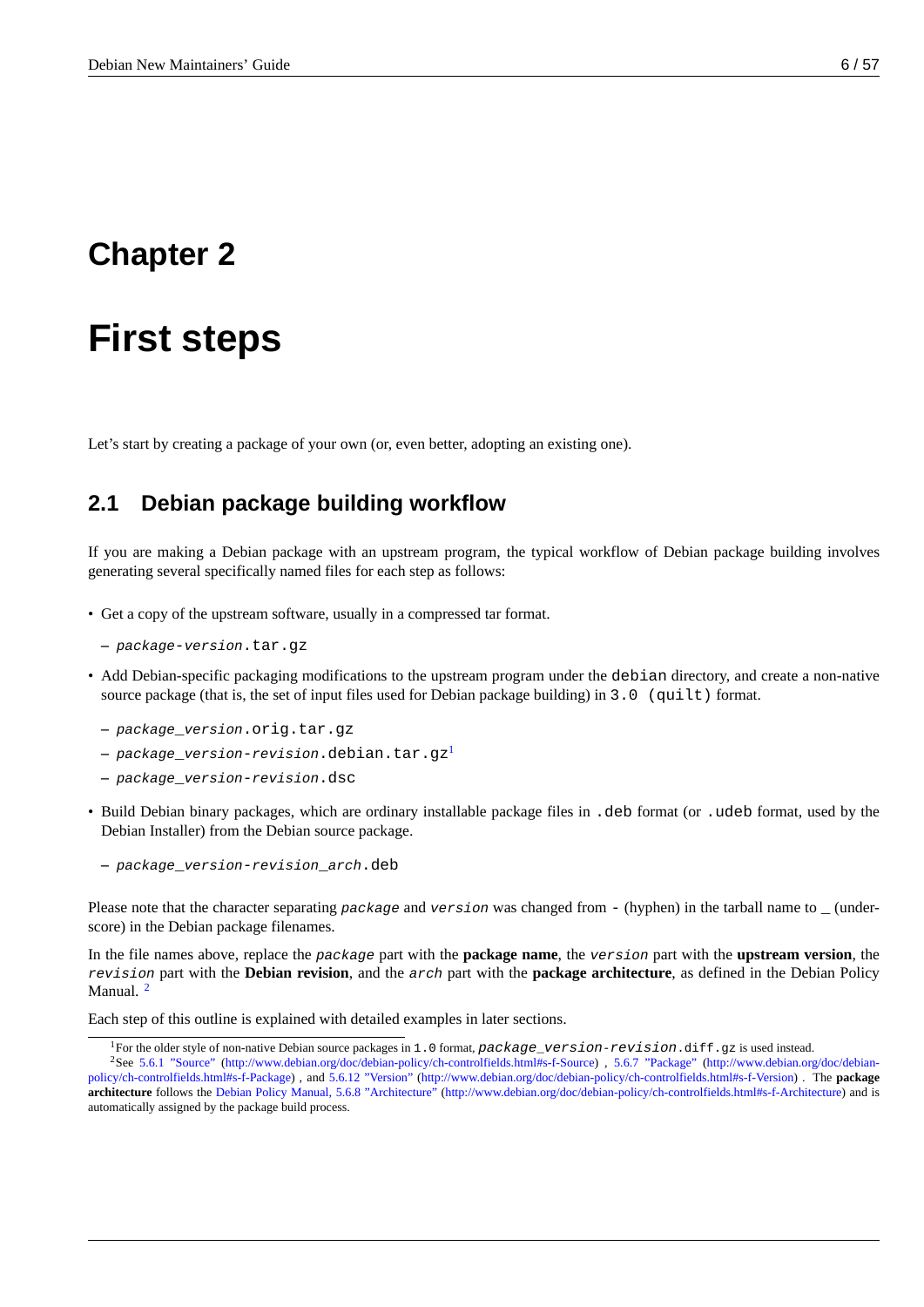# **2.2 Choose your program**

<span id="page-12-0"></span>You have probably chosen the package you want to create. The first thing you need to do is check if the package is in the distribution archive already by using the following:

- the **aptitude** command
- the Debian packages (http://www.debian.org/distrib/packages) web page
- the Debian Package Tracker (https://tracker.debian.org/) web page

If the [package already exists, well, install it! :-\) If it happens to b](http://www.debian.org/distrib/packages)e **orphaned** (that is, if its maintainer is set to Debian QA Group (http://qa.debian.org/) ), you m[ay be able to pick it up if i](https://tracker.debian.org/)t's still available. You may also adopt a package whose maintainer has filed [a Request for Adoption \(](https://tracker.debian.org/)**RFA**).<sup>3</sup>

There are several package ownership status resources:

- The **[wnpp-alert](http://qa.debian.org/)** command from t[he](#page-12-1) devscripts package
- Work-Needing and Prospective Packages (http://www.debian.org/devel/wnpp/)
- Debian Bug report logs: Bugs in pseudo-package wnpp in unstable (http://bugs.debian.org/wnpp)
- [Debian Packages that Need Lovin'](http://www.debian.org/devel/wnpp/) (http://[wnpp.debian.net/\)](http://www.debian.org/devel/wnpp/)
- Browse wnpp bugs based on debtags [\(http://wnpp-by-tags.debian.net/\)](http://bugs.debian.org/wnpp)

A[s a side note, it's important to point out that Debian already ha](http://wnpp.debian.net/)s packages for most kinds of programs, and the number of packages already in the Debian archive is much larger than that of contributors with upload rights. Thus, contributions to packages already in [the archive are far more appreciated \(and more likely to receive spon](http://wnpp-by-tags.debian.net/)sorship) by other developers <sup>4</sup>. You can contribute in various ways:

- taking over orphaned, yet actively used, packages
- joining packaging teams (http://wiki.debian.org/Teams)
- triaging bugs of very popular packages
- preparing [QA or NMU u](http://wiki.debian.org/Teams)ploads [\(http://www.debian.org](http://wiki.debian.org/Teams)/doc/developers-reference/pkgs.html#nmu-qa-upload)

If you are able to adopt the package, get the sources (with something like apt-get source *packagename*) and examine them. This document unfortunately doesn't include comprehensive information about adopting packages. Thankfully you shouldn't h[ave a hard time figuring out how the package works since someone has already done the initial set](http://www.debian.org/doc/developers-reference/pkgs.html#nmu-qa-upload)up for you. Keep reading, though; a lot of the advice below will still be applicable to your case.

If the package is new, and you decide you'd like to see it in Debian, proceed as follows:

- First, you must know that the program works, and have tried it for some time to confirm its usefulness.
- You must check that no one else is already working on the package on the Work-Needing and Prospective Packages(http://www.debian.org/ devel/wnpp/) site. If no one else is working on it, file an ITP (Intent To Package) bug report to the wnpp pseudo-package using **reportbug**. If someone's already on it, contact them if you feel you need to. If not —find another interesting program that nobody is maintaining.
- [The software](http://www.debian.org/devel/wnpp/) **must have a license**.

<span id="page-12-1"></span><sup>3</sup>See Debian Developer's Reference 5.9.5 "Adopting a package" (http://www.debian.org/doc/manuals/developers-reference/pkgs.html#adopting) . <sup>4</sup>Having said that, there will of course always be new programs that are worth packaging.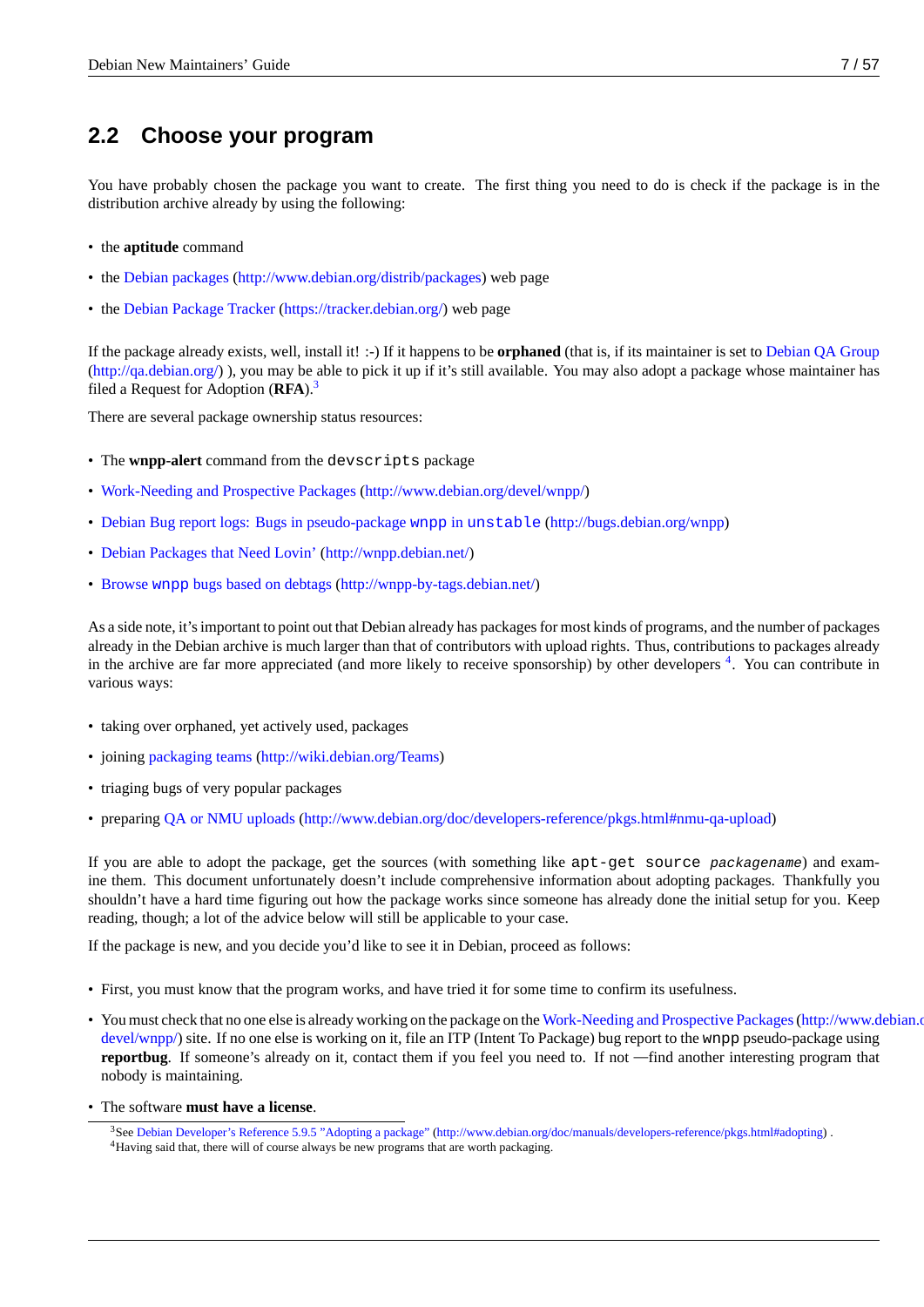- **–** For the main section, Debian Policy requires it **to be fully compliant with the Debian Free Software Guidelines** (DFSG (http://www.debian.org/social\_contract#guidelines) ) and **not to require a package outside of main** for compilation or execution. This is the desired case.
- **–** For the contrib section, it must comply with the DFSG but it may require a package outside of main for compila[tion or](http://www.debian.org/social_contract#guidelines) execution.
- **–** For the non-free [section, it may be non-complia](http://www.debian.org/social_contract#guidelines)nt with the DFSG but it **must be distributable**.
- **–** If you are unsure about where it should go, post the license text on debian-legal@lists.debian.org (http://lists.debian.org/ debian-legal/) and ask for advice.
- The program should **not** introduce security and maintenance concerns into the Debian system.
	- **–** [The program](http://lists.debian.org/debian-legal/) should be well documented and its code needs to be un[derstandable \(i.e., not obfuscat](http://lists.debian.org/debian-legal/)e[d\).](http://lists.debian.org/debian-legal/)
	- **–** You should contact the program's author(s) to check if they agree with packaging it and are amicable to Debian. It is important to be able to consult with the author(s) in case of any problems with the program, so don't try to package unmaintained software.
	- **–** The program certainly should **not** run setuid root, or even better, it shouldn't need to be setuid or setgid to anything.
	- **–** The program should not be a daemon, or go in an \*/sbin directory, or open a port as root.

Of course, the last one is just a safety measure, and is intended to save you from enraging users if you do something wrong in some setuid daemon…When you gain more experience in packaging, you'll be able to package such software.

As a new maintainer, you are encouraged to get some experience in packaging with easier packages and discouraged from creating complicated packages.

- Simple packages
	- **–** single binary package, arch = all (collection of data such as wallpaper graphics)
	- **–** single binary package, arch = all (executables written in an interpreted language such as POSIX shell)
- Intermediate complexity packages
	- **–** single binary package, arch = any (ELF binary executables compiled from languages such as C and C++)
	- **–** multiple binary packages, arch = any + all (packages for ELF binary executables + documentation)
	- **–** upstream source in a format other than tar.gz or tar.bz2
	- **–** upstream source containing undistributable contents
- High complexity packages
	- **–** interpreter module package used by other packages
	- **–** generic ELF library package used by other packages
	- **–** multiple binary packages including an ELF library package
	- **–** source package with multiple upstream sources
	- **–** kernel module packages
	- **–** kernel patch packages
	- **–** any package with non-trivial maintainer scripts

Packaging high complexity packages is not too hard, but it requires a bit more knowledge. You should seek specific guidance for every complex feature. For example, some languages have their own sub-policy documents:

- Perl policy (http://www.debian.org/doc/packaging-manuals/perl-policy/)
- Python policy (http://www.debian.org/doc/packaging-manuals/python-policy/)
- [Java policy](http://www.debian.org/doc/packaging-manuals/perl-policy/) [\(http://www.debian.org/doc/packaging-manuals/java-policy](http://www.debian.org/doc/packaging-manuals/perl-policy/)/)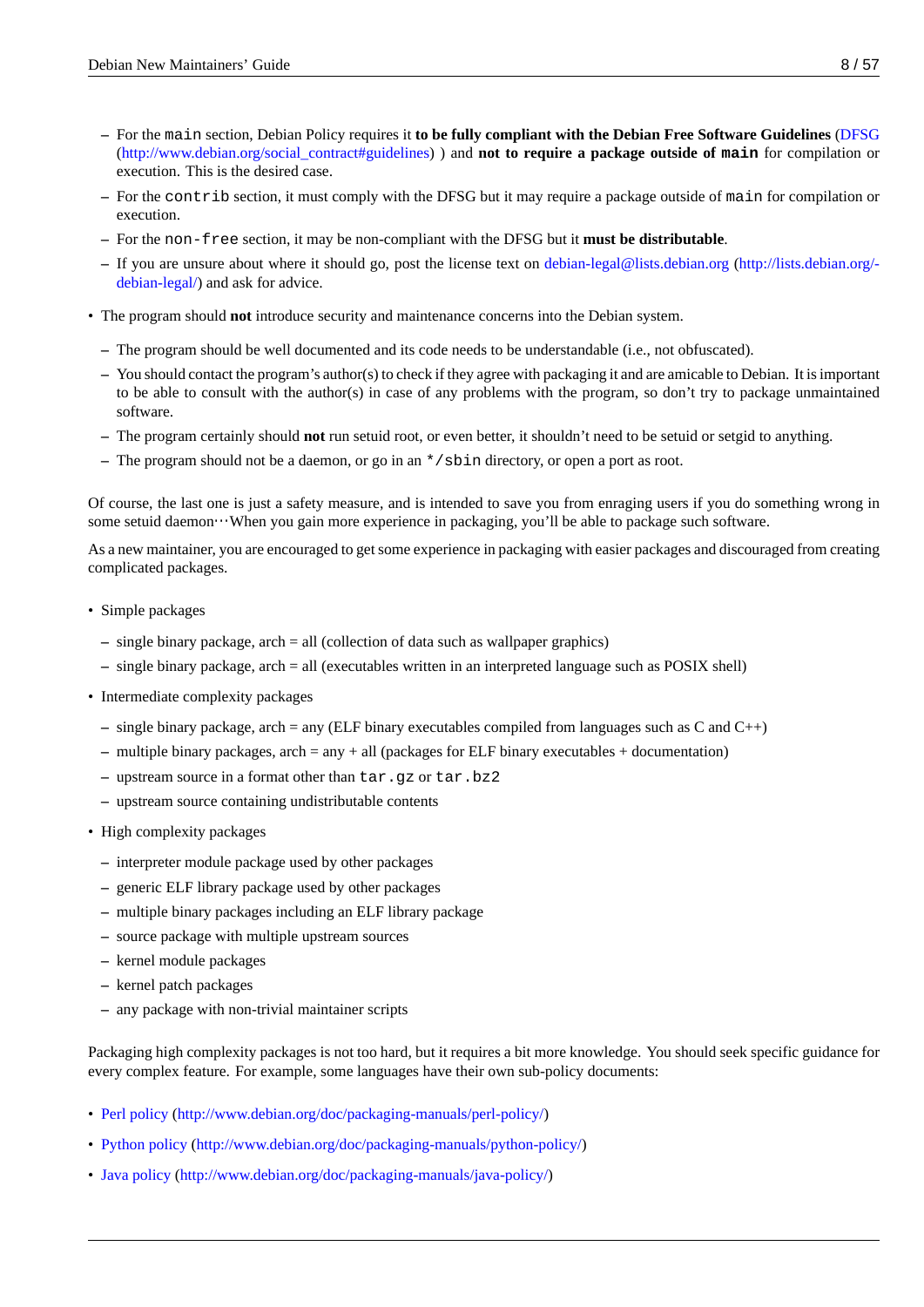There is another old Latin saying: *fabricando fit faber* (practice makes perfect). It is *highly* recommended to practice and experiment with all the steps of Debian packaging with simple packages while reading this tutorial. A trivial upstream tarball, hello-sh-1.0.tar.gz, created as follows may offer a good starting point:<sup>5</sup>

```
$ mkdir -p hello-sh/hello-sh-1.0; cd hello-sh/hello-sh-1.0
$ cat > hello <<EOF
#!/bin/sh
# (C) 2011 Foo Bar, GPL2+
echo "Hello!"
EOF
$ chmod 755 hello
$ cd ..
$ tar -cvzf hello-sh-1.0.tar.gz hello-sh-1.0
```
## **2.3 Get the program, and try it out**

<span id="page-14-0"></span>So the first thing to do is to find and download the original source code. Presumably you already have the source file that you picked up at the author's homepage. Sources for free Unix programs usually come in **tar**+**gzip** format with the extension .tar.gz, **tar**+**bzip2** format with the extension .tar.bz2, or **tar**+**xz** format with the extension .tar.xz. These usually contain a directory called *package*-*version* with all the sources inside.

If the latest version of the source is available through a Version Control System (VCS) such as Git, Subversion, or CVS, you need to get it with git clone, svn co, or cvs co and repack it into **tar**+**gzip** format yourself by using the --exclude-vcs option.

If your program's source comes as some other sort of archive (for instance, the filename ends in  $.$  Z or  $.$  z $ip^6$ ), you should also unpack it with the appropriate tools and repack it.

If your program's source comes with some contents which do not comply with DFSG, you should also unpack it to remove such contents and repack it with a modified upstream version containing dfsg.

As an example, I'll use a program called **gentoo**, a GTK+ file manager. <sup>7</sup>

Create a subdirectory under your home directory named debian or deb or anything you find appropriate (e.g. just  $\sim$ /gentoo would do fine in this case). Place the downloaded archive in it, and extract it (with tar xzf gentoo-0.9.12.tar.gz). Make sure there are no warning messages, even *irrelevant* ones, becaus[e](#page-14-1) other people's unpacking tools may or may not ignore these anomalies, so they may have problems unpacking them. Your shell command line may look something like this:

\$ mkdir ~/gentoo ; cd ~/gentoo \$ wget http://*www.example.org*/gentoo-0.9.12.tar.gz \$ tar xvzf gentoo-0.9.12.tar.gz \$ ls -F gentoo-0.9.12/ gentoo-0.9.12.tar.gz

Now you have another subdirectory, called gentoo-0.9.12. Change to that directory and *thoroughly* read the provided documentation. Usually there are files named README\*, INSTALL\*, \*. Lsm or \*.html. You must find instructions on how to compile and install the program (most probably they'll assume you want to install to the /usr/local/bin directory; you won't be doing that, but more on that later in Section 3.3).

You should start packaging with a completely clean (pristine) source directory, or simply with freshly unpacked sources.

<sup>5</sup>Do not worry about the missing Makefile. You can install the **hello** command by simply using **debhelper** as in Section 5.11, or by modifying the upstream source to add a new Makefile with the install target as in C[hapte](#page-19-0)r 3.

<sup>6</sup>You can identify the archive format using the **file** command when the file extension is not enough.

<span id="page-14-1"></span><sup>7</sup>This program is already packaged. The current version (http://packages.qa.debian.org/g/gentoo.html) uses Autotools as its build structure and is substantially different from the following examples, which were based on version 0.9.12.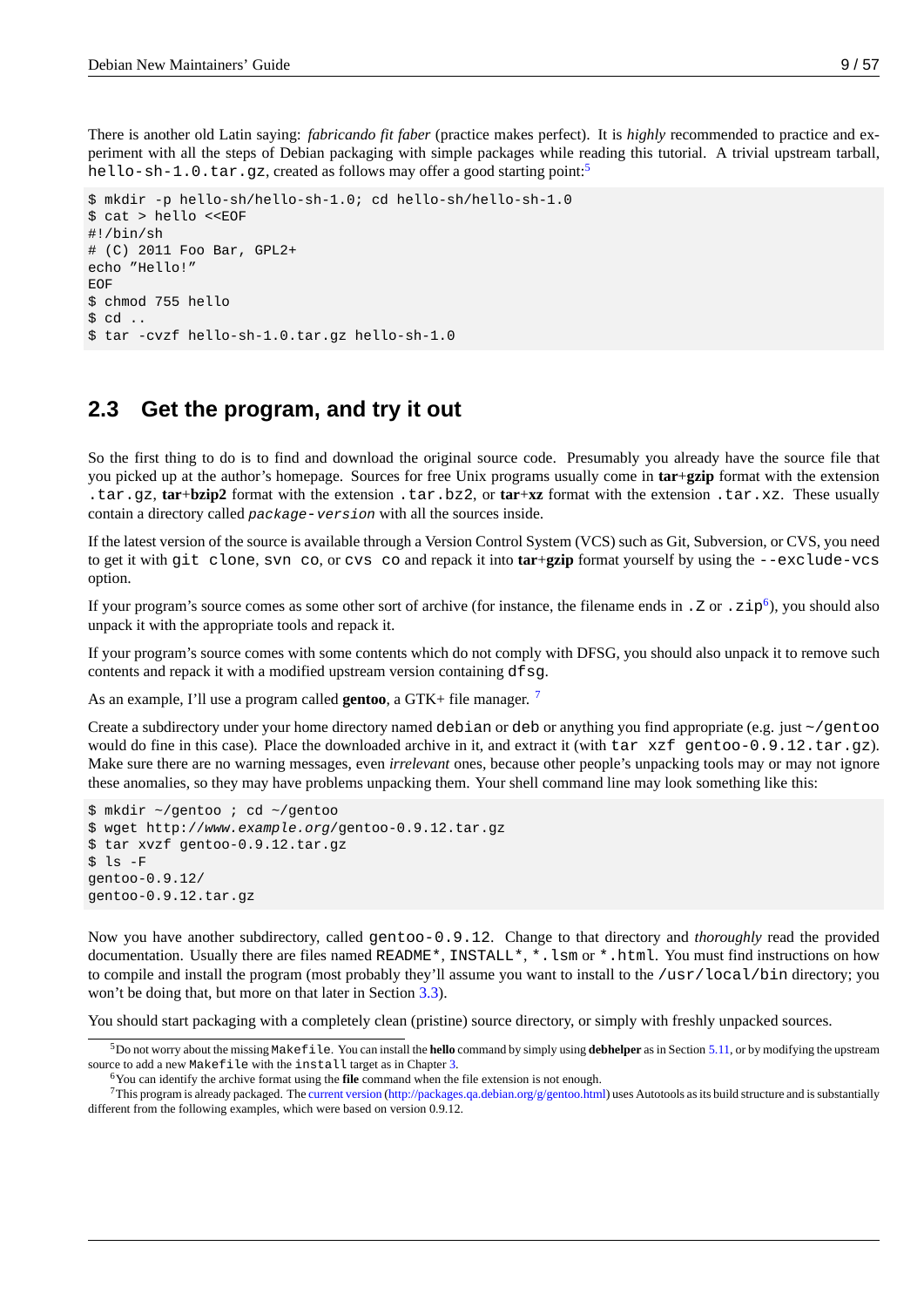# **2.4 Simple build systems**

<span id="page-15-0"></span>Simple programs usually come with a Makefile and can be compiled just by invoking make.<sup>8</sup> Some of them support make check, which runs included self-tests. Installation to the destination directories is usually done with make install.

Now try to compile and run your program, to make sure it works properly and doesn't break something else while it's installing or running.

Also, you can usually run make clean (or better make distclean) to clean up the build directory. Sometimes there's even a make uninstall which can be used to remove all the installed files.

# **2.5 Popular portable build systems**

<span id="page-15-1"></span>A lot of free software programs are written in the C and  $C++$  languages. Many of these use Autotools or CMake to make them portable across different platforms. These build tools need to be used to generate the Makefile and other required source files first. Then, such programs are built using the usual make; make install.

Autotools is the GNU build system comprising Autoconf, Automake, Libtool, and gettext. You can recognize such sources by the configure.ac, Mak[ef](http://en.wikipedia.org/wiki/C_(programming_language))ile.am, and Makefile[.in](http://en.wikipedia.org/wiki/C++) files. 9

The first step of the Autotools workflow is usually that upstream runs  $autoreconf -i -f$  in the source directory and dis[tributes th](http://en.wikipedia.org/wiki/GNU_build_system)e generated files along with the sourc[e.](http://en.wikipedia.org/wiki/Autoconf)

```
configure.ac-----+-> autoreconf -+-> configure
Makefile.am -----+ | +-> Makefile.in
src/Makefile.am -+ | +-> src/Makefile.in
                       | +-> config.h.in
                   automake
                   aclocal
                   aclocal.m4
                   autoheader
```
Editing configure.ac and Makefile.am files requires some knowledge of **autoconf** and **automake**. See info autoconf and info automake.

The second step of the Autotools workflow is usually that the user obtains this distributed source and runs ./configure && make in the source directory to compile the program into an executable command *binary*.

```
Makefile.in -----+ +-> Makefile -----+-> make -> binary
src/Makefile.in -+-> ./configure -+-> src/Makefile -+
config.h.in -----+ +-> config.h -----+
               |
 config.status -+
 config.guess --+
```
You can change many things in the Makefile; for instance you can change the default location for file installation using the option ./configure --prefix=/usr.

Although it is not required, updating the configure and other files with  $autoreconf -i -f$  may improve the compatibility of the source.<sup>10</sup>

CMake is an alternative build system. You can recognize such sources by the CMakeLists.txt file.

 $8$ Many modern programs come with a script named configure, which when executed creates a Makefile customized for your system.

<sup>&</sup>lt;sup>9</sup>Autotools is [too](#page-15-2) big to deal with in this small tutorial. This section is meant to provide keywords and references only. Please make sure to read the Autotools Tutorial (http://www.lrde.epita.fr/~adl/autotools.html) and the local copy of /usr/share/doc/autotools-dev/README.Debian.gz, if you need to [use it.](http://en.wikipedia.org/wiki/CMake)

<span id="page-15-2"></span> $10$ You can automate this by using dh-autoreconf package. See Section 4.4.3.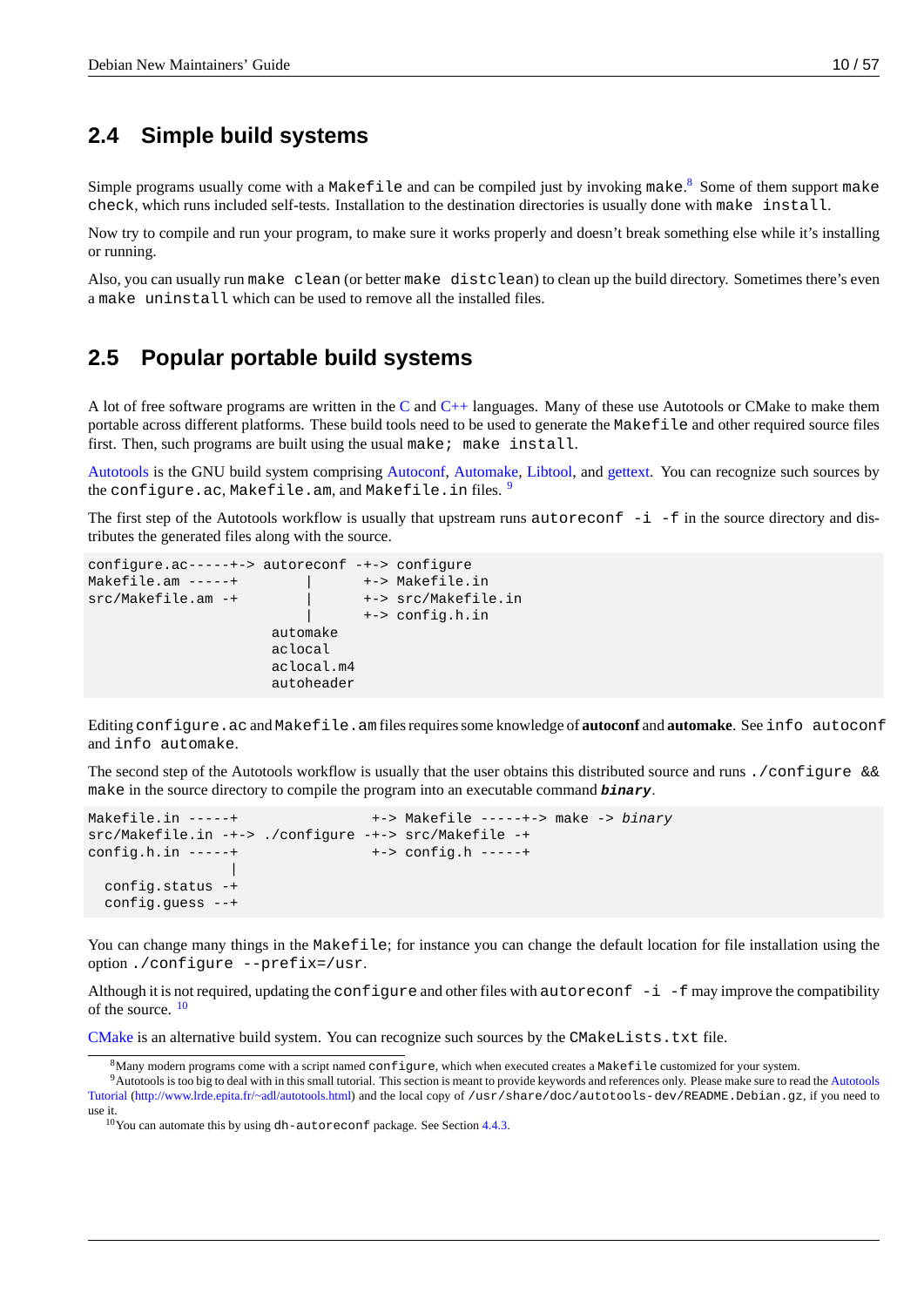# **2.6 Package name and version**

If the upstream source comes as gentoo-0.9.12.tar.gz, you can take gentoo as the (source) **package name** and 0.9.12 as the **upstream version**. These are used in the debian/changelog file described later in Section 4.3, too.

<span id="page-16-7"></span>Although this simple approach works most of the time, you may need to adjust **package name** and **upstream version** by renaming the upstream source to follow Debian Policy and existing convention.

You must choose the **package name** to consist only of lower case letters  $(a - z)$ , digits  $(0 - 9)$ , plus  $(+)$  [and](#page-27-0) minus  $(-)$  signs, and periods (.). It must be at least two characters long, must start with an alphanumeric character, and must not be the same as existing packages. It is a good idea to keep its length within 30 characters. <sup>11</sup>

If upstream uses some generic term such as test-suite for its name, it is a good idea to rename it to identify its contents explicitly and avoid namespace pollution. <sup>12</sup>

You should choose the **upstream version** to consist only of alphanumerics ([0](#page-16-1)-9A-Za-z), plus signs (+), tildes (~), and periods (.). It must start with a digit (0-9). <sup>13</sup> It is good idea to keep its length within 8 characters if possible. <sup>14</sup>

If upstream does not use a normal versioni[ng](#page-16-2) scheme such as 2.30.32 but uses some kind of date such as 11Apr29, a random codename string, or a VCS hash value as part of the version, make sure to remove them from the **upstream version**. Such information can be recorded in the debian/changelog file. If you need to invent a version string, use the YYYYMMDD format such as 20110429 as upstream ver[sio](#page-16-3)n. This ensures that **dpkg** interprets later versions correctly as [up](#page-16-4)grades. If you need to ensure smooth transition to the normal version scheme such as  $0.1$  in the future, use the  $0~\gamma$ YMMDD format such as  $0~\sim$ 110429 as the upstream version.

Version strings  $^{15}$  can be compared using dpkg(1) as follows:

```
$ dpkg --compare-versions ver1 op ver2
```
The version co[mp](#page-16-5)arison rule can be summarized as:

- Strings are compared from the head to the tail.
- Letters are larger than digits.
- Numbers are compared as integers.
- Letters are compared in ASCII code order.
- There are special rules for period  $(.)$ , plus  $(+)$ , and tilde  $(>)$  characters, as follows:

 $0.0 < 0.5 < 0.10 < 0.99 < 1 < 1.0$   $-$  rc1  $< 1.0 < 1.0$   $+$  b1  $< 1.0$  + nmu1  $< 1.1$   $< 2.0$ 

One tricky case occurs when upstream releases gentoo-0.9.12-ReleaseCandidate-99.tar.gz as the pre-release of gentoo-0.9.12.tar.gz. You need to make sure that the upgrade works properly by renaming the upstream source to gentoo-0.9.12~rc99.tar.gz.

# **2.7 Setting up dh\_make**

<span id="page-16-0"></span>Set up the shell environment variables \$DEBEMAIL and \$DEBFULLNAME so that various Debian maintenance tools recognize your email address and name to use for packages. <sup>16</sup>

<sup>12</sup>If you follow the Debian Developer's Reference 5.1. "New packages" (http://www.debian.org/doc/developers-reference/pkgs.html#newpackage), the ITP process will usually catch this kind of issue.

<sup>14</sup>The default version field length of **aptitude** is 10. The Debian revision with preceding hyphen usually consumes 2. For more than 80% of packages, the upstream version is less than 8 characters and the Debian revision is less than 2 characters. For more than 90% of packages, the upstream version is less than 10 characters and the Deb[ian revision is less than 3 characters.](http://www.debian.org/doc/developers-reference/pkgs.html#newpackage)

<span id="page-16-3"></span><span id="page-16-2"></span><sup>15</sup>Version strings may be **upstream version** (*version*), **Debian revision** (*[revision](http://www.debian.org/doc/developers-reference/pkgs.html#newpackage)*), or **version** (*version*-*revision*). See Section 8.1 for how the **Debian revision** is incremented.

<span id="page-16-6"></span><span id="page-16-5"></span><span id="page-16-4"></span><sup>16</sup>The following text assumes you are using Bash as your login shell. If you use some other login shell such as Z shell, use their corresponding configuration files instead of  $\sim$  / . bashrc.

<sup>11</sup>The default package name field length of **aptitude** is 30. For more than 90% of packages, the package name is less than 24 characters.

<span id="page-16-1"></span><sup>&</sup>lt;sup>13</sup>This stricter rule should help you avoid confusing file na[me](#page-16-6)s.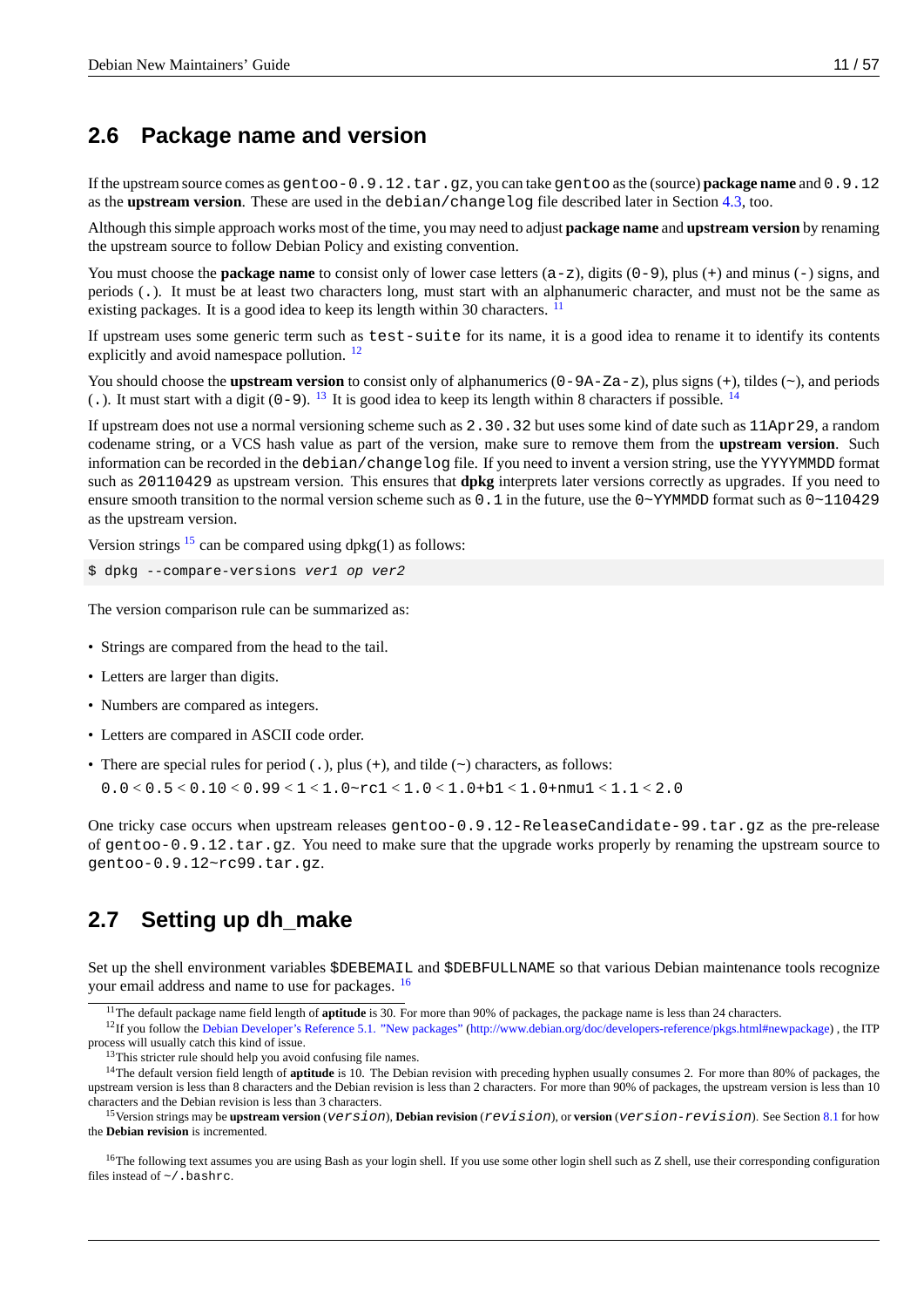```
$ cat >>~/.bashrc <<EOF
DEBEMAIL="your.email.address@example.org"
DEBFULLNAME="Firstname Lastname"
export DEBEMAIL DEBFULLNAME
EOF
$.~ \sim / .bashrc
```
## **2.8 Initial non-native Debian package**

<span id="page-17-0"></span>Normal Debian packages are non-native Debian packages made from upstream programs. If you wish to create a non-native Debian package of an upstream source gentoo-0.9.12.tar.gz, you can create an initial non-native Debian package for it by issuing the **dh\_make** command as follows:

```
$ cd ~/gentoo
$ wget http://example.org/gentoo-0.9.12.tar.gz
$ tar -xvzf gentoo-0.9.12.tar.gz
$ cd gentoo-0.9.12
$ dh_make -f ../gentoo-0.9.12.tar.gz
```
Of course, replace the filename with the name of your original source archive.  $^{17}$  See dh\_make(8) for details.

You should see some output asking you what sort of package you want to create. Gentoo is a single binary package —it creates only one binary package, i.e., one .deb file —so we will select the first option (with the s key), check the information on the screen, and confirm by pressing *ENTER*. 18

This execution of **dh\_make** creates a copy of the upstream tarball as gentoo\_0.9.12.orig.tar.gz in the parent directory to accommodate the creation of the non-native Debian source package with the name debian.tar.gz later:

```
$ cd ~/gentoo ; ls -F
gentoo-0.9.12/
gentoo-0.9.12.tar.gz
gentoo_0.9.12.orig.tar.gz
```
Please note two key features of this filename gentoo \_0.9.12.orig.tar.gz:

- Package name and version are separated by the character  $\equiv$  (underscore).
- The string . orig is inserted before the . tar.gz.

You should also notice that many template files are created in the source under the debian directory. These will be explained in Chapter 4 and Chapter 5. You should also understand that packaging cannot be a fully automated process. You will need to modify the upstream source for Debian (see Chapter 3). After this, you need to use the proper methods for building Debian packages (Chapter 6), testing them (Chapter 7), and uploading them (Chapter 9). All the steps will be explained.

If you accidentally erased some template files while working on them, you can recover them by running **dh\_make** with the --addmi[ss](#page-22-0)ing option [ag](#page-34-0)ain in a Debian package source tree.

Updating an existi[ng](#page-43-0) package may get compl[ic](#page-49-0)ated since [it](#page-18-0) may be using older [te](#page-56-0)chniques. While learning the basics, please stick to creating a fresh package; further explanations are given in Chapter 8.

Please note that the source file does not need to contain any build system discussed in Section 2.4 and Section 2.5. It could be just a collection of graphical data, etc. Installation of files may be carried out using only debhelper configuration files such as debian/install (see Section 5.11).

<sup>&</sup>lt;sup>17</sup>If the upstream source provi[d](#page-52-0)es the debian directory and its contents, run the **dh make** command with the extra option --addmissing. The new source 3.0 (quilt) format is robust enough not to break even for these packages. You may need to update the conte[nts p](#page-15-0)rovided by the [upstr](#page-15-1)eam version for your Debian package.

 $^{18}$ There are several choices here: S for Single binary package, i for arch-Independent package, m for Multiple binary packages, l for Library package, k for Kernel module package, n for kernel patc[h pac](#page-37-2)kage, and b for cdbs package. This document focuses on the use of the **dh** command (from the package debhelper) to create a single binary package, but also touches on how to use it for arch-independent or multiple binary packages. The package cdbs offers an alternative packaging script infrastructure to the **dh** command and is outside the scope of this document.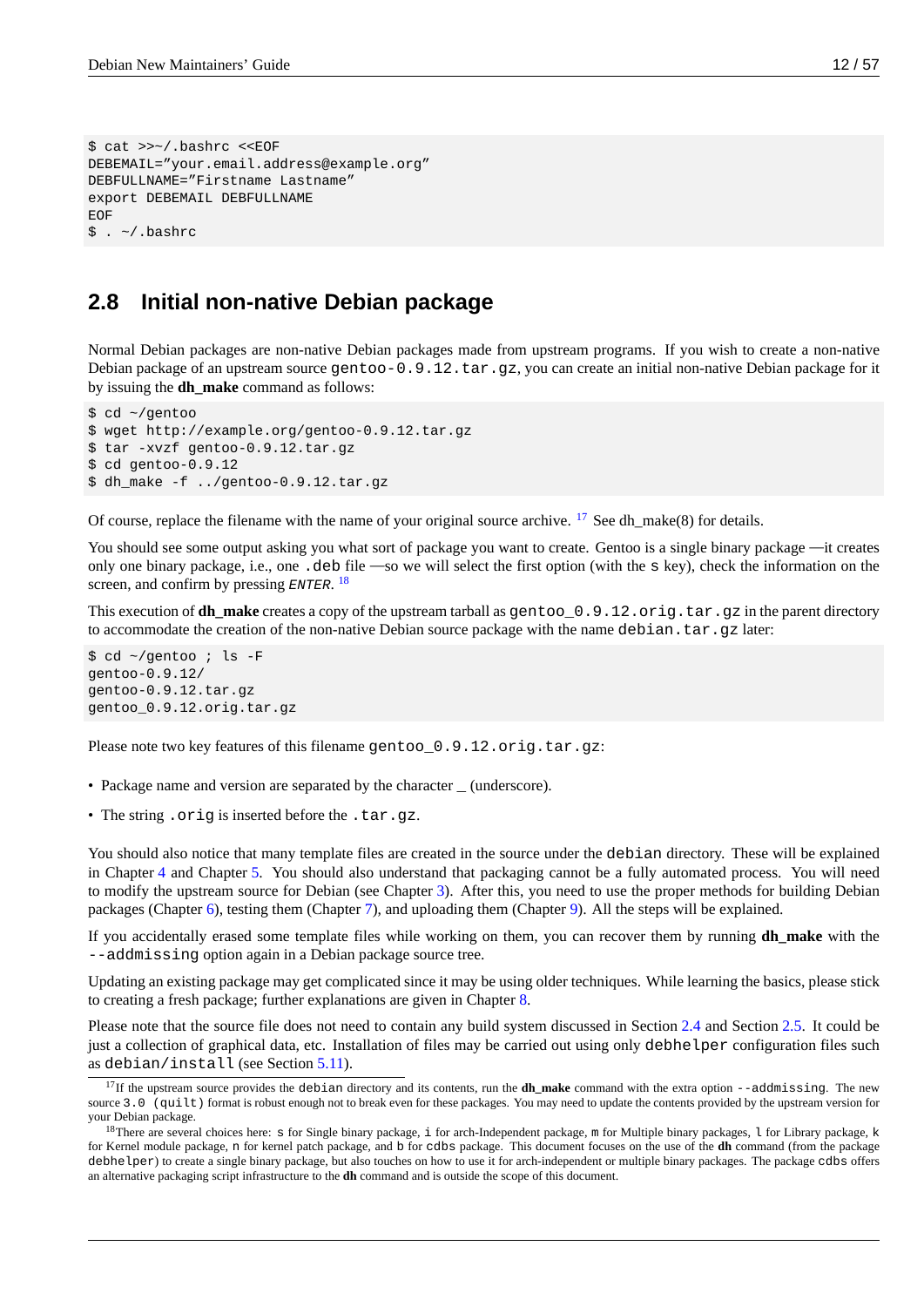# <span id="page-18-0"></span>**Chapter 3**

# **Modifying the source**

Please note that there isn't space here to go into *all* the details of fixing upstream sources, but here are some basic steps and problems people often run across.

## <span id="page-18-1"></span>**3.1 Setting up quilt**

The program **quilt** offers a basic method for recording modifications to the upstream source for Debian packaging. It's useful to have a slightly customized default, so let's create an alias **dquilt** for Debian packaging by adding the following lines to ~/ .bashrc. The second line provides the same shell completion feature of the **quilt** command to the **dquilt** command:

```
alias dquilt="quilt --quiltrc=${HOME}/.quiltrc-dpkg"
complete -F _quilt_completion -o filenames dquilt
```
Then let's create  $\sim$  / . quiltrc-dpkg as follows:

```
d=. ; while [ ! -d $d/debian -a $(readlink -e $d) != / ]; do d=$d/..; done
if [ -d $d/debian ] && [ -z $QUILT_PATCHES ]; then
   # if in Debian packaging tree with unset $QUILT_PATCHES
   QUILT_PATCHES="debian/patches"
   QUILT_PATCH_OPTS="--reject-format=unified"
   QUILT_DIFF_ARGS="-p ab --no-timestamps --no-index --color=auto"
   QUILT_REFRESH_ARGS="-p ab --no-timestamps --no-index"
   QUILT_COLORS="diff_hdr=1;32:diff_add=1;34:diff_rem=1;31:diff_hunk=1;33:diff_ctx=35: ←-
       diff_cctx=33"
    if ! [ -d $d/debian/patches ]; then mkdir $d/debian/patches; fi
fi
```
See quilt(1) and /usr/share/doc/quilt/quilt.pdf.gz on how to use **quilt**.

### **3.2 Fixing upstream bugs**

Let's assume you find an error in the upstream Makefile as follows, where install: gentoo should have been install: gentoo-target.

```
install: gentoo
        install ./gentoo $(BIN)
        install icons/* $(ICONS)
        install gentoorc-example $(HOME)/.gentoorc
```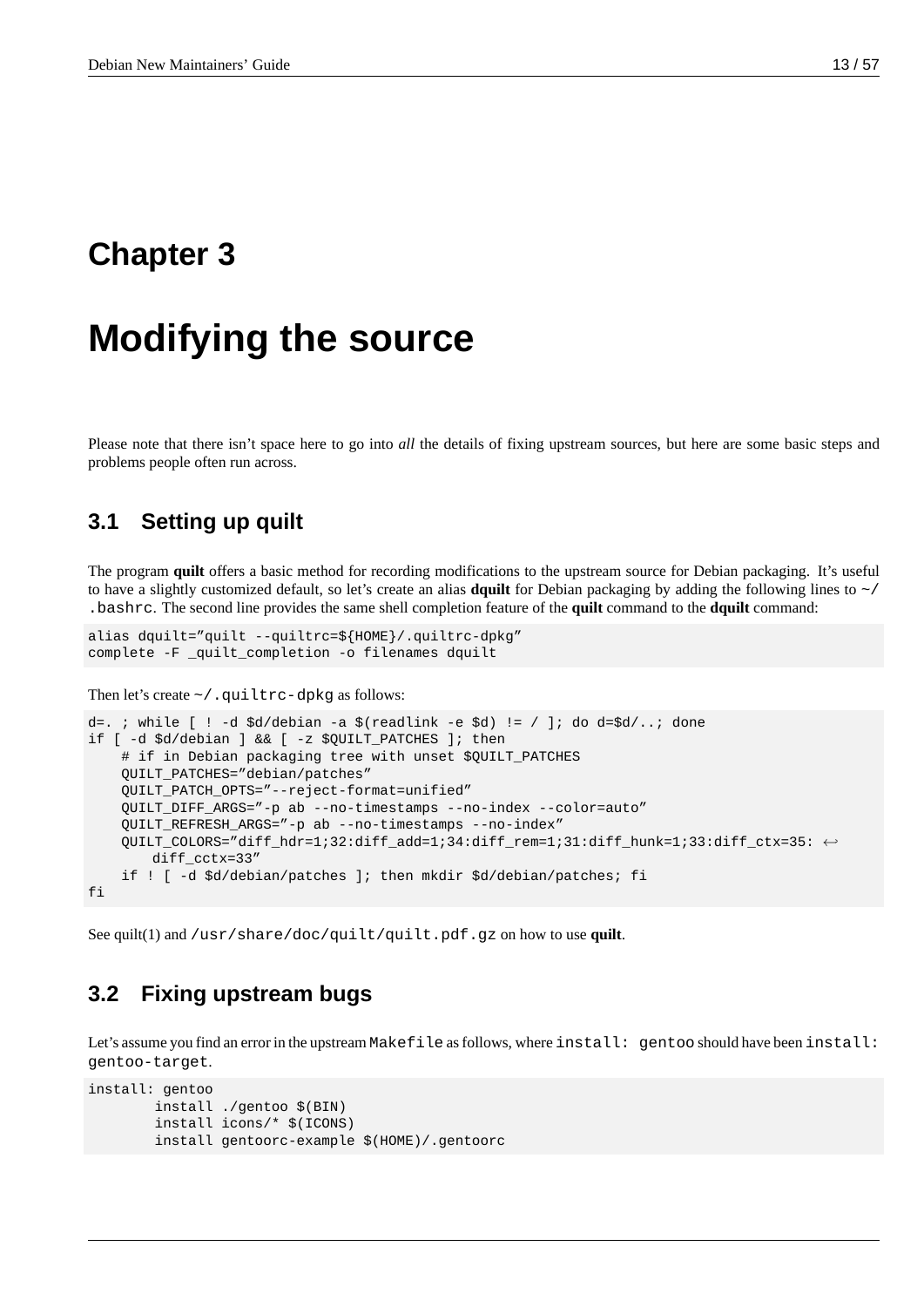Let's fix this and record it with the **dquilt** command as fix-gentoo-target.patch: 1

```
$ mkdir debian/patches
$ dquilt new fix-gentoo-target.patch
$ dquilt add Makefile
```
You change the Makefile file as follows:

install: gentoo-target install ./gentoo \$(BIN) install icons/\* \$(ICONS) install gentoorc-example \$(HOME)/.gentoorc

Ask **dquilt** to generate the patch to create debian/patches/fix-gentoo-target.patch and add its description following DEP-3: Patch Tagging Guidelines (http://dep.debian.net/deps/dep3/) :

\$ dquilt refresh \$ dquilt header -e ... d[escribe](http://dep.debian.net/deps/dep3/) patch

### **3.3 Installation of files to their destination**

<span id="page-19-0"></span>Most third-party software installs itself in the /usr/local directory hierarchy. On Debian this is reserved for private use by the system administrator, so packages must not use directories such as /usr/local/bin but should instead use system directories such as /usr/bin, obeying the Filesystem Hierarchy Standard (http://www.debian.org/doc/packaging-manuals/fhs/fhs-3.0.html) (FHS).

Normally, make(1) is used to automate building the program, and executing make install installs programs directly to the desired destination (following the install target in the Makefile). In order for Debian to provide pre-built installable packages, it modifies the build system to instal[l programs into a file tree image created under a temporary directory instead of the](http://www.debian.org/doc/packaging-manuals/fhs/fhs-3.0.html) [actual destinatio](http://www.debian.org/doc/packaging-manuals/fhs/fhs-3.0.html)n.

These two differences between normal program installation on one hand and the Debian packaging system on the other can be transparently addressed by the debhelper package through the **dh\_auto\_configure** and **dh\_auto\_install** commands if the following conditions are met:

- The Makefile must follow GNU conventions and support the \$(DESTDIR) variable. <sup>2</sup>
- The source must follow the Filesystem Hierarchy Standard (FHS).

Programs that use GNU **autoconf** follow the GNU conventions automatically, so they can [be](#page-19-1) trivial to package. On the basis of this and other heuristics, it is estimated that the debhelper package will work for about 90% of packages without making any intrusive changes to their build system. So packaging is not as complicated as it may seem.

If you need to make changes in the Makefile, you should be careful to support the \$(DESTDIR) variable. Although it is unset by default, the \$(DESTDIR) variable is prepended to each file path used for the program installation. The packaging script will set  $$$  (DESTDIR) to the temporary directory.

For a source package generating a single binary package, the temporary directory used by the **dh\_auto\_install** command will be set to debian/package. <sup>3</sup> Everything that is contained in the temporary directory will be installed on users' systems when

<sup>1</sup>The debian/patches directory should exist now if you ran **dh\_make** as described before. This example operation creates it just in case you are updating an existing package.

<sup>&</sup>lt;sup>2</sup>See GNU Coding Standards: 7.2.4 DESTDIR: Support for Staged Installs (http://www.gnu.org/prep/standards/html\_node/DESTDIR.html#DESTDIR) .

<span id="page-19-2"></span><span id="page-19-1"></span><sup>3</sup>For a source package gener[at](#page-19-2)ing multiple binary packages, the **dh\_auto\_install** command uses debian/tmp as the temporary directory while the **dh\_install** command with the help of debian/*package-1*.install and debian/*package-2*.install files will split the contents of debian/ tmp into debian/*package-1* and debian/*package-2* temporary directories, to create *package-1*\_\*.deb and *package-2*\_\*.deb binary packages.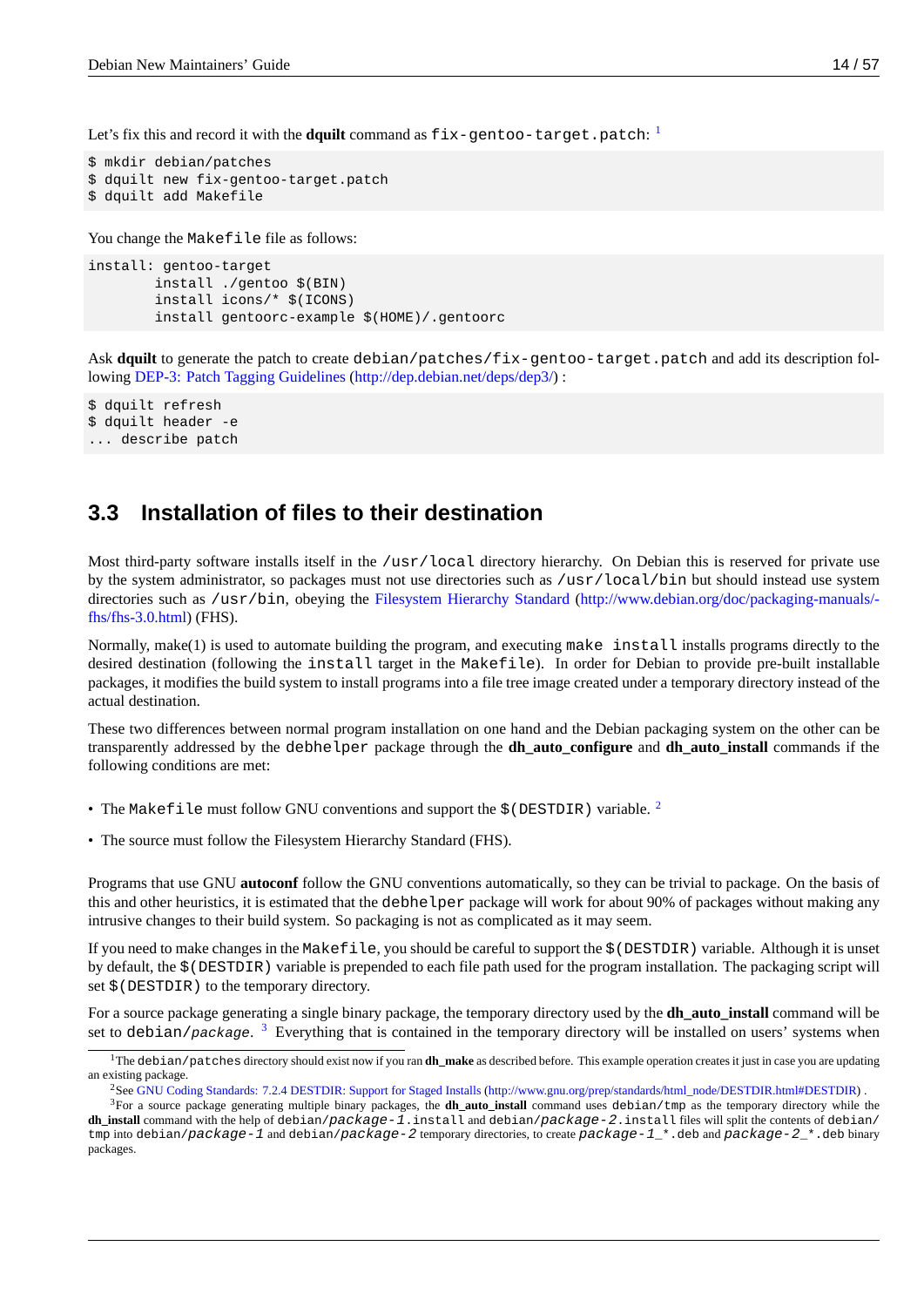they install your package; the only difference is that **dpkg** will be installing the files to paths relative to the root directory rather than your working directory.

Bear in mind that even though your program installs in debian/*package*, it still needs to behave correctly when installed from the . deb package under the root directory. So you must not allow the build system to hardcode strings like /home/me/deb/*package*-*ver*. into files in the package.

Here's the relevant part of <code>gentoo</code>'s <code>Makefile $^4\!:$ </code>

```
# Where to put executable commands on 'make install'?
BIN = /usr/local/bin
# Where to put icons on 'make install'?
ICONS = /usr/local/share/gentoo
```
We see that the files are set to install under /usr/local. As explained above, that directory hierarchy is reserved for local use on Debian, so change those paths as follows:

```
# Where to put executable commands on 'make install'?
BIN = $(DESTDIR)/usr/bin
# Where to put icons on 'make install'?
ICONS = $(DESTDIR)/usr/share/gentoo
```
The exact locations that should be used for binaries, icons, documentation, etc. are specified in the Filesystem Hierarchy Standard (FHS). You should browse through it and read the sections relevant to your package.

So, we should install executable commands in /usr/bin instead of /usr/local/bin, the manual page in /usr/share/ man/man1 instead of /usr/local/man/man1, and so on. Notice how there's no manual page mentioned in gentoo's Makefile, but since Debian Policy requires that every program has one, we'll make one later and install it in /usr/share/ man/man1.

Some programs don't use Makefile variables to define paths such as these. This means you might have to edit some real C sources in order to fix them to use the right locations. But where to search, and exactly what for? You can find this out by issuing:

\$ grep -nr --include='\*.[c|h]' -e 'usr/local/lib' .

**grep** will run recursively through the source tree and tell you the filename and the line number for all matches.

Edit those files and in those lines replace  $usr/local/lib$  with  $usr/lib$ . This can be done automatically as follows:

```
$ sed -i -e 's#usr/local/lib#usr/lib#g' \
        $(find . -type f -name '*. [c|h]')
```
If you want to confirm each substitution instead, this can be done interactively as follows:

```
$ vim '+argdo %s#usr/local/lib#usr/lib#gce|update' +q \
       $(find . -type f -name '*.[c|h]')
```
Next you should find the install target (searching for the line that starts with install: will usually work) and rename all references to directories other than ones defined at the top of the Makefile.

Originally, gentoo's install target said:

```
install: gentoo-target
        install ./gentoo $(BIN)
        install icons/* $(ICONS)
        install gentoorc-example $(HOME)/.gentoorc
```
Let's fix this upstream bug and record it with the **dquilt** command as debian/patches/install.patch.

```
$ dquilt new install.patch
$ dquilt add Makefile
```
<span id="page-20-0"></span><sup>4</sup>This is just an example to show what a Makefile should look like. If the Makefile is created by the **./configure** command, the correct way to fix this kind of Makefile is to execute **./configure** from the **dh\_auto\_configure** command with default options including --prefix=/usr.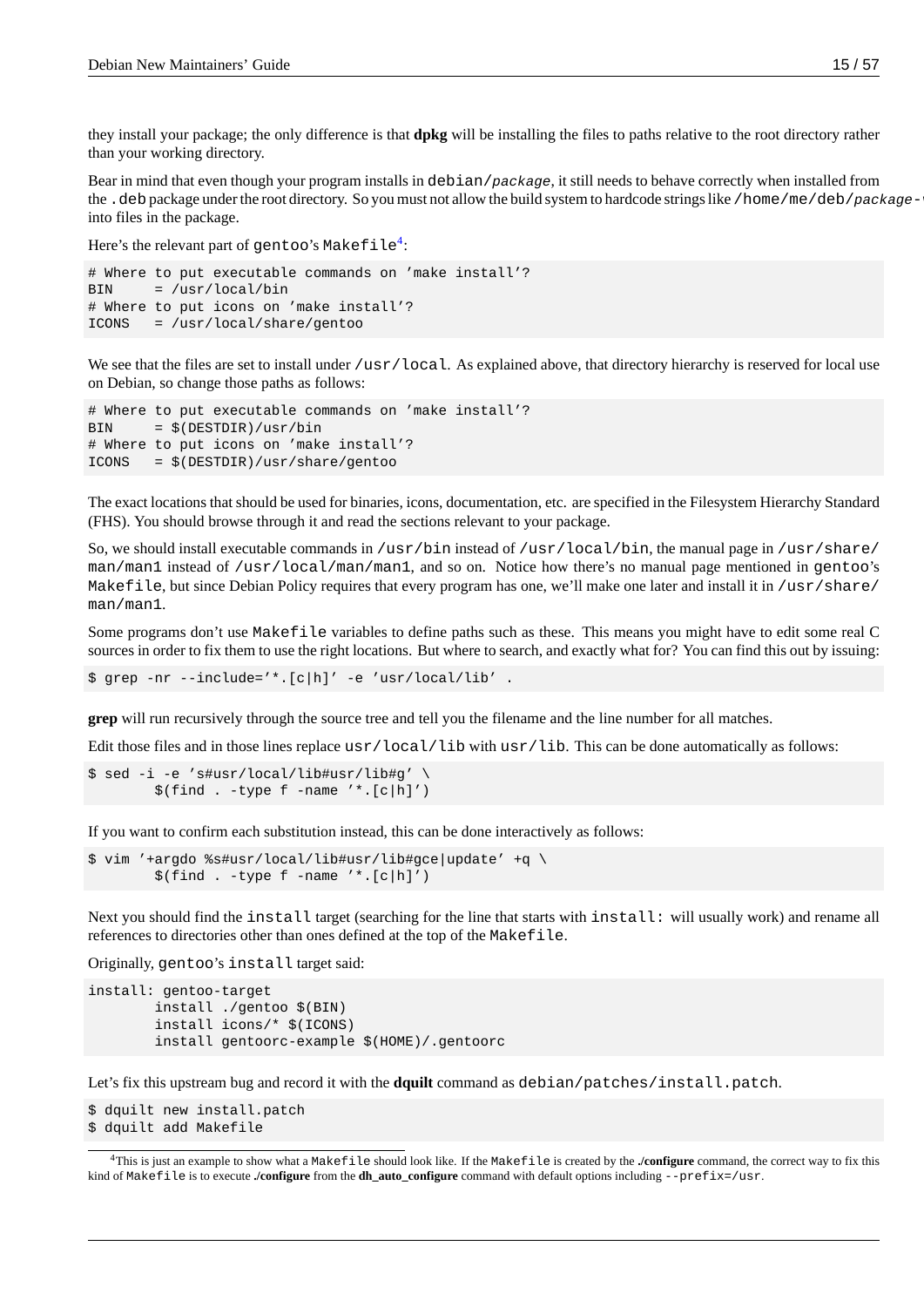In your editor, change this for the Debian package as follows:

```
install: gentoo-target
        install -d $(BIN) $(ICONS) $(DESTDIR)/etc
        install ./gentoo $(BIN)
        install -m644 icons/* $(ICONS)
        install -m644 gentoorc-example $(DESTDIR)/etc/gentoorc
```
You'll have noticed that there's now an install -d command before the other commands in the rule. The original Makefile didn't have it because usually /usr/local/bin and other directories already exist on the system where you are running make install. However, since we will be installing into a newly created private directory tree, we will have to create each and every one of those directories.

We can also add in other things at the end of the rule, like the installation of additional documentation that the upstream authors sometimes omit:

```
install -d $(DESTDIR)/usr/share/doc/gentoo/html
cp -a docs/* $(DESTDIR)/usr/share/doc/gentoo/html
```
Check carefully, and if everything is okay, ask **dquilt** to generate the patch to create debian/patches/install.patch and add its description:

```
$ dquilt refresh
$ dquilt header -e
... describe patch
```
Now you have a series of patches.

- 1. Upstream bug fix: debian/patches/fix-gentoo-target.patch
- 2. Debian specific packaging modification: debian/patches/install.patch

Whenever you make changes that are not specific to the Debian package such as debian/patches/fix-gentoo-target. patch, be sure to send them to the upstream maintainer so they can be included in the next version of the program and be useful to everyone else. Also remember to avoid making your fixes specific to Debian or Linux —or even Unix! Make them portable. This will make your fixes much easier to apply.

Note that you don't have to send the debian/\* files upstream.

# **3.4 Differing libraries**

<span id="page-21-0"></span>There is one other common problem: libraries are often different from platform to platform. For example, a Makefile can contain a reference to a library that doesn't exist on the Debian system. In that case, we need to change it to a library that does exist in Debian, and serves the same purpose.

Let's assume a line in your program's Makefile (or Makefile.in) as the following.

```
LIBS = -lfoo -lbar
```
If your program doesn't compile since the foo library doesn't exist and its equivalent is provided by the foo2 library on the Debian system, you can fix this build problem as  $\sf{debian/patches/foo2}$  .  $\sf{patch}$  by changing <code>foo</code> into <code>foo2:5</code>

```
$ dquilt new foo2.patch
$ dquilt add Makefile
$ sed -i -e 's/-lfoo/-lfoo2/g' Makefile
$ dquilt refresh
$ dquilt header -e
... describe patch
```
<sup>&</sup>lt;sup>5</sup>If there are API changes from the foo library to the foo2 library, required changes to the source code need to be made to match the new API.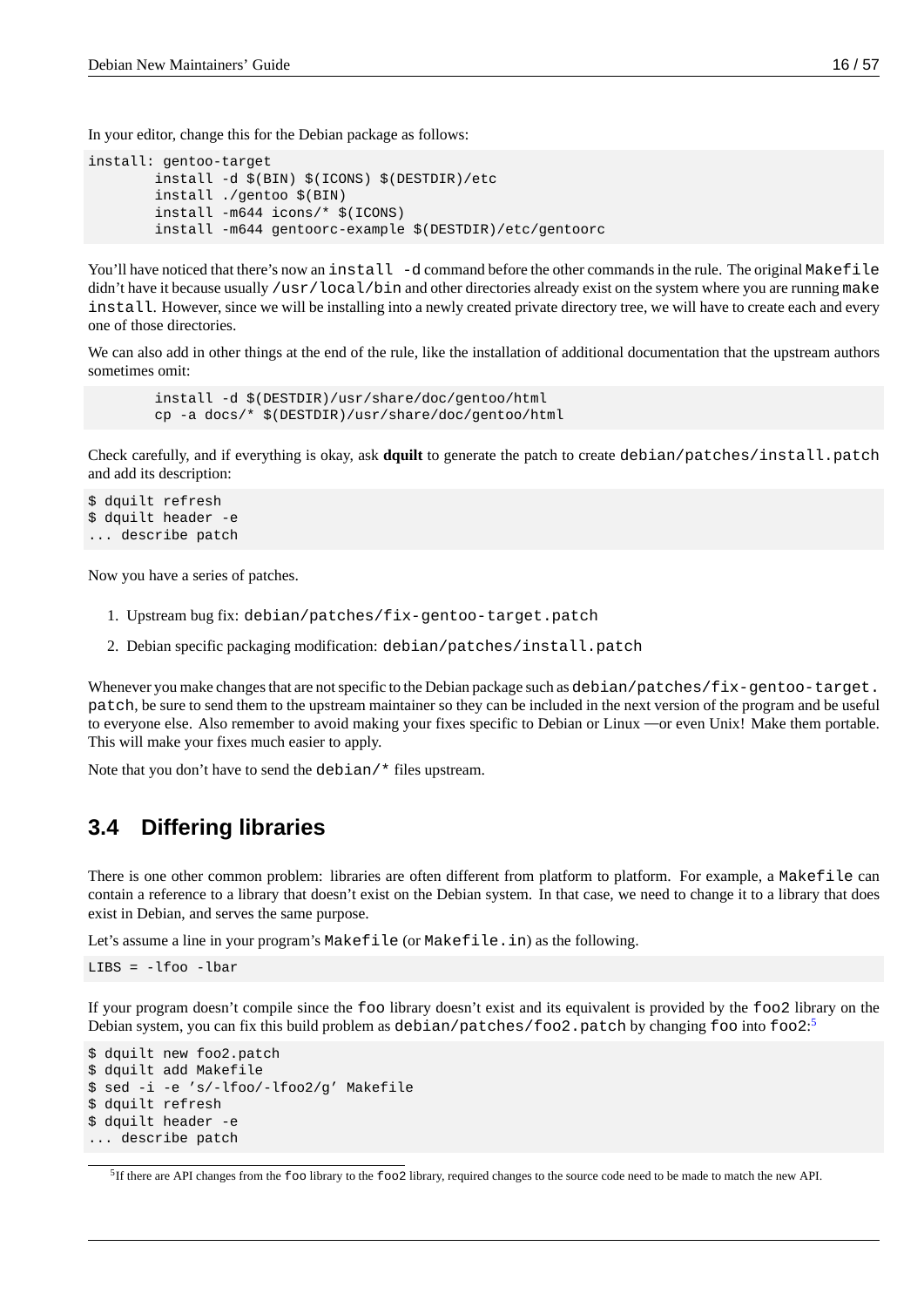# <span id="page-22-0"></span>**Chapter 4**

# **Required files under the debian directory**

There is a new subdirectory under the program's source directory, called debian. There are a number of files in this directory that we should edit in order to customize the behavior of the package. The most important of them are control, changelog, copyright, and rules, which are required for all packages.  $1$ 

### **4.1 control**

<span id="page-22-1"></span>This file contains various values which **dpkg**, **dselect**, **apt-get**, **apt-cache**, **aptitude**, and other package management tools will use to manage the package. It is defined by the Debian Policy Manual, 5 "Control files and their fields" (http://www.debian.org/ doc/debian-policy/ch-controlfields.html) .

Here is the control file **dh\_make** created for us:

```
1 Source: gentoo
2 Section: unknown
3 Priority: optional
4 Maintainer: Josip Rodin <joy-mg@debian.org>
5 Build-Depends: debhelper (>=10)
6 Standards-Version: 4.0.0
7 Homepage: <insert the upstream URL, if relevant>
8
9 Package: gentoo
10 Architecture: any
11 Depends: ${shlibs:Depends}, ${misc:Depends}
12 Description: <insert up to 60 chars description>
13 <insert long description, indented with spaces>
```
(I've added the line numbers.)

Lines 1–7 are the control information for the source package. Lines 9–13 are the control information for the binary package.

Line 1 is the name of the source package.

Line 2 is the section of the distribution the source package goes into.

As you may have noticed, the Debian archive is divided into multiple areas: main (the free software), non-free (the not really free software) and contrib (free software that depends on non-free software). Each of these is divided into sections that classify packages into rough categories. So we have admin for administrator-only programs, devel for programmer tools, doc for documentation, libs for libraries, mail for email readers and daemons, net for network apps and daemons, x11 for X11 programs that don't fit anywhere else, and many more. <sup>2</sup>

 $1$ In this chapter, files in the debian directory are referred to without the leading debian/ for simplicity whenever the meaning is obvious.

<sup>2</sup>See Debian Policy Manual, 2.4 "Sections" (http://www.debian.org/doc/debian-policy/ch-archive.html#s-subsections) and List of sections in sid (http://packages.debian.org/unstable/) .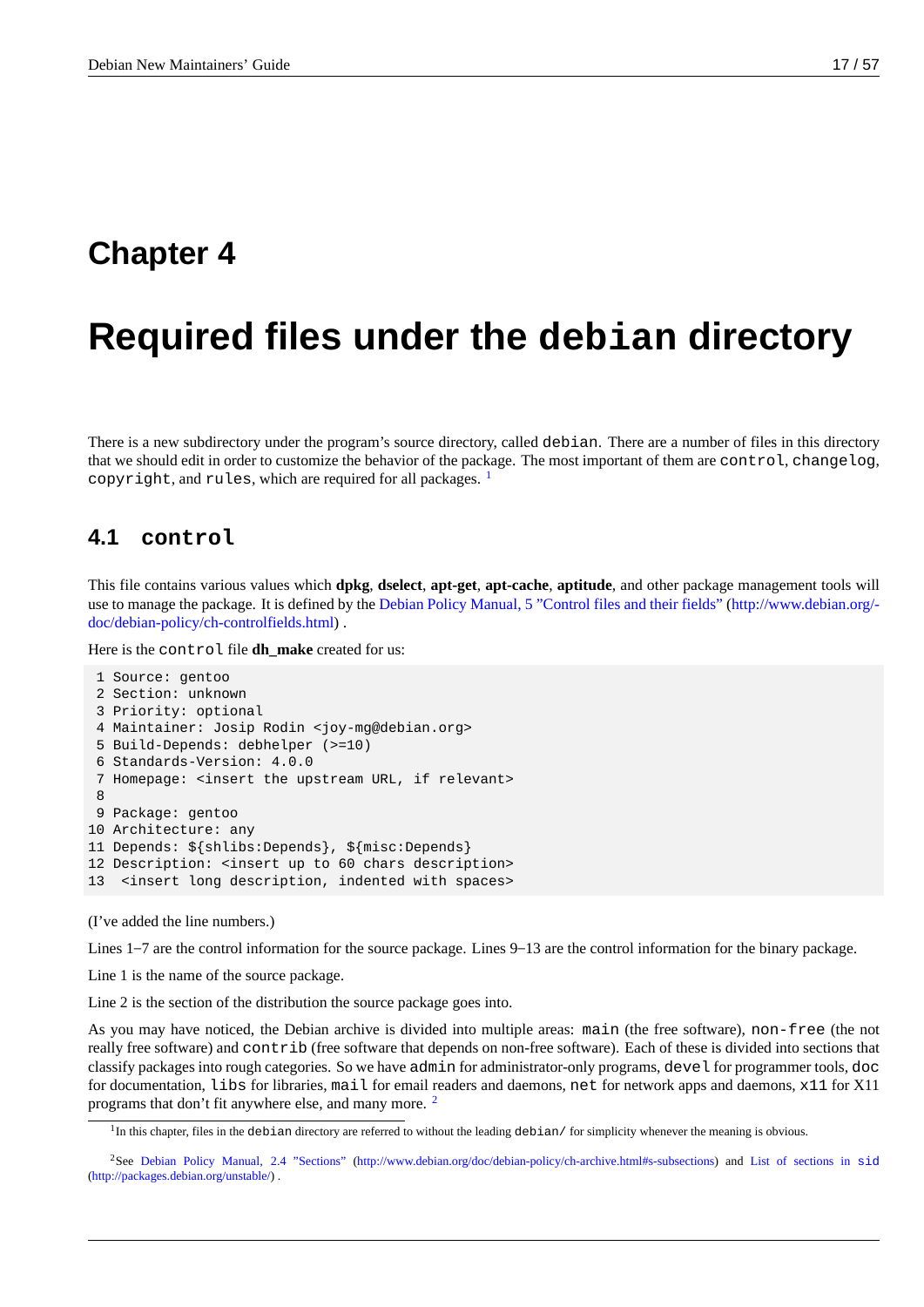Let's change it then to  $x11$ . (A main/ prefix is implied so we can omit it.)

Line 3 describes how important it is that the user installs this package.  $3$ 

• The optional priority will usually work for new packages that do not conflict with others claiming required, important, or standard priority.

Section and priority are used by front-ends like **aptitude** when they sort packages and select defaults. Once you upload the package to Debian, the value of these two fields can be overridden by the archive maintainers, in which case you will be notified by email.

As this is a normal priority package and doesn't conflict with anything else, we will change the priority to optional.

Line 4 is the name and email address of the maintainer. Make sure that this field includes a valid To header for email, because after you upload it, the bug tracking system will use it to deliver bug emails to you. Avoid using commas, ampersands, or parentheses.

Line 5 includes the list of packages required to build your package as the Build-Depends field. You can also have the Build-Depends-Indep field as an additional line here. <sup>4</sup> Some packages like gcc and make which are required by the build-essential package are implied. If you need to have other tools to build your package, you should add them to these fields. Multiple entries are separated with commas; read on for the explanation of binary package dependencies to find out more about the syntax of these lines.

- For all packages packaged with the **dh** command in the debian/rules file, you must have debhelper (>=9) in the Build-Depends field to satisfy the Debian Policy requirement for the clean target.
- Source packages which have binary packages with Architecture: any are rebuilt by the autobuilder. Since this autobuilder procedure installs only the packages listed in the Build-Depends field before running debian/rules build (see Section 6.2), the Build-Depends field needs to list practically all the required packages, and Build-Depends-Indep is rarely used.
- For source packages with binary packages all of which are Architecture: all, the Build-Depends-Indep field may list all [the](#page-44-0) required packages unless they are already listed in the Build-Depends field to satisfy the Debian Policy requirement for the clean target.

If you are not sure which one should be used, use the Build-Depends field to be on the safe side.<sup>5</sup>

To find out what packages your package needs to be built run the command:

\$ dpkg-depcheck -d ./configure

To manually find exact build dependencies for */usr/bin/foo*, execute

\$ objdump -p */usr/bin/foo* | grep NEEDED

and for each library listed (e.g., **libfoo.so.6**), execute

```
$ dpkg -S libfoo.so.6
```
Then just take the -dev version of every package as a Build-Depends entry. If you use **ldd** for this purpose, it will report indirect lib dependencies as well, resulting in the problem of excessive build dependencies.

gentoo also happens to require xlibs-dev, libgtk1.2-dev and libglib1.2-dev to build, so we'll add them here next to debhelper.

<sup>3</sup>See Debian Policy Manual, 2.5 "Priorities" (http://www.debian.org/doc/debian-policy/ch-archive.html#s-priorities) .

<sup>4</sup>See Debian Policy Manual, 7.7 "Relationships between source and binary packages - Build-Depends, Build-Depends-Indep, Build-Conflicts, Build-Conflicts-Indep" (http://www.debian.org/doc/debian-policy/ch-relationships.html#s-sourcebinarydeps) .

<sup>5</sup>This somewhat strange situation is a feature well documented in the Debian Policy Manual, Footnotes 55 (http://www.debian.org/doc/debian-policy/ footnotes[.html#f55\) . This is not due to the use](http://www.debian.org/doc/debian-policy/ch-archive.html#s-priorities) of the **dh** command in the debian/rules [file but due to how the](http://www.debian.org/doc/debian-policy/ch-archive.html#s-priorities) **dpkg-buildpackage** works. The same situation applies to the auto build system for Ubuntu (https://bugs.launchpad.net/launchpad-buildd/+bug/238141) .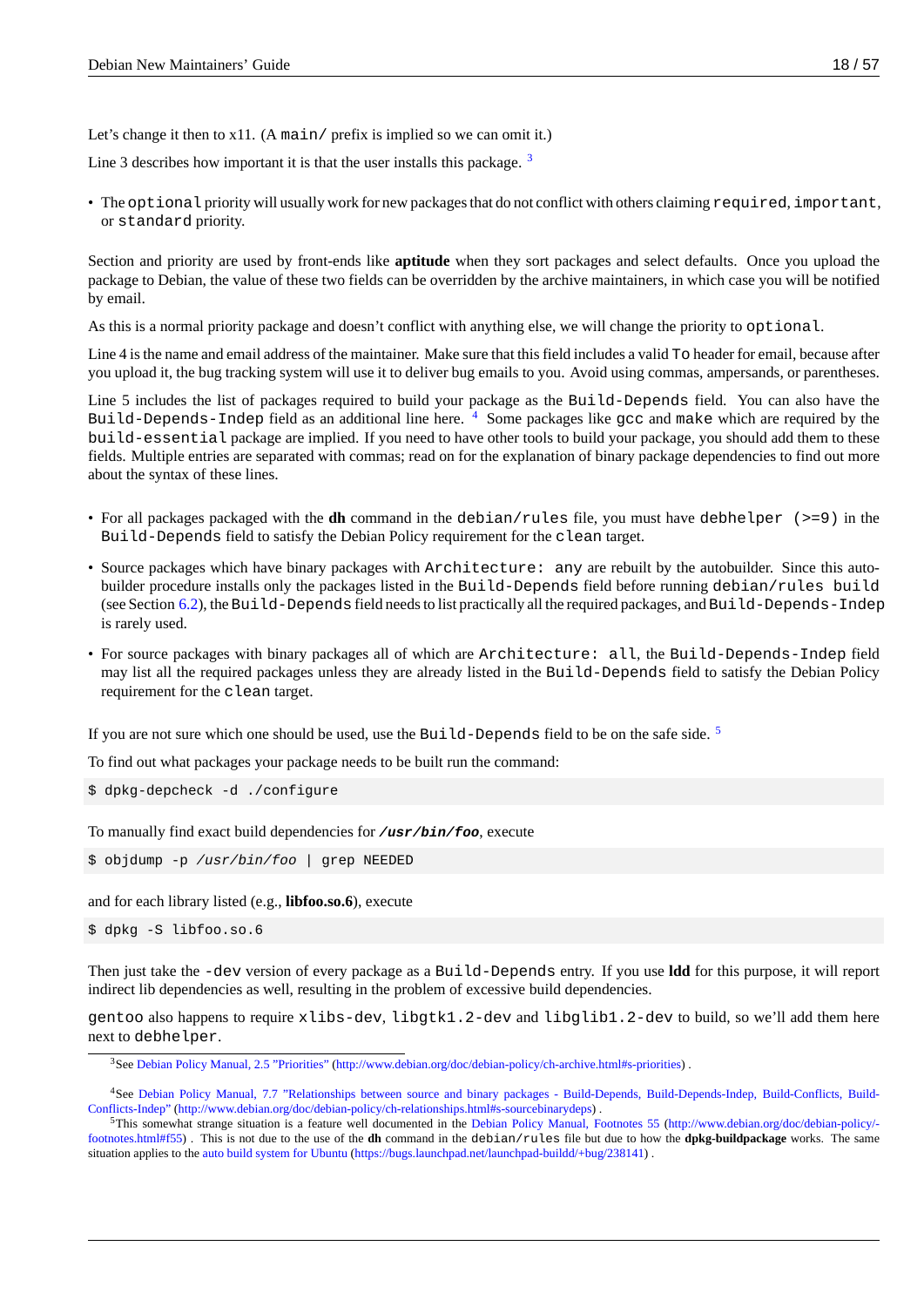Line 6 is the version of the Debian Policy Manual (http://www.debian.org/doc/devel-manuals#policy) standards this package follows, the one you read while making your package.

On line 7 you can put the URL of the software's upstream homepage.

Line 9 is the name of the bin[ary package. This is us](http://www.debian.org/doc/devel-manuals#policy)u[ally the same as the name of the source package, b](http://www.debian.org/doc/devel-manuals#policy)ut it doesn't necessarily have to be that way.

Line 10 describes the architectures the binary package can be compiled for. This value is usually one of the following depending on the type of the binary package:  $6$ 

- Architecture: any
	- **–** The generated binary package [i](#page-24-0)s an architecture dependent one usually in a compiled language.
- Architecture: all
	- **–** The generated binary package is an architecture independent one usually consisting of text, images, or scripts in an interpreted language.

We leave line 10 as is since this is written in C. dpkg-gencontrol(1) will fill in the appropriate architecture value for any machine this source package gets compiled on.

If your package is architecture independent (for example, a shell or Perl script, or a document), change this to all, and read later in Section 4.4 about using the  $\frac{1}{2}$  binary-indep rule instead of  $\frac{1}{2}$  binary-arch for building the package.

Line 11 shows one of the most powerful features of the Debian packaging system. Packages can relate to each other in various ways. Apart from Depends, other relationship fields are Recommends, Suggests, Pre-Depends, Breaks, Conflicts, Provides[, a](#page-28-0)nd Replaces.

The package management tools usually behave the same way when dealing with these relations; if not, it will be explained. (See  $d$ pkg $(8)$ , dselect $(8)$ , apt $(8)$ , aptitude $(1)$ , etc.)

Here is a simplified description of package relationships: <sup>7</sup>

• Depends

The package will not be installed unless the packages it [d](#page-24-1)epends on are installed. Use this if your program absolutely will not run (or will cause severe breakage) unless a particular package is present.

• Recommends

Use this for packages that are not strictly necessary but are typically used with your program. When a user installs your program, all front-ends will probably prompt them to install the recommended packages. **aptitude** and **apt-get** install recommended packages along with your package by default (but the user can disable this behavior). **dpkg** will ignore this field.

• Suggests

Use this for packages which will work nicely with your program but are not at all necessary. When a user installs your program, they will probably not be prompted to install suggested packages. **aptitude** can be configured to install suggested packages along with your package but this is not its default. **dpkg** and **apt-get** will ignore this field.

• Pre-Depends

This is stronger than Depends. The package will not be installed unless the packages it pre-depends on are installed and *correctly configured*. Use this *very* sparingly and only after discussing it on the debian-devel@lists.debian.org (http://lists.debian.org/ debian-devel/) mailing list. Read: don't use it at all. :-)

• Conflicts

The package will not be installed until all the packages it conflicts with ha[ve been removed. Use this if your program absolutely](http://lists.debian.org/debian-devel/) [will not run o](http://lists.debian.org/debian-devel/)r will cause severe problems if a particular package is present.

<sup>6</sup>See Debian Policy Manual, 5.6.8 "Architecture" (http://www.debian.org/doc/debian-policy/ch-controlfields.html#s-f-Architecture) for exact details.

<span id="page-24-1"></span><span id="page-24-0"></span><sup>7</sup>See Debian Policy Manual, 7 "Declaring relationships between packages" (http://www.debian.org/doc/debian-policy/ch-relationships.html) .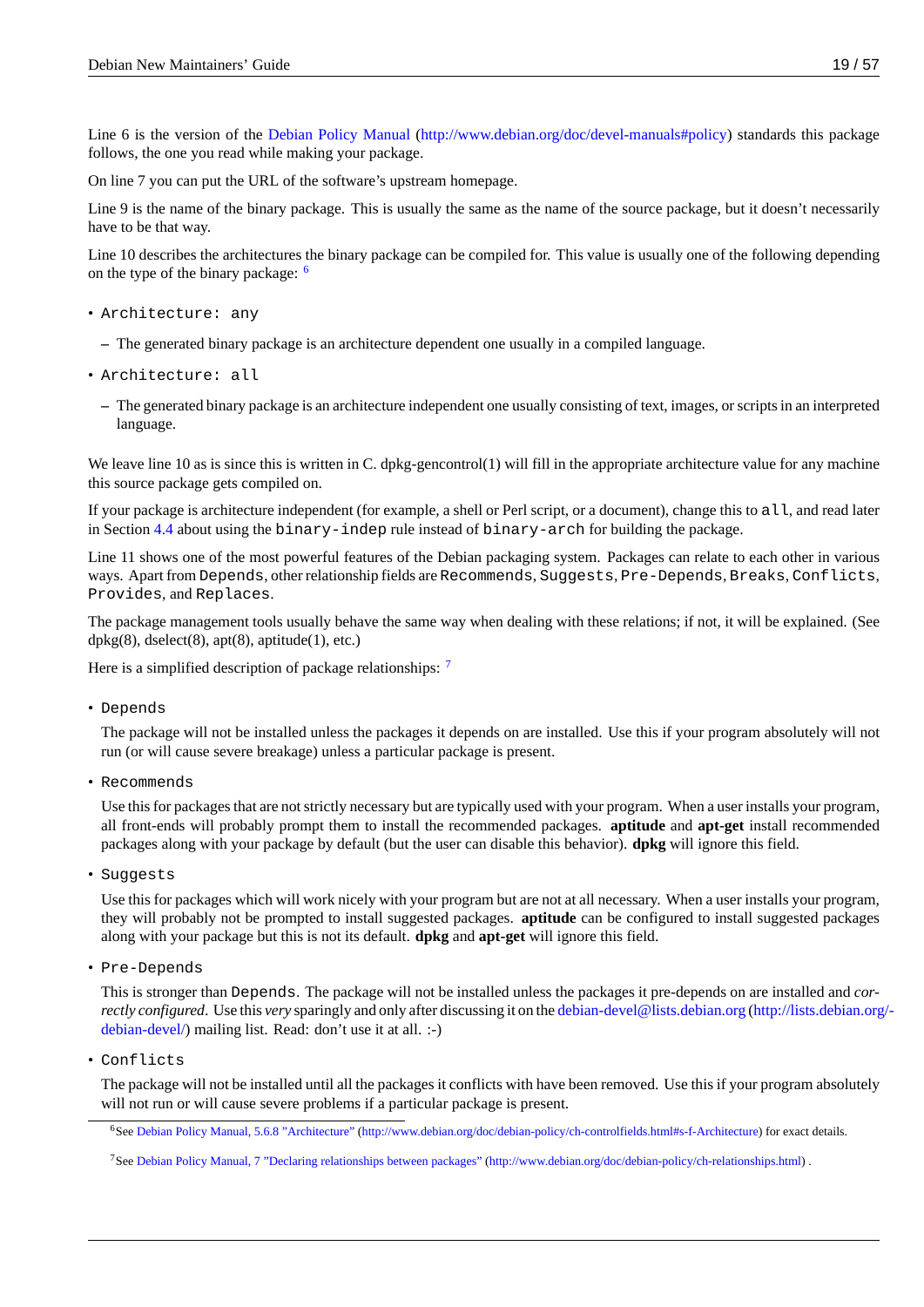• Breaks

When installed the package will break all the listed packages. Normally a Breaks entry specifies that it applies to versions earlier than a certain value. The resolution is generally to use higher-level package management tools to upgrade the listed packages.

• Provides

For some types of packages where there are multiple alternatives, virtual names have been defined. You can get the full list in the virtual-package-names-list.txt.gz (http://www.debian.org/doc/packaging-manuals/virtual-package-names-list.txt) file. Use this if your program provides a function of an existing virtual package.

• Replaces

Us[e this when your program replaces files from another package, or completely replaces another package \(used in co](http://www.debian.org/doc/packaging-manuals/virtual-package-names-list.txt)njunction with Conflicts). Files from the named packages will be overwritten with the files from your package.

All these fields have uniform syntax. They are a list of package names separated by commas. These package names may also be lists of alternative package names, separated by vertical bar symbols | (pipe symbols).

The fields may restrict their applicability to particular versions of each named package. The restriction of each individual package is listed in parentheses after its name, and should contain a relation from the list below followed by a version number value. The relations allowed are: <<, <=, =, >=, and >> for strictly lower, lower or equal, exactly equal, greater or equal, and strictly greater, respectively. For example,

```
Depends: foo (>= 1.2), libbar1 (= 1.3.4)
Conflicts: baz
Recommends: libbaz4 (>> 4.0.7)
Suggests: quux
Replaces: quux (\leq 5), quux-foo (\leq 7.6)
```
The last feature you need to know about is \${shlibs:Depends}, \${perl:Depends}, \${misc:Depends}, etc.

dh shlibdeps(1) calculates shared library dependencies for binary packages. It generates a list of  $ELF$  executables and shared libraries it has found for each binary package. This list is used for substituting  $\S\{\text{shlibs:Depends}\}.$ 

dh\_perl(1) calculates Perl dependencies. It generates a list of a dependencies on perl or perlapi for each binary package. This list is used for substituting  $${perl:Depends}.$ 

Some debhelper commands may cause the generated package to depend on some additional p[ackag](http://en.wikipedia.org/wiki/Executable_and_Linkable_Format)es. All such commands generate a list of required packages for each binary package. This list is used for substituting  $\frac{1}{2}$  misc:Depends }.

dh\_gencontrol(1) generates DEBIAN/control for each binary package while substituting \${shlibs:Depends}, \${perl:Depends} \${misc:Depends}, etc.

Having said all that, we can leave the Depends field exactly as it is now, and insert another line after it saying Suggests: file, because gentoo can use some features provided by the file package.

Line 9 is the Homepage URL. Let's assume this to be at http://www.obsession.se/gentoo/.

Line 12 is the short description. Terminals are conventionally 80 columns wide so this shouldn't be longer than about 60 characters. I'll change it to fully GUI-configurable, two-pane X file manager.

Line 13 is where the long description goes. This should [be a paragraph which gives mor](http://www.obsession.se/gentoo/)e details about the package. Column 1 of each line should be empty. There must be no blank lines, but you can put a single . (dot) in a column to simulate that. Also, there must be no more than one blank line after the long description.  $8$ 

We can insert Vcs-\* fields to document the Version Control System (VCS) location between lines 6 and 7. <sup>9</sup> Let's assume that the gentoo package has its VCS located in the Debian Alioth Git Service at git://git.debian.org/git/collab-maint/gentoo.

Finally, here is the updated control file:

<sup>&</sup>lt;sup>8</sup>These descriptions are in English. Tr[an](#page-25-0)slations of these descriptions are provided by The Debian Description Translation Project - DDTP (http://www.debian.org/intl/l10n/ddtp) .

<span id="page-25-0"></span><sup>9</sup>See Debian Developer's Reference, 6.2.5. "Version Control System location" (http://www.debian.org/doc/manuals/developers-reference/best-pkgingpractices.html#bpp-vcs) .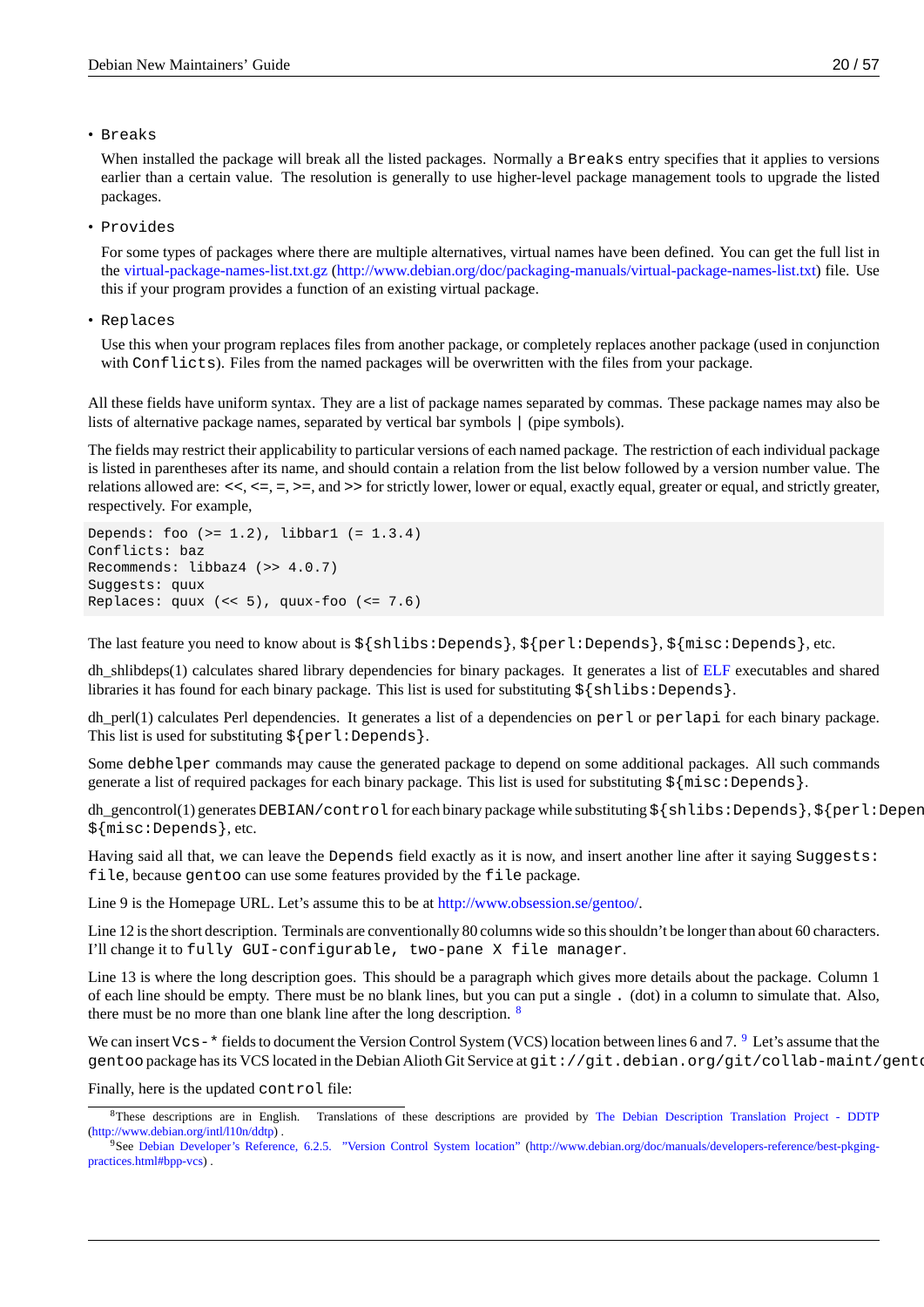```
1 Source: gentoo
 2 Section: x11
 3 Priority: optional
 4 Maintainer: Josip Rodin <joy-mg@debian.org>
 5 Build-Depends: debhelper (>=10), xlibs-dev, libgtk1.2-dev, libglib1.2-dev
 6 Standards-Version: 4.0.0
 7 Vcs-Git: https://anonscm.debian.org/git/collab-maint/gentoo.git
 8 Vcs-browser: https://anonscm.debian.org/git/collab-maint/gentoo.git
 9 Homepage: http://www.obsession.se/gentoo/
10
11 Package: gentoo
12 Architecture: any
13 Depends: ${shlibs:Depends}, ${misc:Depends}
14 Suggests: file
15 Description: fully GUI-configurable, two-pane X file manager
16 gentoo is a two-pane file manager for the X Window System. gentoo lets the
17 user do (almost) all of the configuration and customizing from within the
18 program itself. If you still prefer to hand-edit configuration files,
19 they're fairly easy to work with since they are written in an XML format.
20 .
21 gentoo features a fairly complex and powerful file identification system,
22 coupled to an object-oriented style system, which together give you a lot
23 of control over how files of different types are displayed and acted upon.
24 Additionally, over a hundred pixmap images are available for use in file
25 type descriptions.
26 .
29 gentoo was written from scratch in ANSI C, and it utilizes the GTK+ toolkit
30 for its interface.
```
(I've added the line numbers.)

# **4.2 copyright**

<span id="page-26-0"></span>This file contains information about the copyright and license of the upstream sources. Debian Policy Manual, 12.5 "Copyright information" (http://www.debian.org/doc/debian-policy/ch-docs.html#s-copyrightfile) dictates its content and DEP-5: Machineparseable debian/copyright (http://dep.debian.net/deps/dep5/) provides guidelines for its format.

**dh\_make** can give you a template copyright file. Let's use the --copyright gpl2 [option here to get a template file for](http://www.debian.org/doc/debian-policy/ch-docs.html#s-copyrightfile) the [gentoo](http://www.debian.org/doc/debian-policy/ch-docs.html#s-copyrightfile) [package released under GPL-2.](http://www.debian.org/doc/debian-policy/ch-docs.html#s-copyrightfile)

[You must fill in missing information to complete this file, such as the](http://dep.debian.net/deps/dep5/) place you got the package from, the actua[l copyright notice,](http://dep.debian.net/deps/dep5/) and the license. For certain common free software licenses (GNU GPL-1, GNU GPL-2, GNU GPL-3, LGPL-2, LGPL-2.1, LGPL-3, GNU FDL-1.2, GNU FDL-1.3, Apache-2.0, 3-Clause BSD, CC0-1.0, MPL-1.1, MPL-2.0 or the Artistic license), you can just refer to the appropriate file in the /usr/share/common-licenses/ directory that exists on every Debian system. Otherwise, you must include the complete license.

In short, here's what gentoo's copyright file should look like:

```
1 Format: https://www.debian.org/doc/packaging-manuals/copyright-format/1.0/
2 Upstream-Name: gentoo
3 Upstream-Contact: Emil Brink <emil@obsession.se>
4 Source: http://sourceforge.net/projects/gentoo/files/
5
6 Files: *
7 Copyright: 1998-2010 Emil Brink <emil@obsession.se>
8 License: GPL-2+
9
10 Files: icons/*
11 Copyright: 1998 Johan Hanson <johan@tiq.com>
```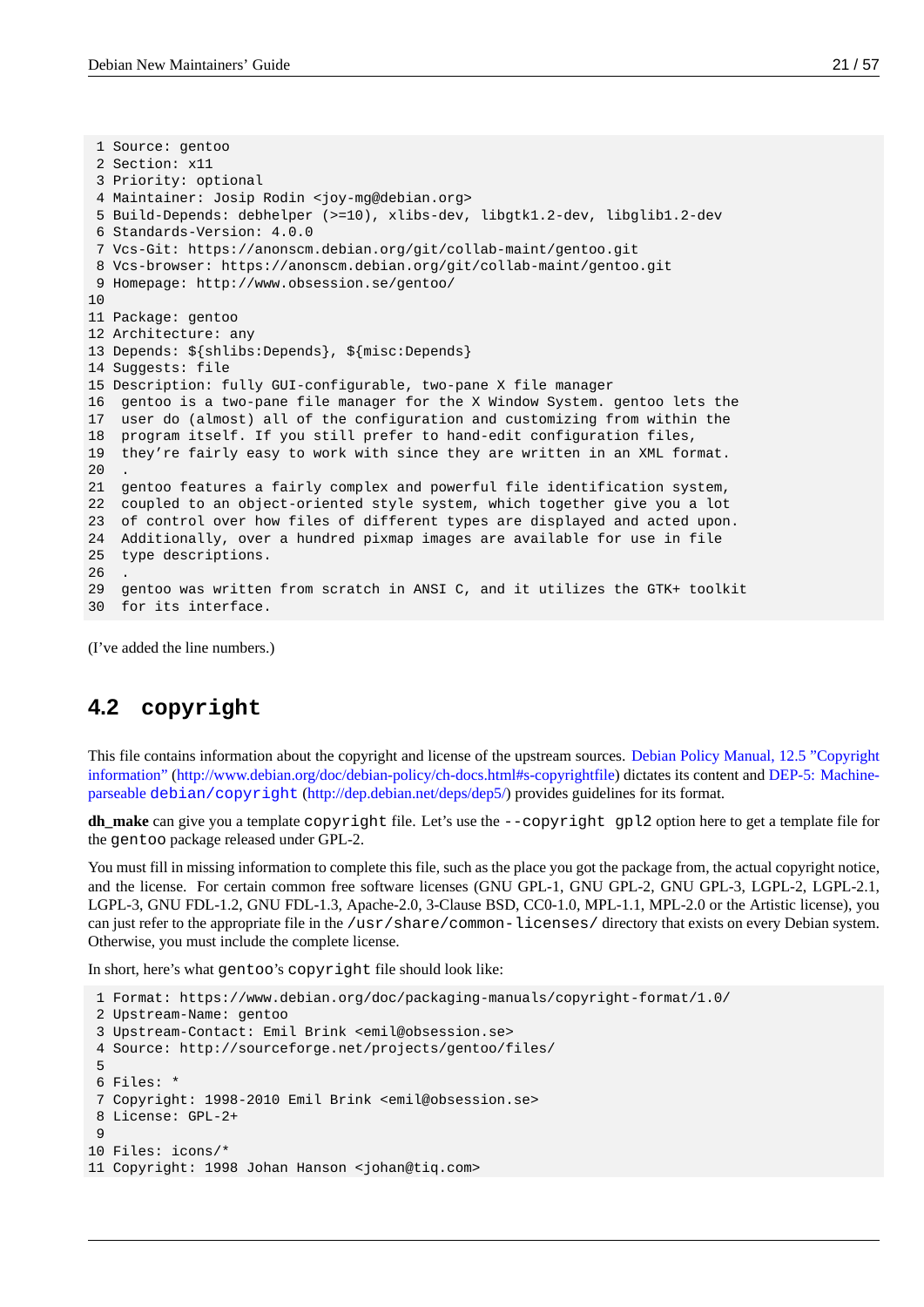```
12 License: GPL-2+
13
14 Files: debian/*
15 Copyright: 1998-2010 Josip Rodin <joy-mg@debian.org>
16 License: GPL-2+
17
18 License: GPL-2+
19 This program is free software; you can redistribute it and/or modify
20 it under the terms of the GNU General Public License as published by
21 the Free Software Foundation; either version 2 of the License, or
22 (at your option) any later version.
23 .
24 This program is distributed in the hope that it will be useful,
25 but WITHOUT ANY WARRANTY; without even the implied warranty of
26 MERCHANTABILITY or FITNESS FOR A PARTICULAR PURPOSE. See the
27 GNU General Public License for more details.
28 .
29 You should have received a copy of the GNU General Public License along
30 with this program; if not, write to the Free Software Foundation, Inc.,
31 51 Franklin Street, Fifth Floor, Boston, MA 02110-1301 USA.
32 .
33 On Debian systems, the full text of the GNU General Public
34 License version 2 can be found in the file
35 '/usr/share/common-licenses/GPL-2'.
```
(I've added the line numbers.)

Please follow the HOWTO provided by the ftpmasters and sent to debian-devel-announce: http://lists.debian.org/debian-develannounce/2006/03/msg00023.html.

### **4.3 [changelog](http://lists.debian.org/debian-devel-announce/2006/03/msg00023.html)**

<span id="page-27-0"></span>This is a required file, which has a special format described in Debian Policy Manual, 4.4 "debian/changelog" (http://www.debian.org/ doc/debian-policy/ch-source.html#s-dpkgchangelog) . This format is used by **dpkg** and other programs to obtain the version number, revision, distribution, and urgency of your package.

For you, it is also important, since it is good to have documented all changes you have done. It will help people downloading your package to see whether there are issues with the packa[ge that they should know about. It will be save](http://www.debian.org/doc/debian-policy/ch-source.html#s-dpkgchangelog)d as [/usr/share/](http://www.debian.org/doc/debian-policy/ch-source.html#s-dpkgchangelog) [doc/gentoo/changelog.Debian.gz](http://www.debian.org/doc/debian-policy/ch-source.html#s-dpkgchangelog) in the binary package.

**dh\_make** created a default one, and this is what it looks like:

```
1 gentoo (0.9.12-1) unstable; urgency=medium
\mathfrak{p}3 * Initial release. (Closes: #nnnn) <nnnn is the bug number of your ITP>
4
5 -- Josip Rodin <joy-mg@debian.org> Mon, 22 Mar 2010 00:37:31 +0100
6
```
(I've added the line numbers.)

Line 1 is the package name, version, distribution, and urgency. The name must match the source package name; distribution should be unstable, and urgency should be set to medium unless there is any particular reason for other values.

Lines 3-5 are a log entry, where you document changes made in this package revision (not the upstream changes —there is a special file for that purpose, created by the upstream authors, which you will later install as /usr/share/doc/gentoo/ changelog.gz). Let's assume your ITP (Intent To Package) bug report number was 12345. New lines must be inserted just below the uppermost line that begins with \* (asterisk). You can do it with dch(1). You can edit this manually with a text editor as long as you follow the formatting convention used by the dch(1).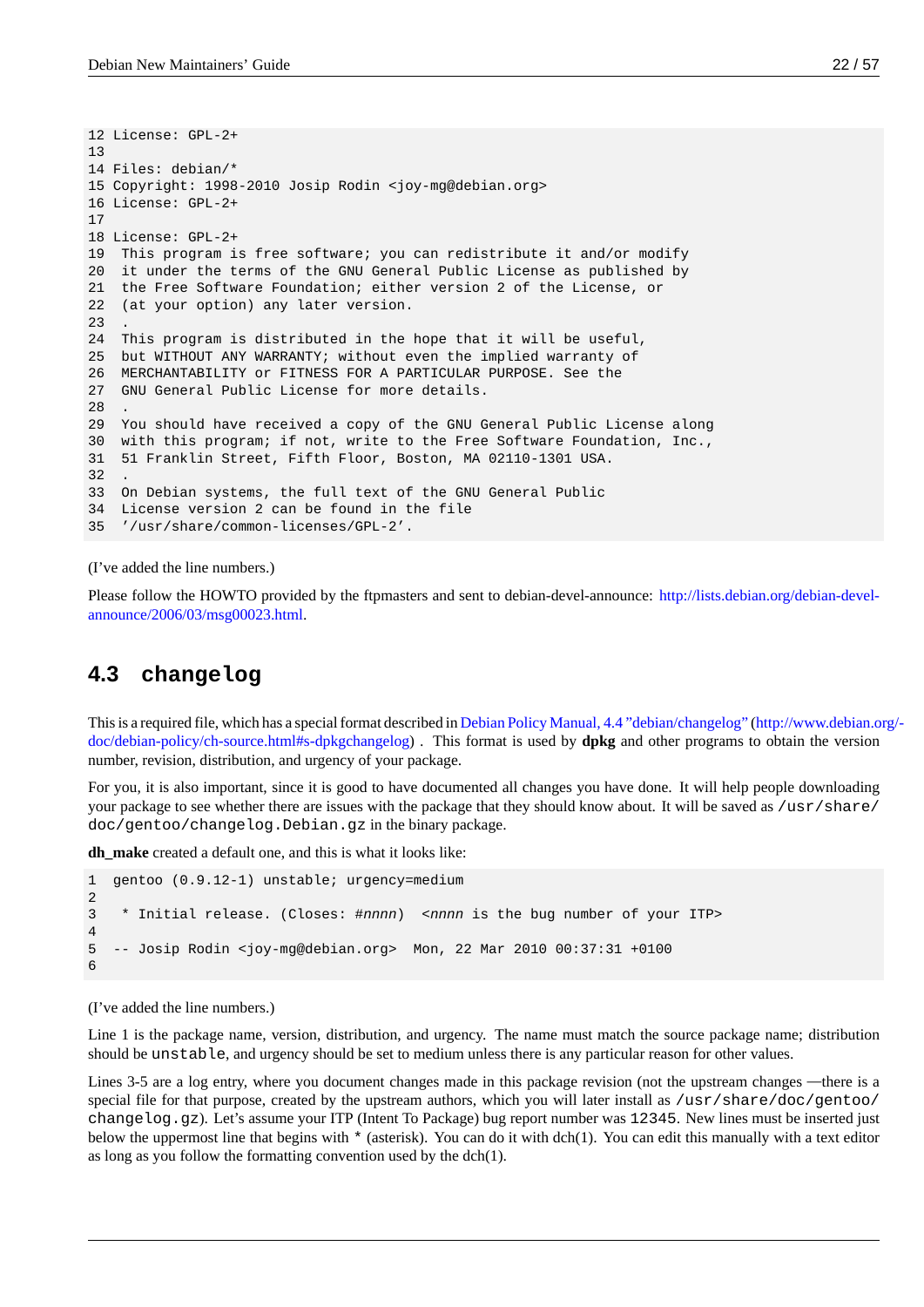In order to prevent a package being accidentally uploaded before completing the package, it is a good idea to change the distribution value to an invalid distribution value of UNRELEASED.

You will end up with something like this:

```
1 gentoo (0.9.12-1) UNRELEASED; urgency=low
2
3 * Initial Release. Closes: #12345
4 * This is my first Debian package.
5 * Adjusted the Makefile to fix $(DESTDIR) problems.
6
7 -- Josip Rodin <joy-mg@debian.org> Mon, 22 Mar 2010 00:37:31 +0100
8
```
(I've added the line numbers.)

Once you are satisfied with all the changes and documented them in changelog, you should change the distribution value from UNRELEASED to the target distribution value unstable (or even experimental).  $^{10}$ 

You can read more about updating the changelog file later in Chapter 8.

# **4.4 rules**

<span id="page-28-0"></span>Now we need to take a look at the exact rules that dpkg-buildpackage(1) will use to actually create the package. This file is in fact another Makefile, but different from the one(s) in the upstream source. Unlike other files in debian, this one is marked as executable.

#### **4.4.1 Targets of the rules file**

Every rules file, like any other Makefile, consists of several rules, each of which defines a target and how it is carried out. <sup>11</sup> A new rule begins with its target declaration in the first column. The following lines beginning with the TAB code (ASCII 9) specify the recipe for carrying out that target. Empty lines and lines beginning with # (hash) are treated as comments and ignored. 12

[A](#page-28-1) rule that you want to execute is invoked by its target name as a command line argument. For example, debian/rules *build* and fakeroot make -f debian/rules *binary* execute rules for *build* and *binary* targets, respectively.

[He](#page-28-2)re is a simplified explanation of the targets:

- clean target: to clean all compiled, generated, and useless files in the build-tree. (Required)
- build target: to build the source into compiled programs and formatted documents in the build-tree. (Required)
- build-arch target: to build the source into arch-dependent compiled programs in the build-tree. (Required)
- build-indep target: to build the source into arch-independent formatted documents in the build-tree. (Required)
- install target: to install files into a file tree for each binary package under the debian directory. If defined, binary\* targets effectively depend on this target. (Optional)
- binary target: to create all binary packages (effectively a combination of binary-arch and binary-indep targets).  $(Required)^{13}$

<sup>&</sup>lt;sup>10</sup>If you use the dch -r command to make this last change, please make sure to save the changelog file explicitly by the editor.

<sup>11</sup>You can start learning how to write a Makefile from Debian Reference, 12.2. "Make" (http://www.debian.org/doc/manuals/debian-reference/ ch12#\_make) . The full documentation is available as http://www.gnu.org/software/make/manual/html\_node/index.html or as the make-doc package in the non-free arc[hiv](#page-28-3)e area.

<sup>&</sup>lt;sup>12</sup>Debian Policy Manual, 4.9 "Main building script: debian/rules" (http://www.debian.org/doc/debian-policy/ch-source.html#s-debianrules) explains the details.

<span id="page-28-3"></span><span id="page-28-2"></span><span id="page-28-1"></span> $13$ [This tar](http://www.debian.org/doc/manuals/debian-reference/ch12#_make)get is used by dpkg-buildpackage as [in Section 6.1.](http://www.gnu.org/software/make/manual/html_node/index.html)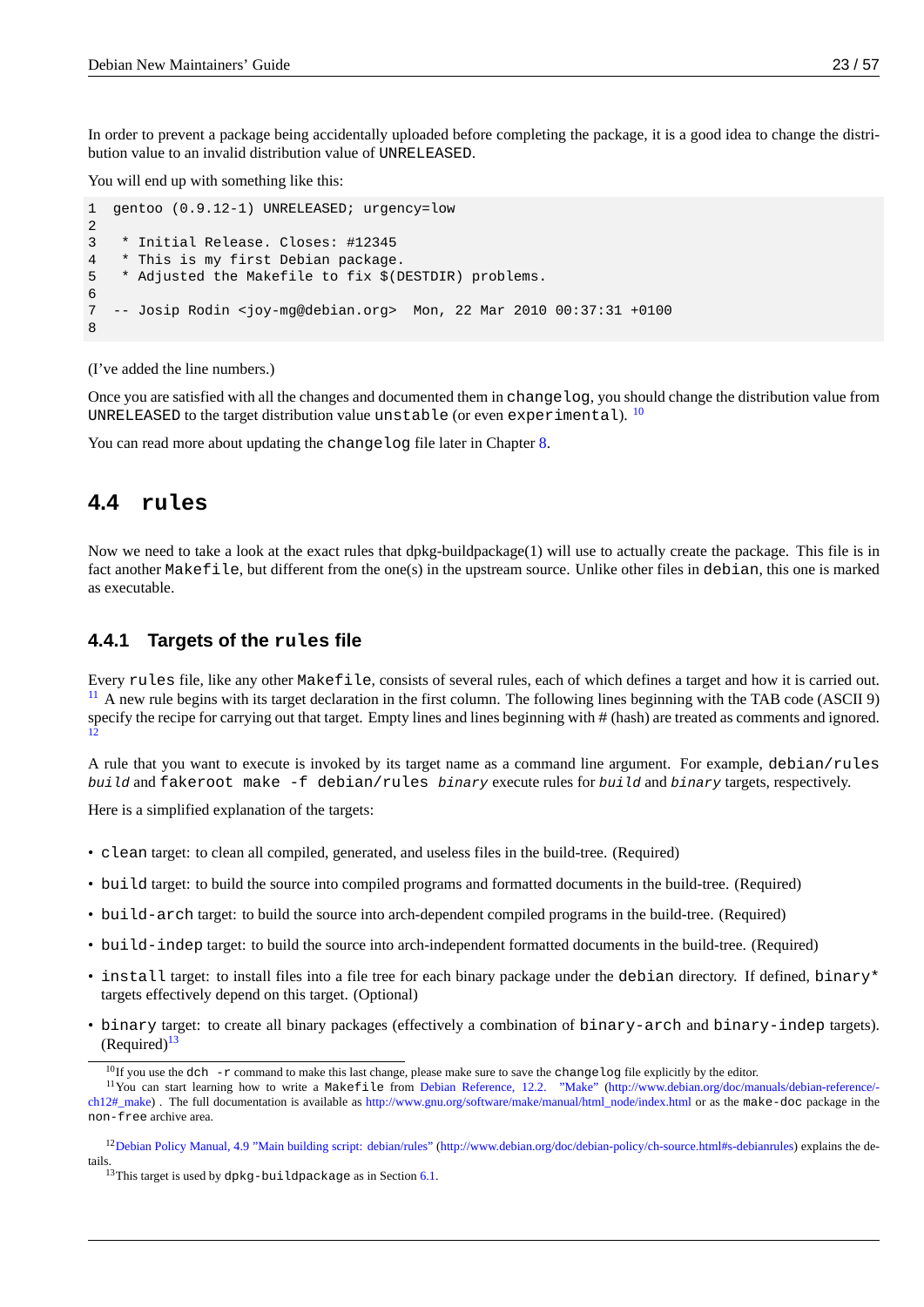- binary-arch target: to create arch-dependent (Architecture: any) binary packages in the parent directory. (Required $1^{14}$
- binary-indep target: to create arch-independent (Architecture: all) binary packages in the parent directory. (Required $15$
- get-[or](#page-29-0)ig-source target: to obtain the most recent version of the original source package from an upstream archive. (Optional)

You are probably overwhelmed by now, but things are much simpler upon examination of the rules file that **dh\_make** gives us as a default.

#### **4.4.2 Default rules file**

Newer **dh\_make** generates a very simple but powerful default rules file using the **dh** command:

```
1 #!/usr/bin/make -f
2 # See debhelper(7) (uncomment to enable)
3 # output every command that modifies files on the build system.
4 #DH_VERBOSE = 15
6 # see FEATURE AREAS in dpkg-buildflags(1)
7 #export DEB_BUILD_MAINT_OPTIONS = hardening=+all
8
9 # see ENVIRONMENT in dpkg-buildflags(1)
10 # package maintainers to append CFLAGS
11 #export DEB_CFLAGS_MAINT_APPEND = -Wall -pedantic
12 # package maintainers to append LDFLAGS
13 #export DEB_LDFLAGS_MAINT_APPEND = -Wl,--as-needed
14
15
16 %:
17 dh $@
```
(I've added the line numbers and trimmed some comments. In the actual rules file, the leading spaces are a TAB code.)

You are probably familiar with lines like line 1 from shell and Perl scripts. It tells the operating system that this file is to be processed with /usr/bin/make.

Line 4 can be uncommented to set the DH\_VERBOSE variable to 1, so that the **dh** command outputs which **dh\_\*** commands it is executing. You can also add a line export DH\_OPTIONS=-v here, so that each **dh\_\*** command outputs which commands it is executing. This helps you to understand exactly what is going on behind this simple rules file and to debug its problems. This new **dh** is designed to form a core part of the **debhelper** tools, and not to hide anything from you.

Lines 16 and 17 are where all the work is done with an implicit rule using the pattern rule. The percent sign means "any targets", which then call a single program, **dh**, with the target name. <sup>16</sup> The **dh** command is a wrapper script that runs appropriate sequences of **dh\_\*** programs depending on its argument. <sup>17</sup>

• debian/rules clean runs dh clean, which in turn runs the following:

dh\_testdir dh\_auto\_clean dh\_clean

<sup>&</sup>lt;sup>14</sup>This target is used by  $d$ pkg-buildpackage -B as in Section 6.2.

 $15$ This target is used by dpkg-buildpackage -A.

<sup>&</sup>lt;sup>16</sup>This uses the new debhelper v7+ features. Its design concepts are explained in Not Your Grandpa's Debhelper (http://joey.kitenet.net/talks/debhelper/debhelper-slides.pdf) presented at DebConf9 by the debhelper upstream. Under lenny, **dh\_make** created a much more complicated rules file with explicit rules and many **dh\_\*** scripts listed for each one, most of which are now unnecessary (and show the package's age). The new **dh** command is simpler and frees us from doing the routine work "manually". You still have full power to c[usto](#page-44-0)mize the process with override\_dh\_\* targets. See Section 4.4.3. It is based only on the debhelper package and does not obfuscate the package building process as the cdbs package tends to do.

<span id="page-29-0"></span><sup>17</sup>You can verify the actual sequences of **dh\_\*** programs invoked for a given *target* [without really running them b](http://joey.kitenet.net/talks/debhelper/debhelper-slides.pdf)y invoking dh *target* [--no-act](http://joey.kitenet.net/talks/debhelper/debhelper-slides.pdf) or [debian/rules](http://joey.kitenet.net/talks/debhelper/debhelper-slides.pdf) -- '*target* --no-act'.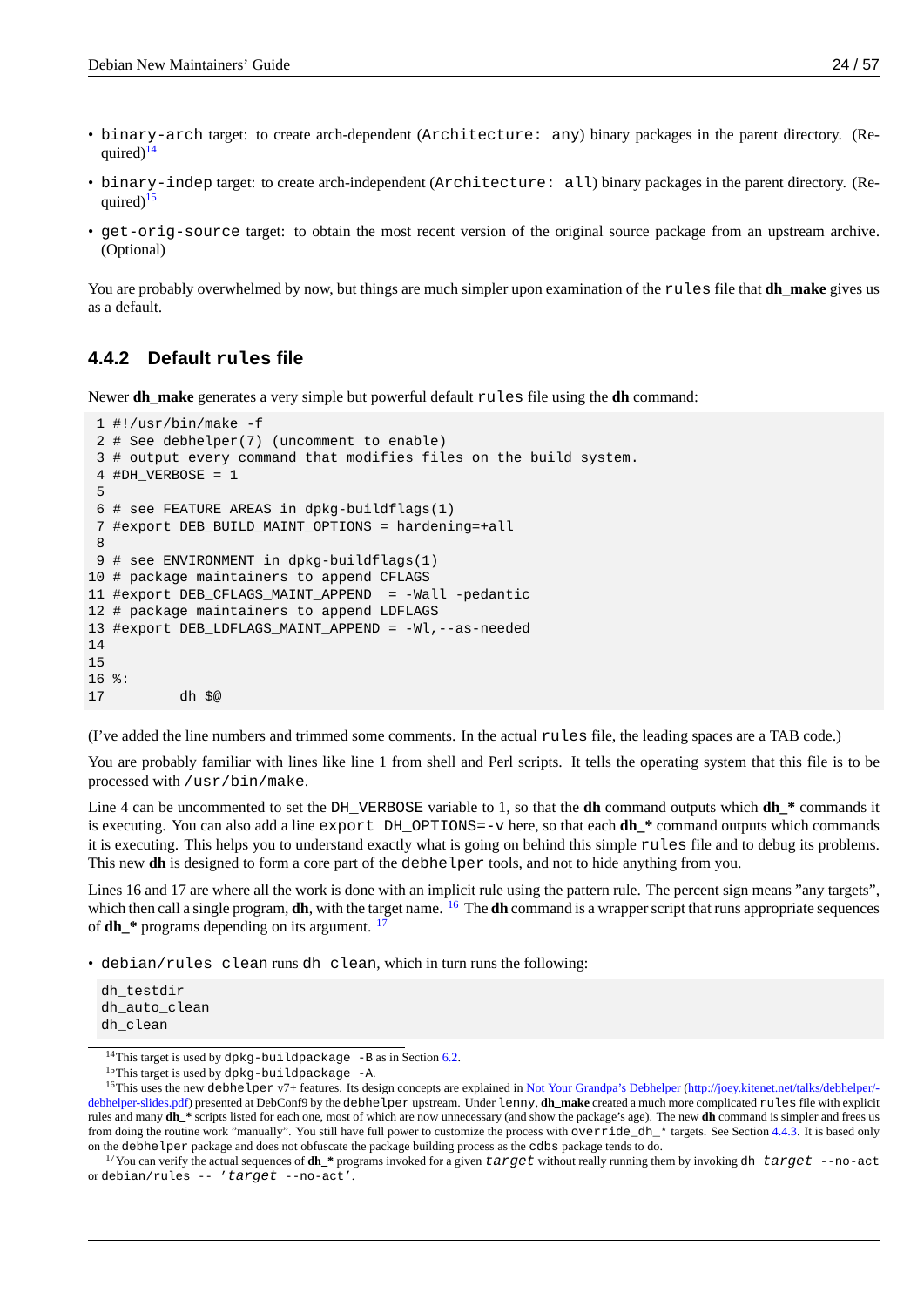• debian/rules build runs dh build, which in turn runs the following:

dh\_testdir dh\_auto\_configure dh\_auto\_build dh\_auto\_test

• fakeroot debian/rules binary runs fakeroot dh binary, which in turn runs the following<sup>18</sup>:

dh\_testroot dh\_prep dh\_installdirs dh\_auto\_install dh\_install dh\_installdocs dh\_installchangelogs dh\_installexamples dh\_installman dh\_installcatalogs dh\_installcron dh\_installdebconf dh\_installemacsen dh\_installifupdown dh\_installinfo dh\_installinit dh\_installmenu dh\_installmime dh\_installmodules dh\_installlogcheck dh\_installlogrotate dh\_installpam dh\_installppp dh\_installudev dh\_installwm dh\_installxfonts dh\_bugfiles dh\_lintian dh\_gconf dh\_icons dh\_perl dh\_usrlocal dh\_link dh\_compress dh\_fixperms dh\_strip dh\_makeshlibs dh\_shlibdeps dh\_installdeb dh\_gencontrol dh\_md5sums dh\_builddeb

- fakeroot debian/rules binary-arch runs fakeroot dh binary-arch, which in turn runs the same sequence as fakeroot dh binary but with the -a option appended for each command.
- fakeroot debian/rules binary-indep runs fakeroot dh binary-indep, which in turn runs almost the same sequence as fakeroot dh binary but excluding **dh\_strip**, **dh\_makeshlibs**, and **dh\_shlibdeps** with the -i option appended for each remaining command.

 $18$ The following example assumes your debian/compat has a value equal or more than 9 to avoid invoking any python support commands automatically.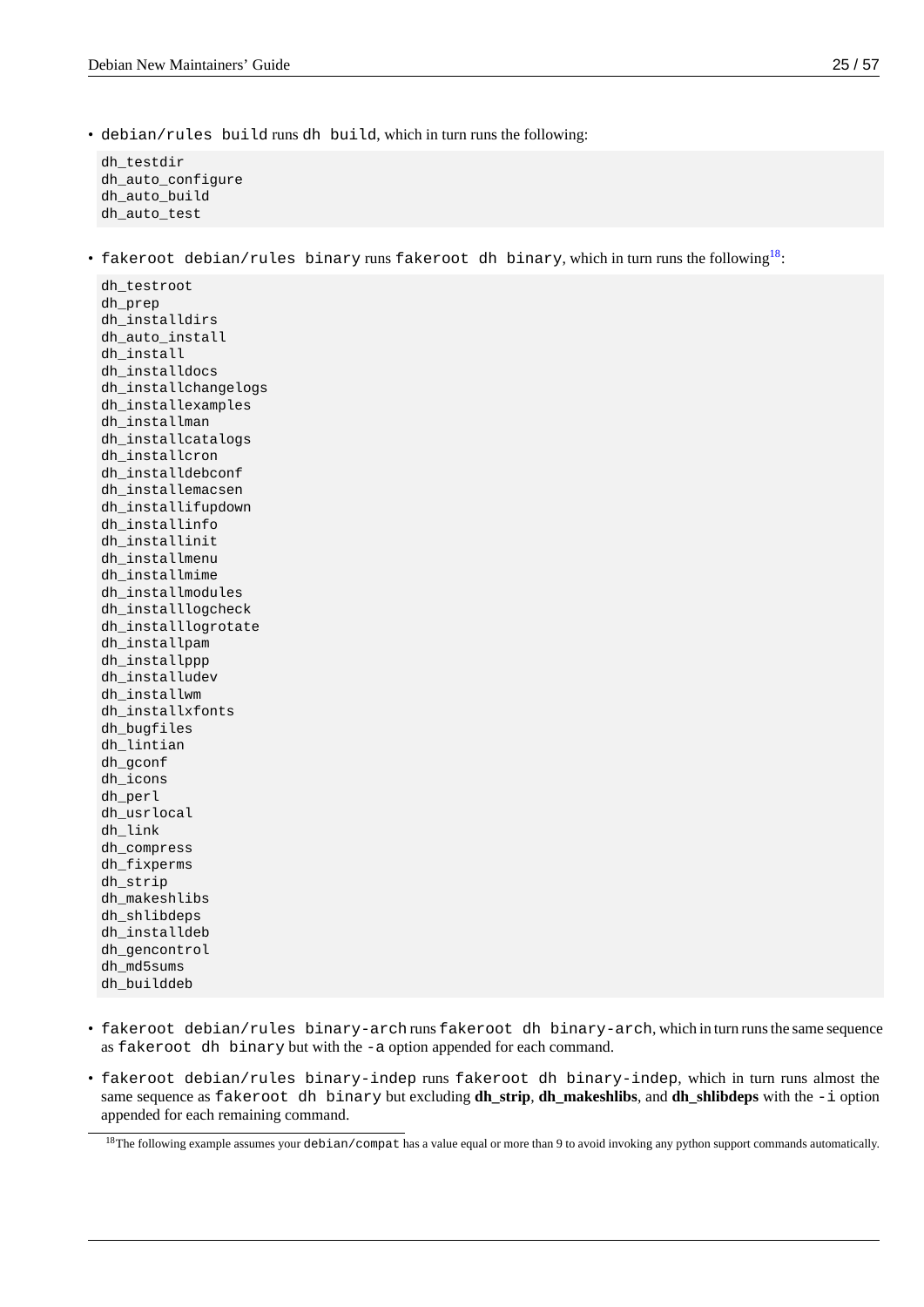The functions of **dh\_\*** commands are largely self-evident from their names. <sup>19</sup> There are a few notable ones that are worth giving (over)simplified explanations here assuming a typical build environment based on a <code>Makefile</code>:  $^{20}$ 

- **dh\_auto\_clean** usually executes the following if a Makefile exists with the distclean target. <sup>21</sup> make distclean
- **dh\_auto\_configure** usually executes the following if ./configure exists (arguments abbreviate[d f](#page-31-0)or readability). ./configure --prefix=/usr --sysconfdir=/etc --localstatedir=/var ...
- **dh** auto build usually executes the following to execute the first target of Makefile if it exists. make
- **dh\_auto\_test** usually executes the following if a Makefile exists with the test target. <sup>22</sup> make test
- **dh\_auto\_install** usually executes the following if a Makefile exists with the install [ta](#page-31-1)rget (line folded for readability).

```
make install \
 DESTDIR=/path/to/package_version-revision/debian/package
```
All targets which require the **fakeroot** command will contain **dh\_testroot**, which exits with an error if you are not using this command to pretend to be root.

The important part to know about the rules file created by **dh\_make** is that it is just a suggestion. It will work for most packages but for more complicated ones, don't be afraid to customize it to fit your needs.

Although install is not a required target, it is supported. fakeroot dh install behaves like fakeroot dh binary but stops after **dh\_fixperms**.

#### **4.4.3 Customization of rules file**

There are many ways to customize the rules file created with the new **dh** command.

<span id="page-31-3"></span>The dh  $\pi$   $\omega$  command can be customized as follows:  $^{23}$ 

- Add support for the **dh\_python2** command. (The best choice for Python.) <sup>24</sup>
	- **–** Include the python package in Build-Depen[ds](#page-31-2).
	- **–** Use dh \$@ --with python2.
	- **–** This handles Python modules using the python framework.
- Add support for the **dh\_pysupport** command. (deprecated)
	- **–** Include the python-support package in Build-Depends.
	- **–** Use dh \$@ --with pysupport.

<sup>&</sup>lt;sup>19</sup>For complete information on what all these **dh\_\*** scripts do exactly, and what their other options are, please read their respective manual pages and the debhelper documentation.

<sup>&</sup>lt;sup>20</sup>These commands support other build environments, such as  $setup.py$ , which can be listed by executing  $dh_auto_buid$  --list in a package source directory.

 $^{21}$ It actually looks for the first available target in the Makefile out of distclean, realclean, or clean, and executes that.

 $^{22}$ It actually looks for the first available target in the Makefile out of test or check, and executes that.

<sup>23</sup>If a package installs the /usr/share/perl5/Debian/Debhelper/Sequence/*custom\_name*.pm file, you should activate its customization function by dh \$@ --with *custom-name*.

<span id="page-31-2"></span><span id="page-31-1"></span><span id="page-31-0"></span><sup>24</sup>Use of the **dh\_python2** command is preferred over use of **dh\_pysupport** or **dh\_pycentral** commands. Do not use the **dh\_python** command.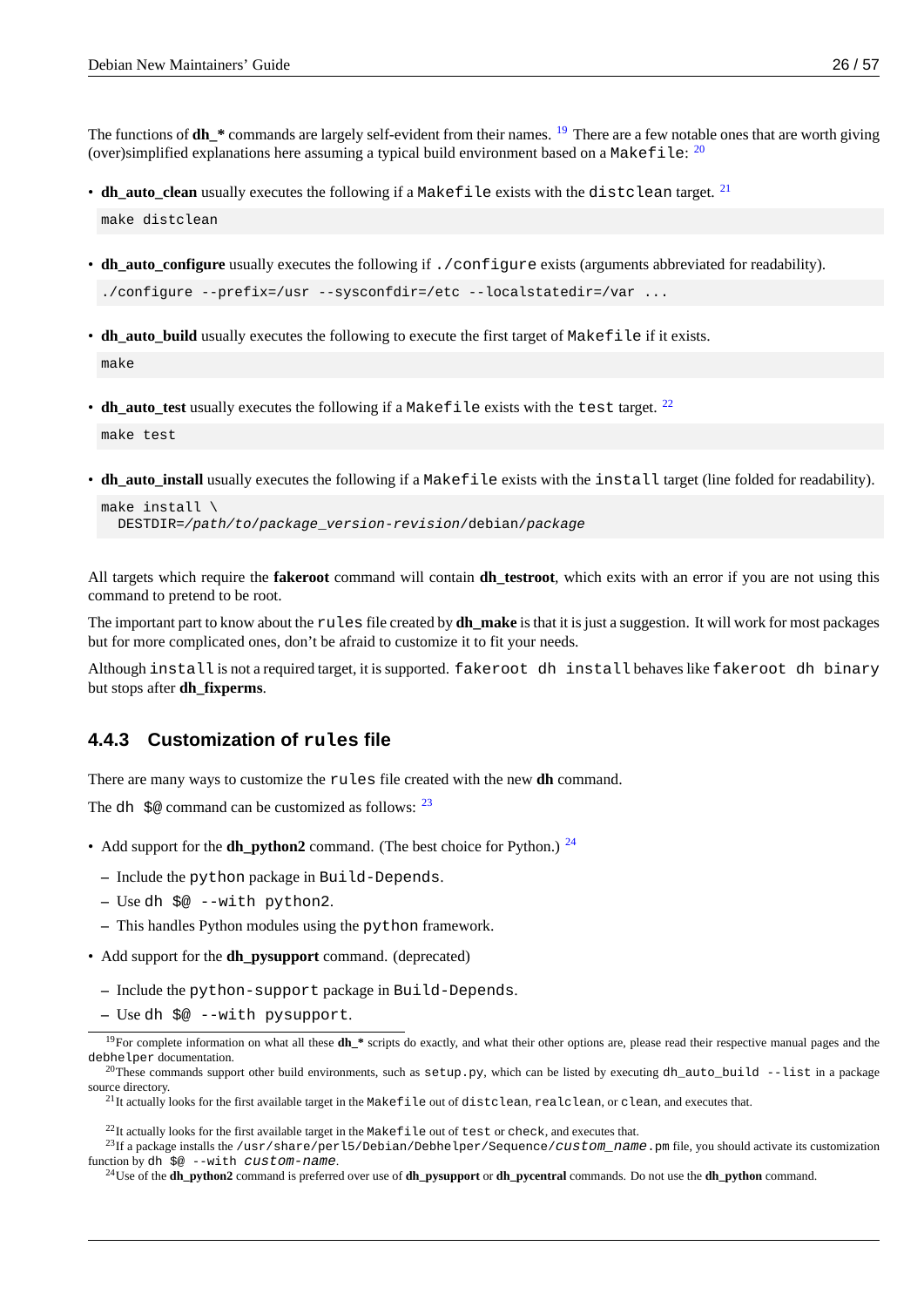- **–** This handles Python modules using the python-support framework.
- Add support for the **dh\_pycentral** command. (deprecated)
	- **–** Include the python-central package in Build-Depends.
	- **–** Use dh \$@ --with python-central instead.
	- **–** This also deactivates the **dh\_pysupport** command.
	- **–** This handles Python modules using the python-central framework.
- Add support for the **dh\_installtex** command.
	- **–** Include the tex-common package in Build-Depends.
	- **–** Use dh \$@ --with tex instead.
	- **–** This registers Type 1 fonts, hyphenation patterns, and formats with TeX.
- Add support for the **dh\_quilt\_patch** and **dh\_quilt\_unpatch** commands.
	- **–** Include the quilt package in Build-Depends.
	- **–** Use dh \$@ --with quilt instead.
	- **–** This applies and un-applies patches to the upstream source from files in the debian/patches directory for a source package in the 1.0 format.
	- **–** This is not needed if you use the new 3.0 (quilt) source package format.
- Add support for the **dh\_dkms** command.
	- **–** Include the dkms package in Build-Depends.
	- **–** Use dh \$@ --with dkms instead.
	- **–** This correctly handles DKMS usage by kernel module packages.
- Add support for the **dh\_autotools-dev\_updateconfig** and **dh\_autotools-dev\_restoreconfig** commands.
	- **–** Include the autotools-dev package in Build-Depends.
	- **–** Use dh \$@ --with autotools-dev instead.
	- **–** This updates and restores config.sub and config.guess.
- Add support for the **dh\_autoreconf** and **dh\_autoreconf\_clean** commands.
	- **–** Include the dh-autoreconf package in Build-Depends.
	- **–** Use dh \$@ --with autoreconf instead.
	- **–** This updates the GNU Build System files and restores them after the build.
- Add support for the **dh\_girepository** command.
	- **–** Includes the gobject-introspection package in Build-Depends.
	- **–** Use dh \$@ --with gir instead.
	- **–** This computes dependencies for packages shipping GObject introspection data and generates the \${gir:Depends} substitution variable for the package dependency.
- Add support for the **bash** completion feature.
	- **–** Includes the bash-completion package in Build-Depends.
	- **–** Use dh \$@ --with bash-completion instead.
	- **–** This installs **bash** completions using a configuration file at debian/*package*.bash-completion.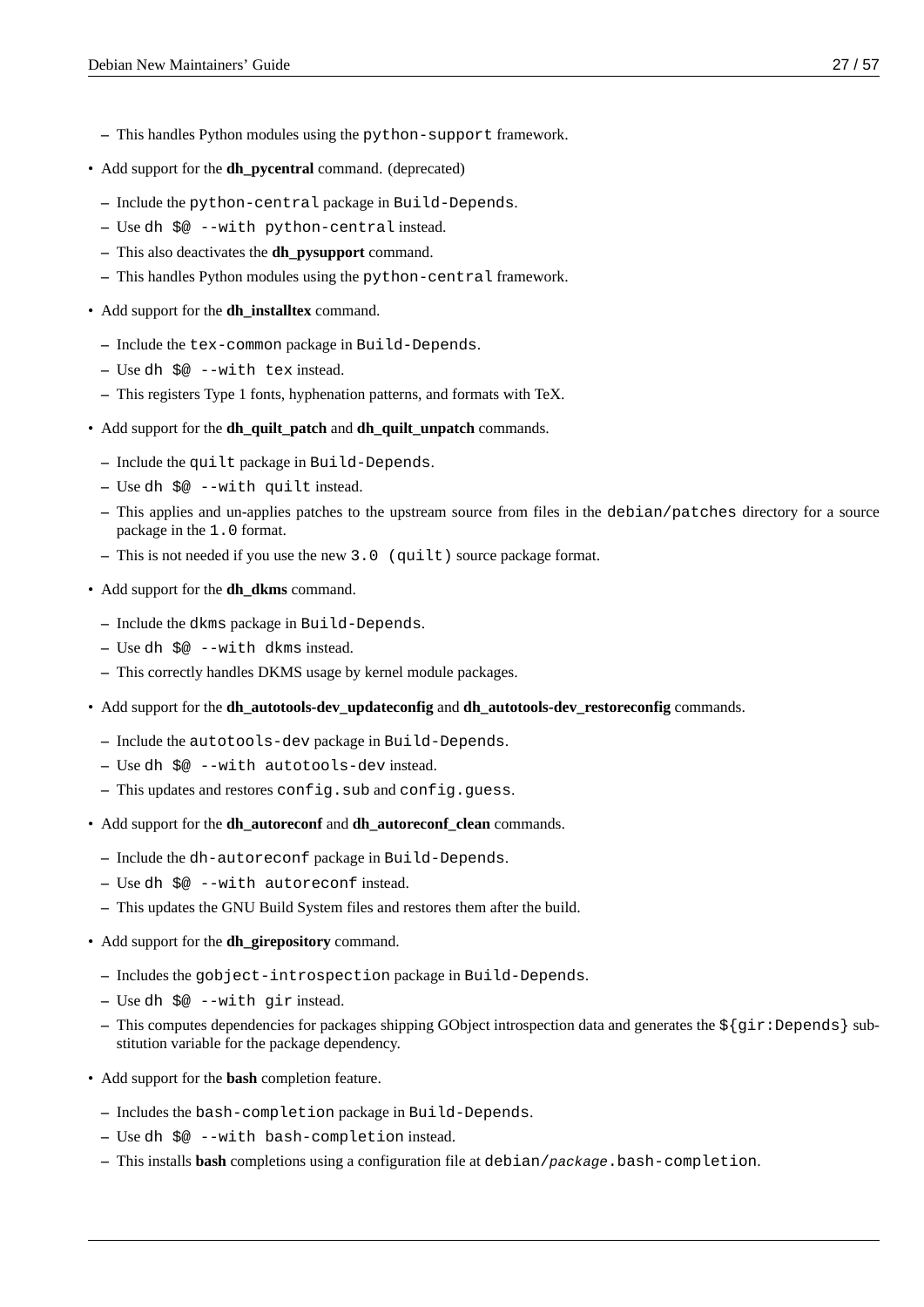Many **dh** \* commands invoked by the new **dh** command can be customized by the corresponding configuration files in the debian directory. See Chapter 5 and the manpage of each command for the customization of such features.

You may need to run **dh\_\*** commands invoked via the new **dh** with added arguments, or to run additional commands with them, or to skip them. For such cases, you create an override\_dh\_*foo* target with its rule in the rules file defining an override\_dh\_*foo* target for [th](#page-34-0)e **dh\_***foo* command you want to change. It basically says *run me instead*. 25

Please note that the **dh\_auto\_\*** commands tend to do more than what has been discussed in this (over)simplified explanation to take care of all the corner cases. It is a bad idea to use  $override_dh_*$  targets to substitute simplified equivalent commands (except for the override\_dh\_auto\_clean target) since it may bypass such smart debhelper feature[s.](#page-33-0)

So, for instance, if you want to store system configuration data in the /etc/gentoo directory instead of the usual /etc directory for the recent gentoo package using Autotools, you can override the default --sysconfig=/etc argument given by the **dh\_auto\_configure** command to the **./configure** command by the following:

```
override_dh_auto_configure:
        dh_auto_configure -- --sysconfig=/etc/gentoo
```
The arguments given after -- are appended to the default arguments of the auto-executed program to override them. Using the **dh\_auto\_configure** command is better than directly invoking the **./configure** command here since it will only override the --sysconfig argument and retain any other, benign arguments to the **./configure** command.

If the Makefile in the source for gentoo requires you to specify build as its target to build it  $^{26}$ , you create an override\_dh\_auto\_bu target to enable this.

```
override dh auto build:
        dh_auto_build -- build
```
This ensures \$(MAKE) is run with all the default arguments given by the **dh\_auto\_build** command plus the build argument.

If the Makefile in the source for gentoo requires you to specify the packageclean target to clean it for the Debian package instead of using distclean or clean targets, you can create an override\_dh\_auto\_clean target to enable it.

override\_dh\_auto\_clean: \$(MAKE) packageclean

If the Makefile in the source for gentoo contains a test target which you do not want to run for the Debian package building process, you can use an empty override dh auto test target to skip it.

```
override_dh_auto_test:
```
If gentoo has an unusual upstream changelog file called FIXES, **dh\_installchangelogs** will not install that file by default. The **dh\_installchangelogs** command requires FIXES as its argument to install it. <sup>27</sup>

```
override_dh_installchangelogs:
        dh_installchangelogs FIXES
```
When you use the new **dh** command, use of explicit targets such as the ones listed in Section 4.4.1, other than the get-orig-source target, may make it difficult to understand their exact effects. Please limit explicit targets to **override\_dh\_\*** targets and completely independent ones, if possible.

<sup>26</sup>**dh\_auto\_build** without any arguments will execute the first target in the Makefile.

<sup>25</sup>Under lenny, if you wanted to change the behavior of a **dh\_\*** script you found the relevant line in the rules file and adjusted it.

<span id="page-33-0"></span> $^{27}$ The debian/changelog and debian/NEWS files are always automatically installed. The upstream changelog is found by converting filenames to lower case and matching them against changelog, changes, changelog.txt, and changes.txt.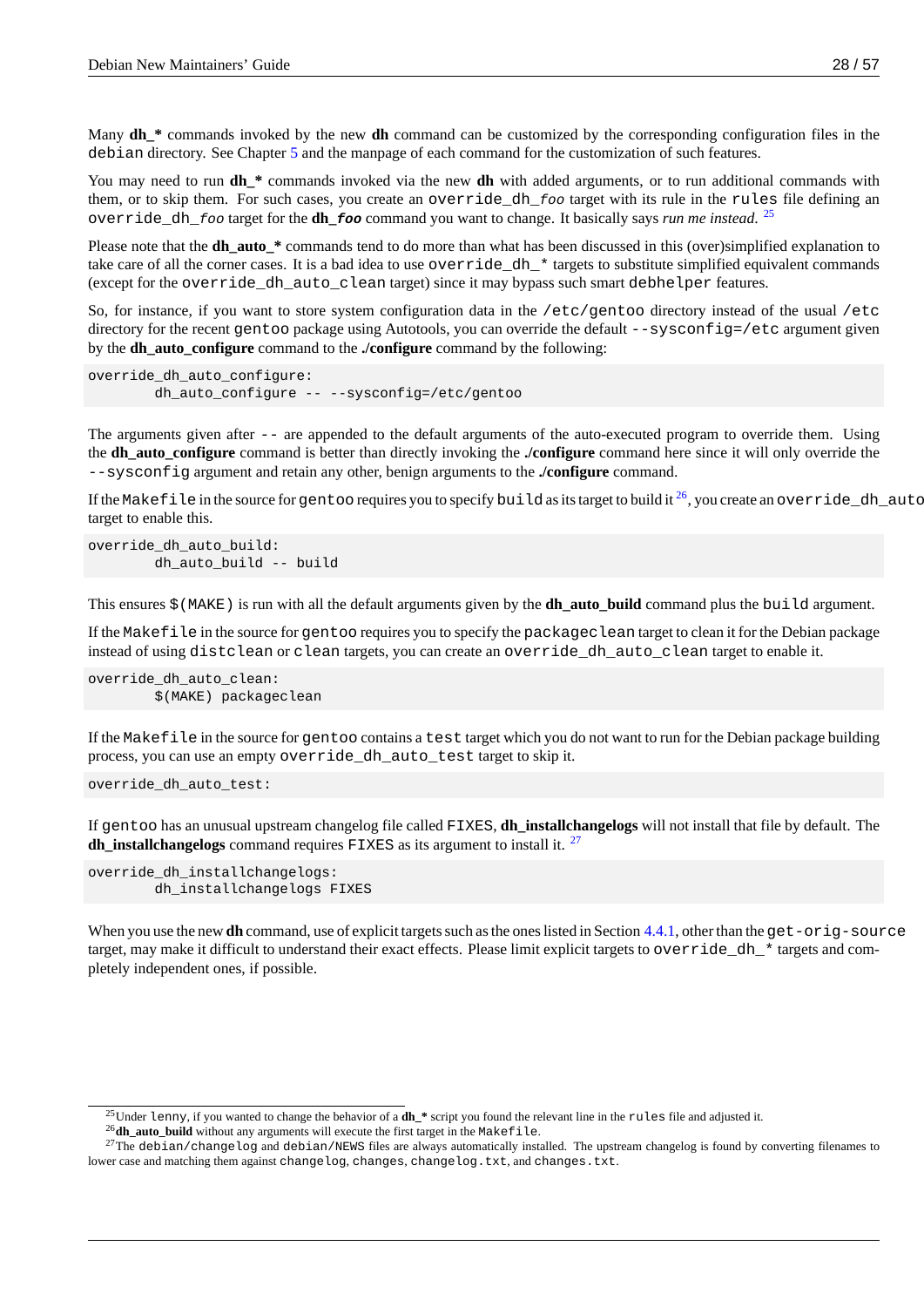# <span id="page-34-0"></span>**Chapter 5**

# **Other files under the debian directory**

To control most of what debhelper does while building the package, you put optional configuration files under the debian directory. This chapter will provide an overview of what each of these does and its format. Please read the Debian Policy Manual (http://www.debian.org/doc/devel-manuals#policy) and Debian Developer's Reference (http://www.debian.org/doc/ devel-manuals#devref) for guidelines for packaging.

The **dh\_make** command will create some template configuration files under the debian directory. Most of them come with filenames suffixed by .ex[. Some of them come with filename](http://www.debian.org/doc/devel-manuals#policy)s pr[efixed by the binary package name such as](http://www.debian.org/doc/devel-manuals#devref) *package*[. Take a](http://www.debian.org/doc/devel-manuals#policy) [look at all o](http://www.debian.org/doc/devel-manuals#policy)[f them.](http://www.debian.org/doc/devel-manuals#devref)  $<sup>1</sup>$ </sup>

Some template configuration files for debhelper may not be created by the **dh\_make** command. In such cases, you need to create them with an editor.

If you wish or need [t](#page-34-2)o activate any of these, please do the following:

- rename template files by removing the . ex or . EX suffix if they have one;
- rename the configuration files to use the actual binary package name in place of *package*;
- modify template file contents to suit your needs;
- remove template files which you do not need;
- modify the control file (see Section 4.1), if necessary;
- modify the rules file (see Section 4.4), if necessary.

Any debhelper configuration files without a *package* prefix, such as install, apply to the first binary package. When there are many binary packages, their co[nfig](#page-22-1)urations can be specified by prefixing their name to their configuration filenames such as *package-1*.install, *pac[kage](#page-28-0)-2*.install, etc.

### **5.1 README.Debian**

<span id="page-34-1"></span>Any extra details or discrepancies between the original package and your Debian version should be documented here.

**dh\_make** created a default one; this is what it looks like:

```
gentoo for Debian
-----------------
<possible notes regarding this package - if none, delete this file>
-- Josip Rodin <joy-mg@debian.org>, Wed, 11 Nov 1998 21:02:14 +0100
```
If you have nothing to be documented, remove this file. See dh\_installdocs(1).

<span id="page-34-2"></span> $1$ In this chapter, files in the debian directory are referred to without the leading debian/ for simplicity whenever the meaning is obvious.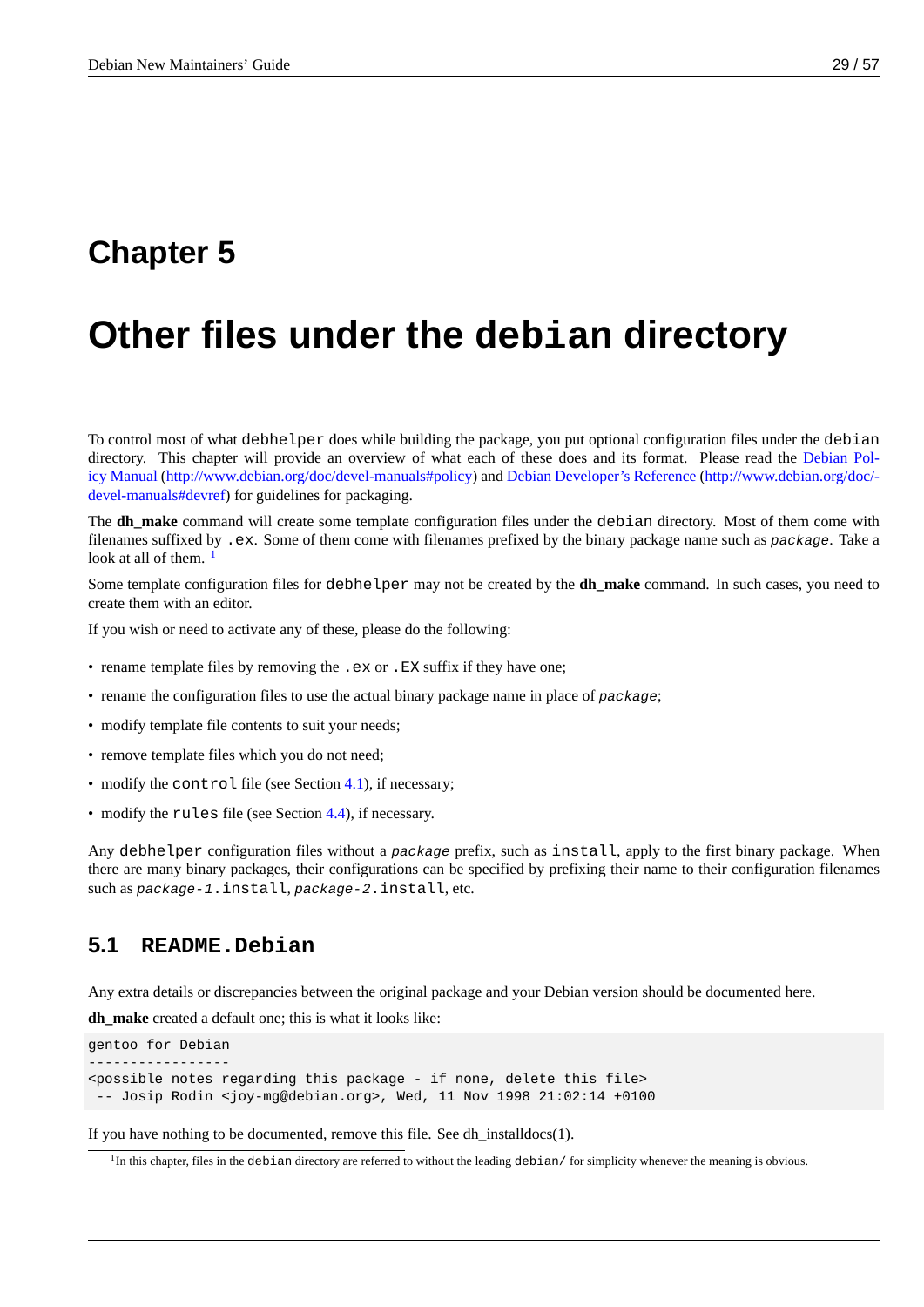# **5.2 compat**

The compat file defines the debhelper compatibility level. Currently, you should set it to the debhelper v10 as follows:

```
$ echo 10 > debian/compat
```
You may use compat level v9 in certain circumstances for compatibility with older systems. However, using any level below v9 is not recommended and should be avoided for new packages.

# **5.3 conffiles**

<span id="page-35-1"></span>One of the most annoying things about software is when you spend a great deal of time and effort customizing a program, only to have an upgrade stomp all over your changes. Debian solves this problem by marking such configuration files as conffiles. <sup>2</sup> When you upgrade a package, you'll be asked whether you want to keep your old configuration files or not.

dh\_installdeb(1) *automatically* flags any files under the /etc directory as conffiles, so if your program only has conffiles there you do not need to specify them in this file. For most package types, the only place conffiles should ever be is under /etc, an[d](#page-35-3) so this file doesn't need to exist.

If your program uses configuration files but also rewrites them on its own, it's best not to make them conffiles because **dpkg** will then prompt users to verify the changes all the time.

If the program you're packaging requires every user to modify the configuration files in the /etc directory, there are two popular ways to arrange for them to not be conffiles, keeping **dpkg** quiet:

- Create a symlink under the /etc directory pointing to a file under the /var directory generated by the maintainer scripts.
- Create a file generated by the maintainer scripts under the /etc directory.

For information on maintainer scripts, see Section 5.18.

### **5.4** *package***.cron.\***

<span id="page-35-2"></span>If your package requires regularly scheduled tasks to operate properly, you can use these files to set that up. You can set up regular tasks that either happen hourly, daily, weekly, or monthly, or alternatively happen at any other time that you wish. The filenames are:

- *package*.cron.hourly Installed as /etc/cron.hourly/*package*; run once an hour.
- *package*.cron.daily Installed as /etc/cron.daily/*package*; run once a day.
- *package*.cron.weekly Installed as /etc/cron.weekly/*package*; run once a week.
- *package*.cron.monthly Installed as /etc/cron.monthly/*package*: run once a month.
- *package*.cron.d Installed as /etc/cron.d/*package*: for any other time.

Most of these files are shell scripts, with the exception of *package*.cron.d which follows the format of crontab(5).

No explicit  $\text{cron}$ . \* file is needed to set up log rotation; for that, see dh\_installlogrotate(1) and logrotate(8).

<span id="page-35-3"></span><sup>&</sup>lt;sup>2</sup>See dpkg(1) and Debian Policy Manual, "D.2.5 Conffiles" (http://www.debian.org/doc/debian-policy/ap-pkg-controlfields.html#s-pkg-f-Conffiles) .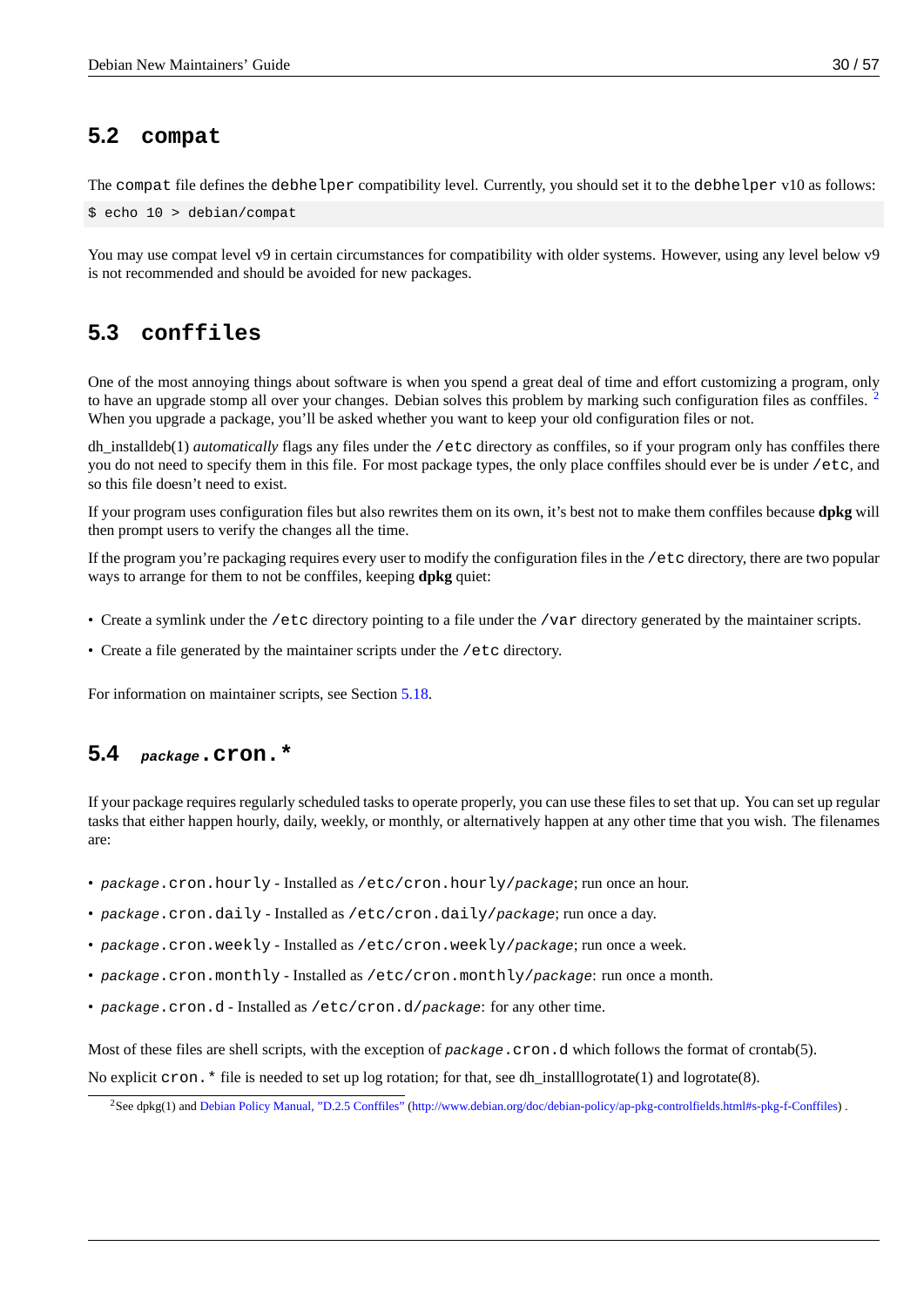# **5.5 dirs**

<span id="page-36-0"></span>This file specifies any directories which we need but which are not created by the normal installation procedure (make install DESTDIR=... invoked by dh\_auto\_install). This generally means there is a problem with the Makefile.

Files listed in an install file don't need their directories created first. See Section 5.11.

It is best to try to run the installation first and only use this if you run into trouble. There is no preceding slash on the directory names listed in the dirs file.

### **5.6** *package***.doc-base**

<span id="page-36-1"></span>If your package has documentation other than manual and info pages, you should use the doc-base file to register it, so the user can find it with e.g. dhelp $(1)$ , dwww $(1)$ , or doccentral $(1)$ .

This usually includes HTML, PS and PDF files, shipped in /usr/share/doc/*packagename*/.

This is what gentoo's doc-base file gentoo.doc-base looks like:

```
Document: gentoo
Title: Gentoo Manual
Author: Emil Brink
Abstract: This manual describes what Gentoo is, and how it can be used.
Section: File Management
Format: HTML
Index: /usr/share/doc/gentoo/html/index.html
Files: /usr/share/doc/gentoo/html/*.html
```
For information on the file format, see install-docs(8) and the Debian doc-base manual at the local copy /usr/share/doc/ doc-base/doc-base.html/index.html provided by the doc-base package.

For more details on installing additional documentation, look in Section 3.3.

# **5.7 docs**

<span id="page-36-2"></span>This file specifies the file names of documentation files we can have dh\_installdocs(1) install into the temporary directory for us.

By default, it will include all existing files in the top-level source directory that are called BUGS, README\*, TODO etc.

For gentoo, some other files are also included:

```
BUGS
CONFIG-CHANGES
CREDITS
NEWS
README
README.gtkrc
TODO
```
### **5.8 emacsen-\***

<span id="page-36-3"></span>If your package supplies Emacs files that can be bytecompiled at package installation time, you can use these files to set it up.

They are installed into the temporary directory by dh\_installemacsen(1).

If you don't need these, remove them.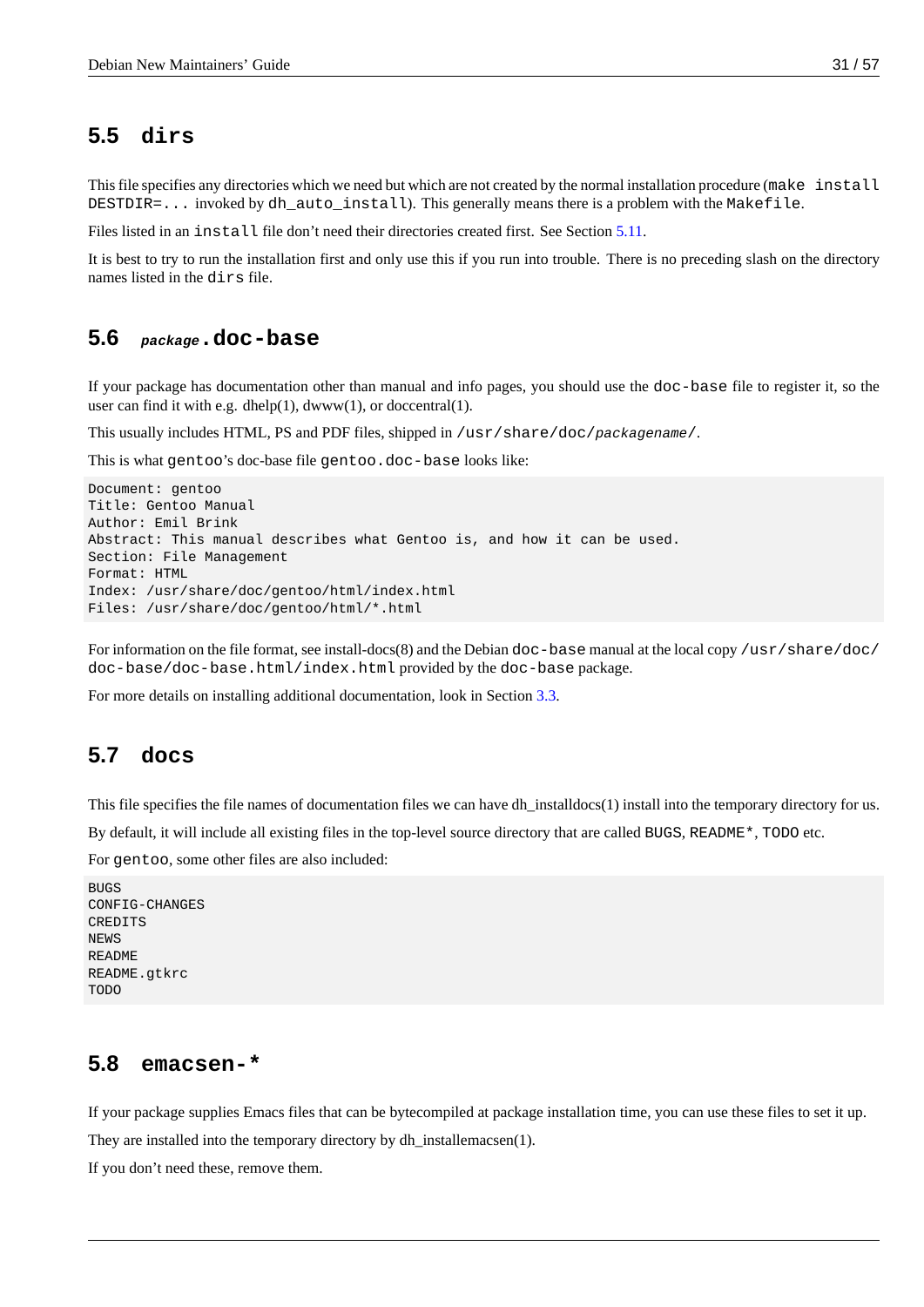### **5.9** *package***.examples**

<span id="page-37-0"></span>The dh\_installexamples(1) command installs files and directories listed in this file as example files.

### **5.10** *package***.init and** *package***.default**

<span id="page-37-1"></span>If your package is a daemon that needs to be run at system start-up, you've obviously disregarded my initial recommendation, haven't you? :-)

The *package*.init file is installed as the /etc/init.d/*package* script which starts and stops the daemon. Its fairly generic skeleton template is provided by the **dh\_make** command as init.d.ex. You'll likely have to rename and edit it, a lot, while making sure to provide Linux Standard Base (http://www.linuxfoundation.org/collaborate/workgroups/lsb) (LSB) compliant headers. It gets installed into the temporary directory by dh\_installinit(1).

The *package*.default file will be installed as /etc/default/*package*. This file sets defaults that are sourced by the init script. This *package*. default [file is most often use](http://www.linuxfoundation.org/collaborate/workgroups/lsb)d to set some default flags or timeouts. If your init script has certain configurable features, you can set them in the *package*.default [file, instead of in the init script itself.](http://www.linuxfoundation.org/collaborate/workgroups/lsb)

If your upstream program provides a file for the init script, you can either use it or not. If you don't use their init script then create a new one in *package*. init. However if the upstream init script looks fine and installs in the right place you still need to set up the rc\* symlinks. To do this you will need to override **dh\_installinit** in the rules file with the following lines:

```
override_dh_installinit:
        dh_installinit --onlyscripts
```
If you don't need this, remove the files.

### **5.11 install**

<span id="page-37-2"></span>If there are files that need to be installed into your package but your standard make install won't do it, put the filenames and destinations into this install file. They are installed by dh\_install(1).<sup>3</sup> You should first check that there is not a more specific tool to use. For example, documents should be in the docs file and not in this one.

This install file has one line per file installed, with the name of the file (relative to the top build directory) then a space then the installation directory (relative to the install directory). One exa[m](#page-37-4)ple of where this is used is if a binary src/*bar* is left uninstalled; the install file might look like:

src/*bar* usr/bin

This means when this package is installed, there will be an executable command /usr/bin/*bar*.

Alternatively, this install can have the name of the file only without the installation directory when the relative directory path does not change. This format is usually used for a large package that splits the output of its build into multiple binary packages using *package-1*.install, *package-2*.install, etc.

The **dh\_install** command will fall back to looking in debian/tmp for files, if it doesn't find them in the current directory (or wherever you've told it to look using --sourcedir).

### **5.12** *package***.info**

<span id="page-37-3"></span>If your package has info pages, you should install them using dh\_installinfo(1) by listing them in a *package*.info file.

<span id="page-37-4"></span> $3$ This replaces the deprecated dh\_movefiles(1) command which is configured by the  $file$  file.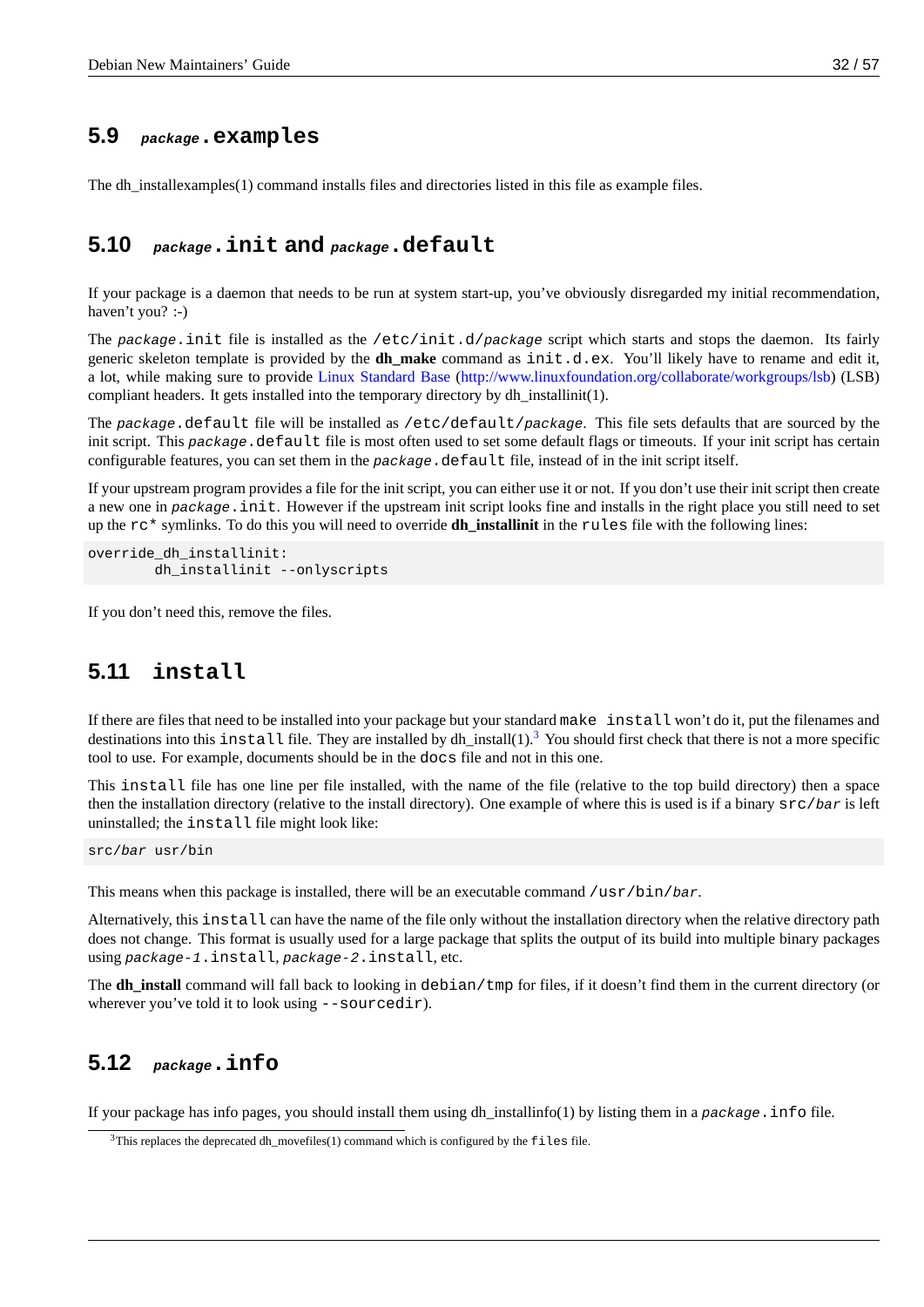### **5.13** *package***.links**

<span id="page-38-0"></span>If you need to create additional symlinks in package build directories as package maintainer, you should install them using dh\_link(1) by listing their full paths of source and destination files in a *package*.links file.

# **5.14 {***package***.,source/}lintian-overrides**

<span id="page-38-1"></span>If lintian reports an erroneous diagnostic for a case where Debian policy allows exceptions to some rule, you can use *package*.lintian-overrides or source/lintian-overrides to quieten it. Please read the Lintian User's Manual (https://lintian.debian.org/manual/index.html) and refrain from abusing this.

*package*.lintian-overrides is for the binary package named *package* and is installed into usr/share/lintian/ overrides/*package* by the **dh\_lintian** command.

source/lintian-overrides is for the source package. This is not installed.

### **5.15 manpage.\***

<span id="page-38-2"></span>Your program(s) should have a manual page. If they don't, you should create them. The **dh\_make** command creates some template files for manual pages. These need to be copied and edited for each command missing its manual page. Please make sure to remove unused templates.

#### **5.15.1 manpage.1.ex**

Manual pages are normally written in nroff(1). The manpage.1.ex template is written in **nroff**, too. See the man(7) manual page for a brief description of how to edit such a file.

<span id="page-38-3"></span>The final manual page file name should give the name of the program it is documenting, so we will rename it from manpage to gentoo. The file name also includes .1 as the first suffix, which means it's a manual page for a user command. Be sure to verify that this section is indeed the correct one. Here's a short list of manual page sections:

| <b>Section</b> | <b>Description</b>    | <b>Notes</b>                        |
|----------------|-----------------------|-------------------------------------|
|                | User commands         | Executable commands or scripts      |
|                | System calls          | Functions provided by the kernel    |
|                | Library calls         | Functions within system libraries   |
|                | Special files         | Usually found in /dev               |
|                | File formats          | E.g. /etc/passwd's format           |
|                | Games                 | Games or other frivolous programs   |
|                | Macro packages        | Such as <b>man</b> macros           |
| 8              | System administration | Programs typically only run by root |
| q              | Kernel routines       | Non-standard calls and internals    |

So gentoo's man page should be called gentoo.1. If there was no gentoo.1 man page in the original source, you should create it by renaming the manpage.  $1$ . ex template to gentoo. 1 and editing it using information from the example and from the upstream docs.

You can use the **help2man** command to generate a man page out of the --help and --version output of each program, too. 4

<sup>4</sup>Note that **help2man**'s placeholder man page will claim that more detailed documentation is available in the info system. If the command is missing an **info** page, you should manually edit the man page created by the **help2man** command.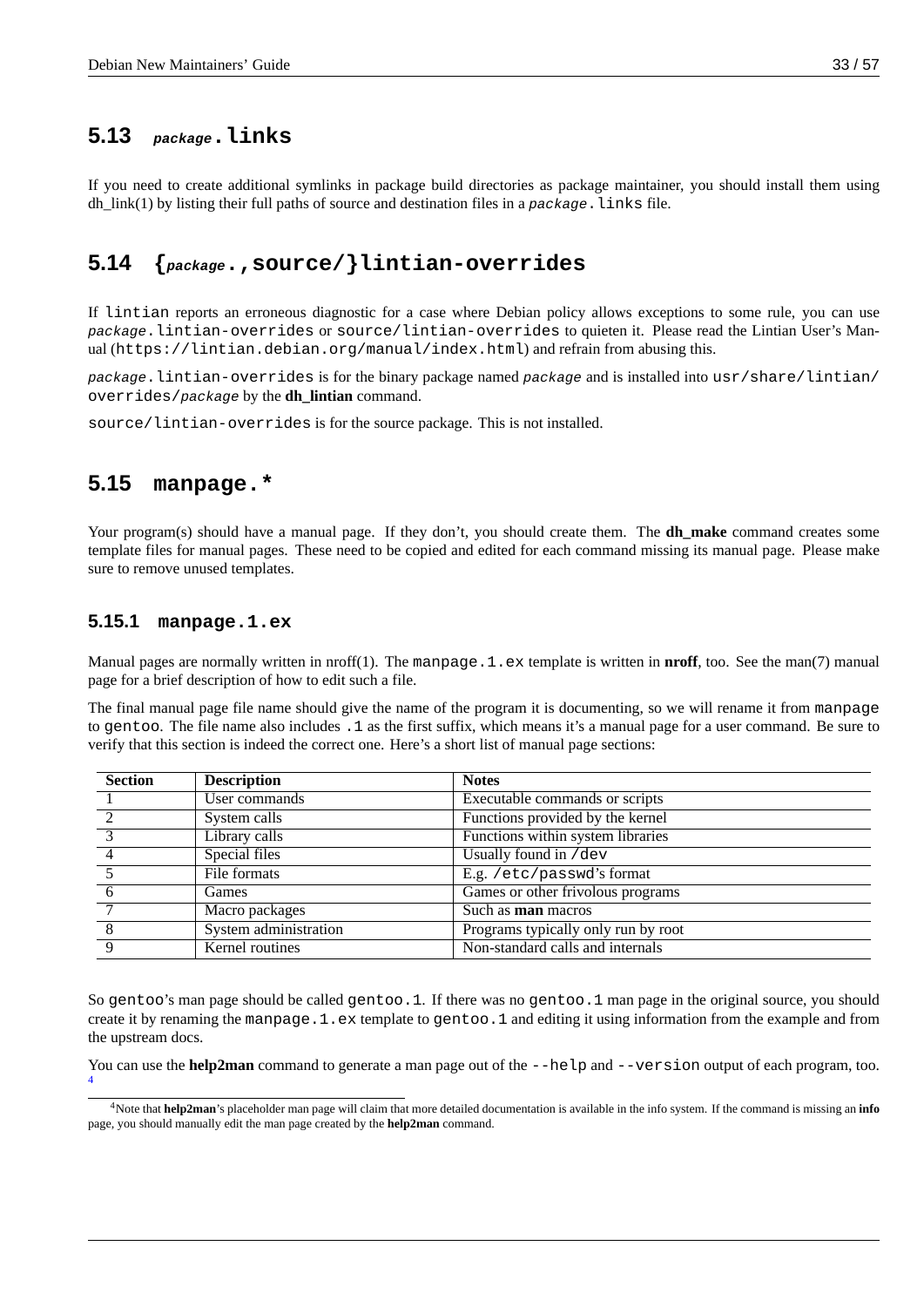#### <span id="page-39-0"></span>**5.15.2 manpage.sgml.ex**

If on the other hand you prefer writing SGML instead of **nroff**, you can use the manpage.sgml.ex template. If you do this, you have to:

- rename the file to something like gentoo.sgml.
- install the docbook-to-man package
- add docbook-to-man to the Build-Depends line in the control file
- add an override\_dh\_auto\_build target to your rules file:

```
override_dh_auto_build:
       docbook-to-man debian/gentoo.sgml > debian/gentoo.1
       dh_auto_build
```
#### <span id="page-39-1"></span>**5.15.3 manpage.xml.ex**

If you prefer XML over SGML, you can use the manpage.  $xml$ . ex template. If you do this, you have to:

- rename the source file to something like gentoo.1.xml
- install the docbook-xsl package and an XSLT processor like xsltproc (recommended)
- add the docbook-xsl, docbook-xml, and xsltproc packages to the Build-Depends line in the control file
- add an override\_dh\_auto\_build target to your rules file:

```
override_dh_auto_build:
        xsltproc --nonet \
         --param make.year.ranges 1 \
         --param make.single.year.ranges 1 \
         --param man.charmap.use.subset 0 \
         -o debian/ \
http://docbook.sourceforge.net/release/xsl/current/manpages/docbook.xsl\
        debian/gentoo.1.xml
        dh_auto_build
```
### <span id="page-39-2"></span>**5.16** *package***.manpages**

If your package has manual pages, you should install them using dh\_installman(1) by listing them in a *package*.manpages file.

To install docs/gentoo.1 as a manpage for the gentoo package, create a gentoo.manpages file as follows:

docs/gentoo.1

### <span id="page-39-3"></span>**5.17 NEWS**

The dh\_installchangelogs(1) command installs this.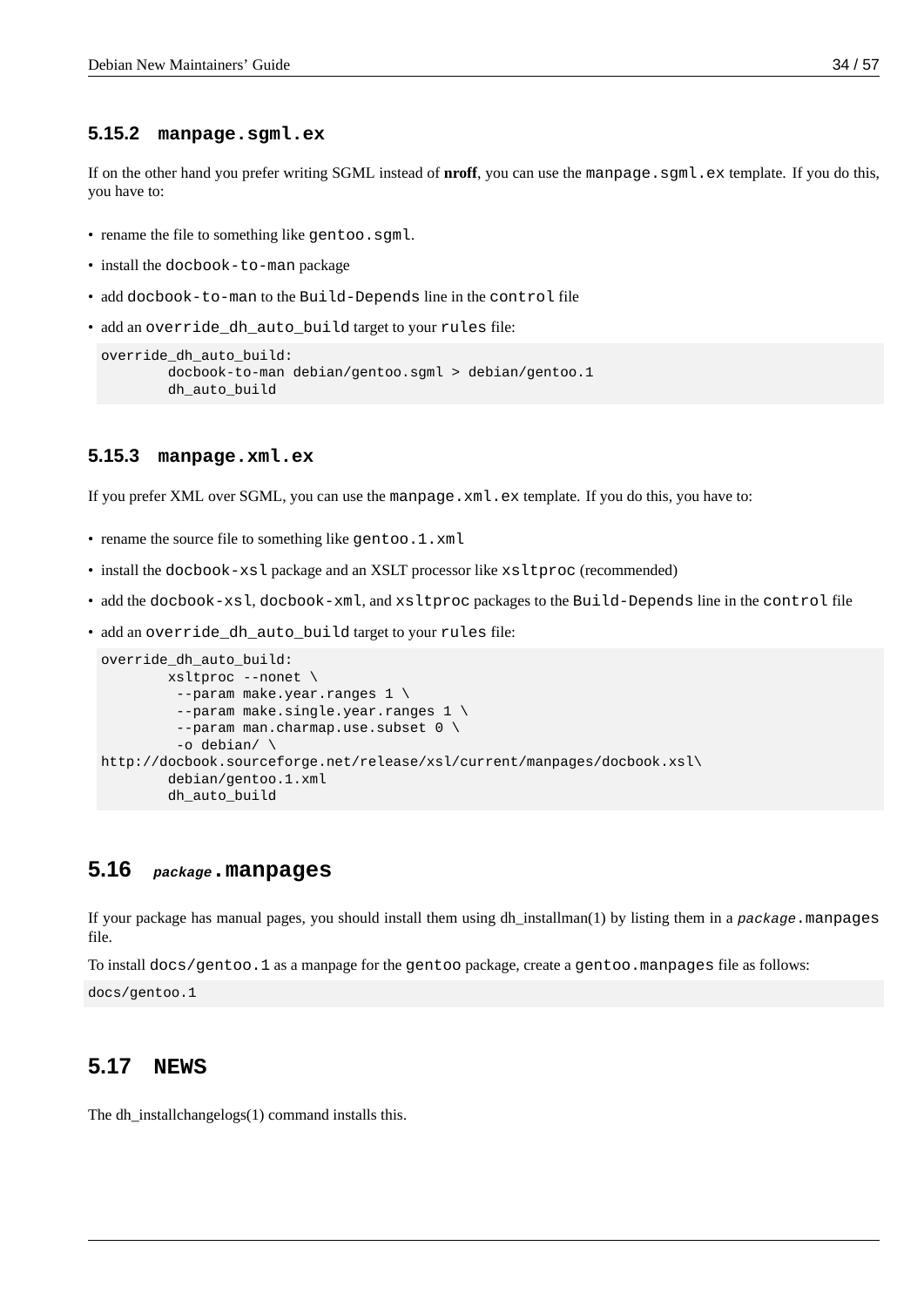# **5.18 {pre,post}{inst,rm}**

<span id="page-40-0"></span>These <code>postinst</code>, <code>preinst</code>, <code>postrm</code>, and <code>prerm</code> files  $^5$  are called *maintainer scripts*. They are scripts which are put in the control area of the package and run by **dpkg** when your package is installed, upgraded, or removed.

As a novice maintainer, you should avoid any manual editing of maintainer scripts because they are problematic. For more information refer to the Debian Policy Manual, 6 "Package [ma](#page-40-4)intainer scripts and installation procedure" (http://www.debian.org/ doc/debian-policy/ch-maintainerscripts.html) , and take a look at the example files provided by **dh\_make**.

If you did not listen to me and have created custom maintainer scripts for a package, you should make sure to test them not only for **install** and **upgrade** [but also for](http://www.debian.org/doc/debian-policy/ch-maintainerscripts.html) **remove** and **purge**.

[Upgrades to the new version should be silent](http://www.debian.org/doc/debian-policy/ch-maintainerscripts.html) and non-intrusive (existing users should not notice the upgra[de except by discovering](http://www.debian.org/doc/debian-policy/ch-maintainerscripts.html) that old bugs have been fixed and perhaps that there are new features).

When the upgrade is necessarily intrusive (eg., config files scattered through various home directories with totally different structure), you may consider as the last resort switching the package to a safe fallback state (e.g., disabling a service) and providing the proper documentation required by policy (README. Debian and NEWS. Debian). Don't bother the user with **debconf** notes invoked from these maintainer scripts for upgrades.

The ucf package provides a *conffile-like* handling infrastructure to preserve user changes for files that may not be labeled as *conffiles* such as those managed by the maintainer scripts. This should minimize issues associated with them.

These maintainer scripts are among the Debian enhancements that explain **why people choose Debian**. You must be very careful not to turn them into a source of annoyance.

### **5.19** *package***.symbols**

<span id="page-40-1"></span>Packaging of a library is not easy for a novice maintainer and should be avoided. Having said it, if your package has libraries, you should have debian/*package*.symbols files. See Section A.2.

# **5.20 TODO**

<span id="page-40-2"></span>The dh\_installdocs(1) command installs this.

### **5.21 watch**

<span id="page-40-3"></span>The watch file format is documented in the uscan(1) manpage. The watch file configures the **uscan** program (in the devscripts package) to watch the site where you originally got the source. This is also used by the Debian Package Tracker(https://tracker.debian.org/- ) service.

Here are its contents:

# watch control file for uscan version=3 http://sf.net/gentoo/gentoo-(.+)\.tar\.gz debian uupdate

Normally with a watch file, the URL at http://sf.net/gentoo is downloaded and searched for links of the form <a href=...>. The basename (just the part after the final /) of each linked URL is compared against the Perl regular expression pattern (see perlre(1)) gentoo-(.+)\.tar\.gz. Out of the files that match, the one with the greatest version number is downloaded and the **uupdate** program is run to create an updated source tree.

<span id="page-40-4"></span><sup>&</sup>lt;sup>5</sup>Despite this use of the **bash** shorthand expression {pre,post}{inst,rm} to indicate these filenames, you should use pure POSIX syntax for these maintainer scripts for compatibility with **dash** as the system shell.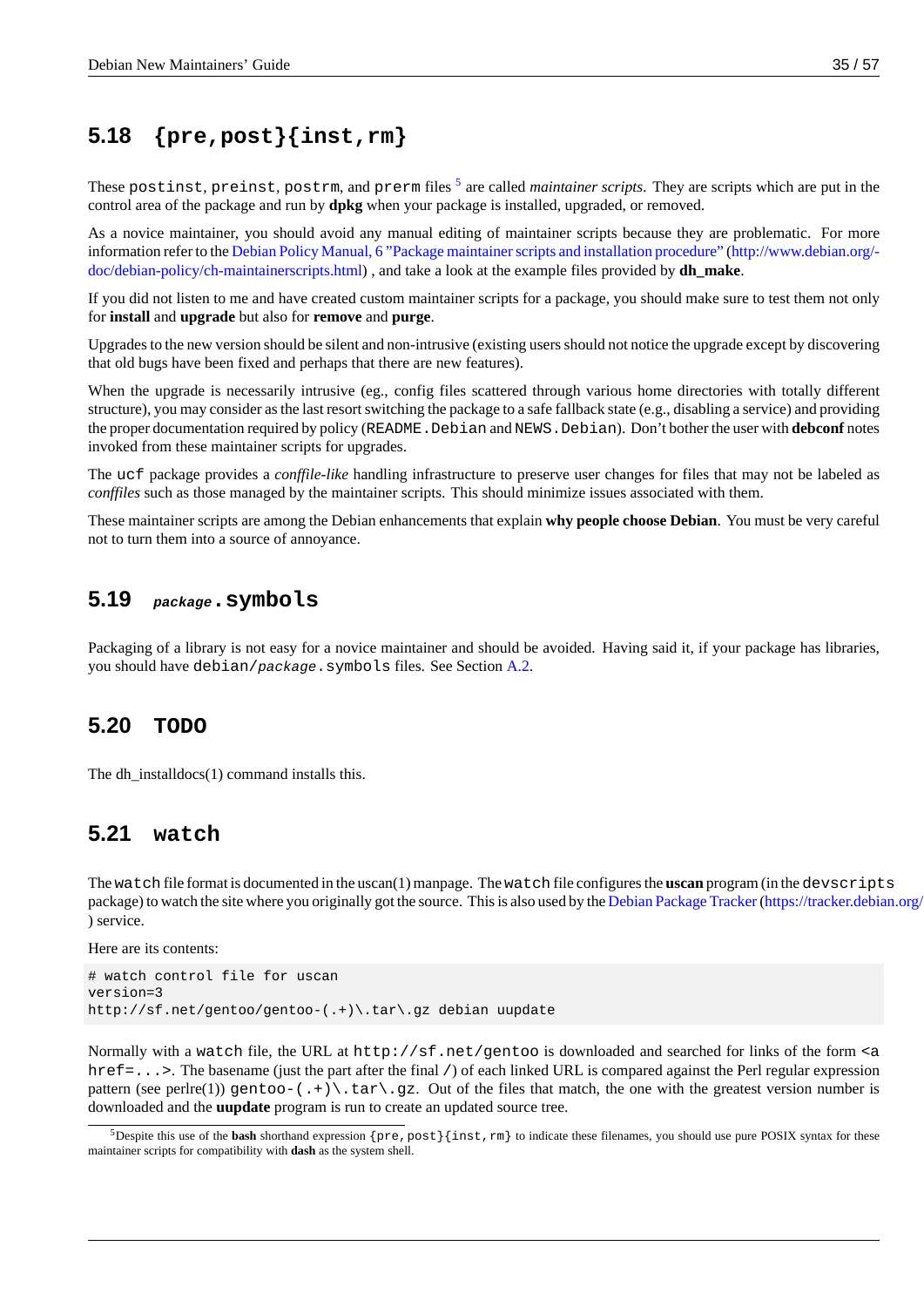Although this is true for other sites, the SourceForge download service at http://sf.net is an exception. When the watch file has a URL matching the Perl regexp ^http://sf\.net/, the **uscan** program replaces it with http://qa.debian.org/watch/sf.php/ and then applies this rule. The URL redirector service at http://ga.debian.org/ is designed to offer a stable redirect service to the desired file for any watch pattern of the form http://sf.net/*project*/*tar-name*-(.+)\.tar\.gz. This solves issues related to periodically changing SourceForge URLs.

Ifthe upstream offers the cryptographic signature of the t[arball, it is recommen](http://qa.debian.org/)ded to verify its authenticity using the pgpsigur lmangle option as described in uscan(1).

## **5.22 source/format**

<span id="page-41-0"></span>In the debian/source/format file, there should be a single line indicating the desired format for the source package (check dpkg-source(1) for an exhaustive list). After squeeze, it should say either:

- 3.0 (native) for native Debian packages or
- 3.0 (quilt) for everything else.

The newer 3.0 (quilt) source format records modifications in a **quilt** patch series within debian/patches. Those changes are then automatically applied during extraction of the source package. <sup>6</sup> The Debian modifications are simply stored in a debian.tar.gz archive containing all files under the debian directory. This new format supports inclusion of binary files such as PNG icons by the package maintainer without requiring tricks.<sup>7</sup>

When **dpkg-source** extracts a source package in 3.0 (quilt) source format, it automatically applies all patches listed in debian/patches/series. You can avoid applying patches at the end of the [ex](#page-41-2)traction with the --skip-patches option.

## **5.23 source/local-options**

When you want to manage Debian packaging activities under a VCS, you typically create one branch (e.g., upstream) tracking the upstream source and another branch (e.g., typically master for Git) tracking the Debian package. For the latter, you usually want to have unpatched upstream source with your debian/\* files for the Debian packaging to ease merging of the new upstream source.

After you build a package, the source is normally left patched. You need to unpatch it manually by running dquilt pop -a before committing to the master branch. You can automate this by adding the optional debian/source/local-options file containing unapply-patches. This file is not included in the generated source package and changes the local build behavior only. This file may contain abort-on-upstream-changes, too (see dpkg-source(1)).

unapply-patches abort-on-upstream-changes

# **5.24 source/options**

<span id="page-41-1"></span>The autogenerated files in the source tree can be quite annoying for packaging since they generate meaningless large patch files. There are custom modules such as **dh\_autoreconf** to ease this problem as described in Section 4.4.3.

You can provide a Perl regular expression to the --extend-diff-ignore option argument of dpkg-source(1) to ignore changes made to the autogenerated files while creating the source package.

As a general solution to address this problem of the autogenerated files, you can store such a **[dpkg-](#page-31-3)source** option argument in the source/options file of the source package. The following will skip creating patch files for config.sub, config. guess, and Makefile.

extend-diff-ignore =  $''(^)/$ (config\.sub|config\.guess|Makefile)\$"

<span id="page-41-2"></span> $6$ See DebSrc3.0 (http://wiki.debian.org/Projects/DebSrc3.0) for a summary on the switch to the new 3.0 (quilt) and 3.0 (native) source formats.  $<sup>7</sup>$  Actually, this new format also supports multiple upstream tarballs and more compression methods. These are beyond the scope of this document.</sup>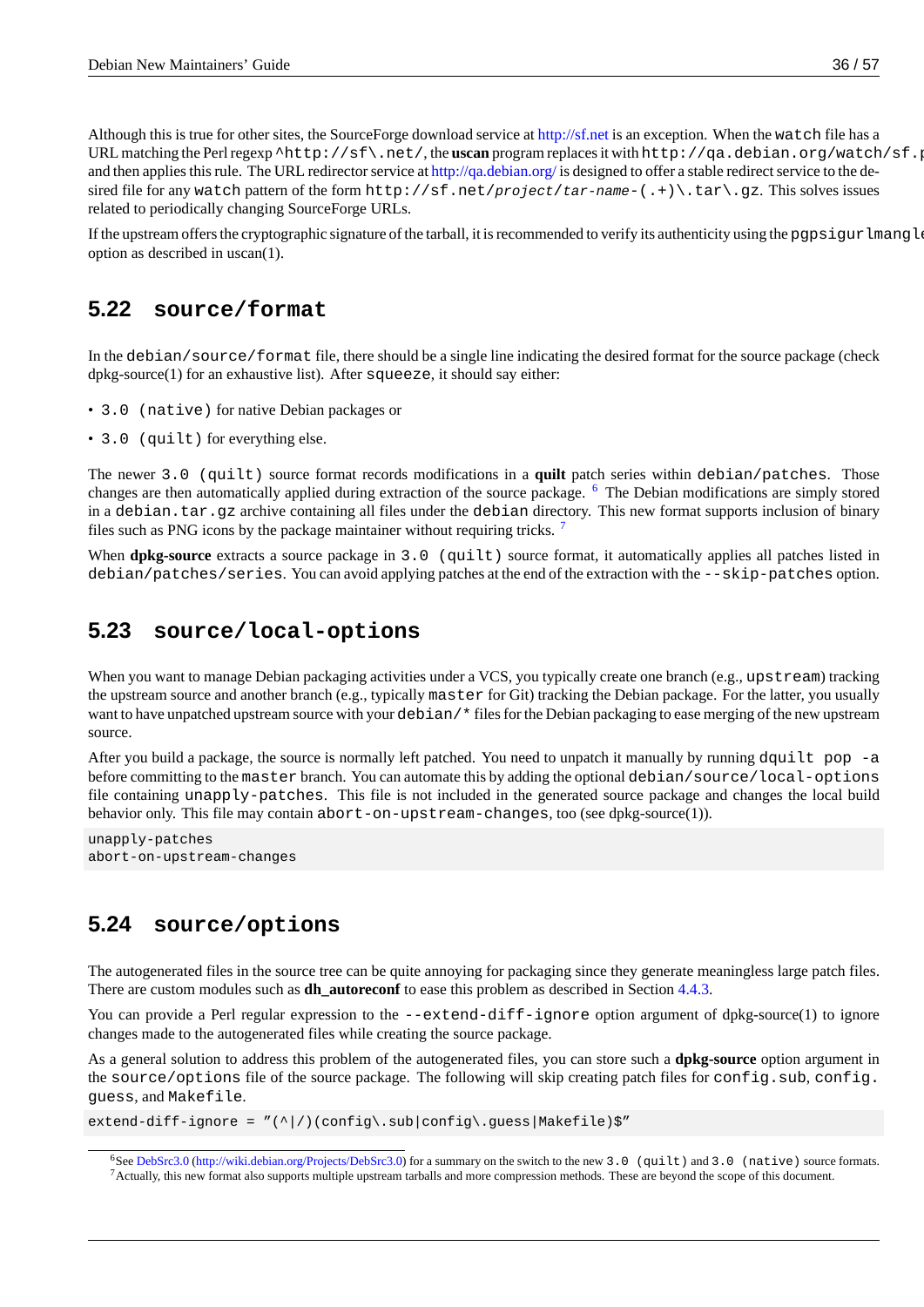# **5.25 patches/\***

<span id="page-42-0"></span>The old  $1.0$  source format created a single large  $diff.gz$  file containing package maintenance files in debian and patch files for the source. Such a package is a bit cumbersome to inspect and understand for each source tree modification later. This is not so nice.

The newer 3.0 (quilt) source format stores patches in debian/patches/\* files using the **quilt** command. These patches and other package data which are all contained under the debian directory are packaged as the debian.tar.gz file. Since the **dpkg-source** command can handle **quilt** formatted patch data in the 3.0 (quilt) source without the quilt package, it does not need a <code>Build-Depends</code> on <code>quilt.  $^{\rm 8}$ </code>

The **quilt** command is explained in quilt(1). It records modifications to the source as a stack of -p1 patch files in the debian/ patches directory and the source tree is untouched outside of the debian directory. The order of these patches is recorded in the debia[n](#page-42-1)/patches/series file. You can apply (=push), un-apply (=pop), and refresh patches easily.  $9$ 

For Chapter 3, we created three patches in debian/patches.

Since Debian patches are located in debian/patches, please make sure to set up the **dquilt** command properly as described in Section 3.1.

Wh[e](#page-18-0)n anyone (including yourself) provides a patch *foo*.patch to the source later, modifying a 3.0 (quilt) source package is quite simple:

```
$ dpkg-source -x gentoo_0.9.12.dsc
$ cd gentoo-0.9.12
$ dquilt import ../foo.patch
$ dquilt push
$ dquilt refresh
$ dquilt header -e
... describe patch
```
The patches stored in the newer 3.0 (quilt) source format must be *fuzz* free. You can ensure this with dquilt pop -a; while dquilt push; do dquilt refresh; done.

<sup>8</sup>Several methods of patch set maintenance have been proposed and are in use for Debian packages. The **quilt** system is the preferred maintenance system in use. Others include **dpatch**, **dbs**, and **cdbs**. Many of these keep such patches as debian/patches/\* files.

<span id="page-42-1"></span><sup>&</sup>lt;sup>9</sup>If you are asking a sponsor to upload your package, this kind of clear separation and documentation of your changes is very important to expedite the package review by your sponsor.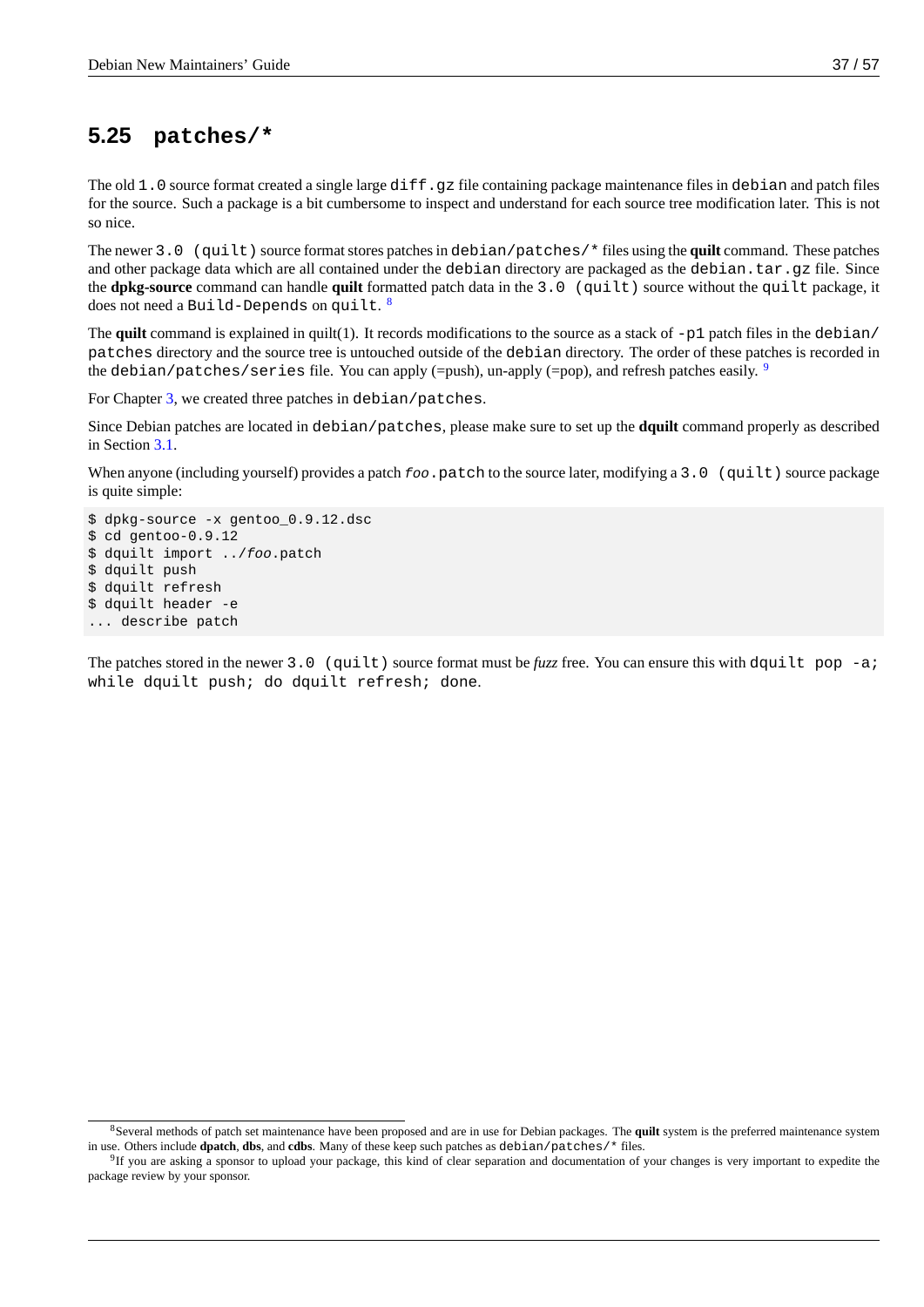# <span id="page-43-0"></span>**Chapter 6**

# **Building the package**

We should now be ready to build the package.

# **6.1 Complete (re)build**

<span id="page-43-1"></span>In order to perform a complete (re)build of a package properly, you need to make sure you have installed

- the build-essential package,
- packages listed in the Build-Depends field (see Section 4.1), and
- packages listed in the Build-Depends-indep field (see Section 4.1).

Then you issue the following command in the source director[y:](#page-22-1)

```
$ dpkg-buildpackage -us -uc
```
This will do everything to make full binary and source packages for you. It will:

- clean the source tree (debian/rules clean)
- build the source package (dpkg-source -b)
- build the program (debian/rules build)
- build binary packages (fakeroot debian/rules binary)
- make the .dsc file
- make the .changes file, using **dpkg-genchanges**

If the build result is satisfactory, sign the .dsc and .changes files with your private GPG key using the **debsign** command. You need to enter your secret pass phrase, twice.  $<sup>1</sup>$ </sup>

For a non-native Debian package, e.g., gentoo, you will see the following files in the parent directory (~/gentoo) after building packages:

<span id="page-43-2"></span><sup>&</sup>lt;sup>1</sup>This GPG key must be signed by a Debian devel[op](#page-43-2)er to get connected to the web of trust and must be registered to the Debian keyring (http://keyring.debian.org) . This enables your uploaded packages to be accepted to the Debian archives. See Creating a new GPG key (http://keyring.debian.org/ creating-key.html) and Debian Wiki on Keysigning (http://wiki.debian.org/Keysigning ) .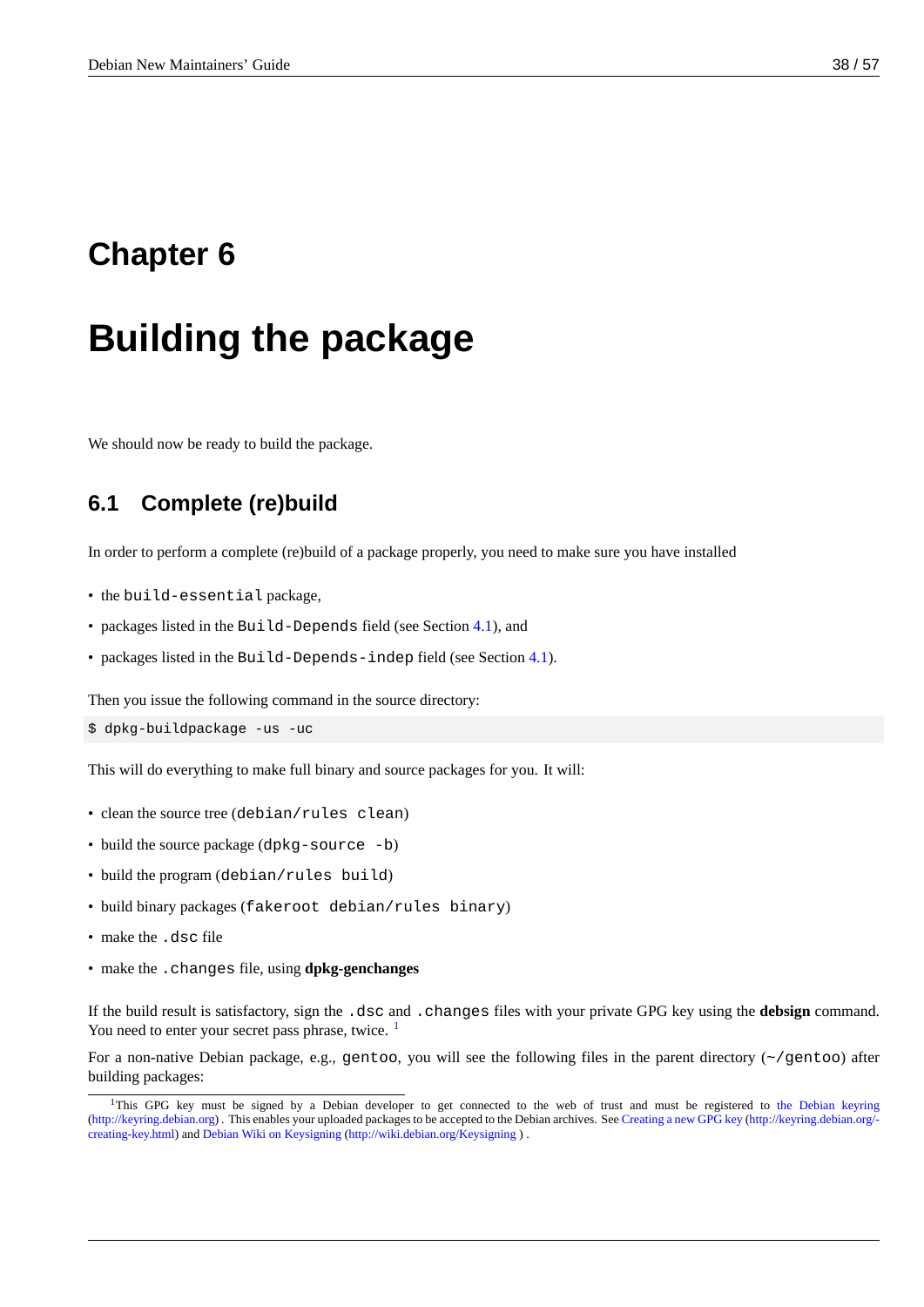• gentoo\_0.9.12.orig.tar.gz

This is the original upstream source code tarball, merely renamed to the above so that it adheres to the Debian standard. Note that this was created initially by the command dh\_make -f ../gentoo-0.9.12.tar.gz.

• gentoo\_0.9.12-1.dsc

This is a summary of the contents of the source code. The file is generated from your control file, and is used when unpacking the source with dpkg-source(1).

• gentoo\_0.9.12-1.debian.tar.gz

This compressed tarball contains your debian directory contents. Each and every addition you made to the original source code is stored as a **quilt** patch in debian/patches.

If someone else wants to re-create your package from scratch, they can easily do so using the above three files. The extraction procedure is trivial: just copy the three files somewhere else and run <code>dpkg-source -x gentoo\_0.9.12-1.dsc. $^2$ </code>

• gentoo\_0.9.12-1\_i386.deb

This is your completed binary package. You can use **dpkg** to install and remove this just like any other package.

• gentoo\_0.9.12-1\_i386.changes

This file describes all the changes made in the current package revision; it is used by the Debian FTP archive maintenance programs to install the binary and source packages. It is partly generated from the changelog file and the .dsc file.

As you keep working on the package, its behavior will change and new features will be added. People downloading your package can look at this file and quickly see what has changed. Debian archive maintenance programs will also post the contents of this file to the debian-devel-changes@lists.debian.org (http://lists.debian.org/debian-devel-changes/) mailing list.

The gentoo\_0.9.12-1.dsc and gentoo\_0.9.12-1\_i386.changes files must be signed using the **debsign** command with your private GPG key in the ~/.gnupg/directory, before uploading them to the Debian FTP archive. The GPG signature provides the proof that thes[e files are really yours, using your public GPG key.](http://lists.debian.org/debian-devel-changes/)

The **debsign** command can be made to sign with your specified secret GPG key ID (good for sponsoring packages) with the following in the  $\sim$ /.devscripts file:

DEBSIGN\_KEYID=Your\_GPG\_keyID

The long strings of numbers in the .dsc and .changes files are SHA1/SHA256 checksums for the files mentioned. Anyone downloading your files can test them with sha1sum(1) or sha256sum(1) and if the numbers don't match, they'll know the file is corrupt or has been tampered with.

# **6.2 Autobuilder**

<span id="page-44-0"></span>Debian supports many ports (http://www.debian.org/ports/) with the autobuilder network (http://www.debian.org/devel/buildd/) running **buildd** daemons on computers of many different architectures. Although you do not need to do this yourself, you should be aware of what will happen to your packages. Let's look into roughly how they rebuild your packages for multiple architectures. 3

For Architecture[: any](http://www.debian.org/ports/) [packages, the autobuilder sys](http://www.debian.org/ports/)tem perf[orms a rebuild. It ensures the installation of](http://www.debian.org/devel/buildd/)

- [•](#page-44-1) the build-essential package, and
- packages listed in the Build-Depends field (see Section 4.1).

Then it issues the following command in the source directory:

<sup>&</sup>lt;sup>2</sup> You can avoid applying quilt patches in the 3.0 (quilt) source for[mat a](#page-22-1)t the end of the extraction with the --skip-patches option. Alternatively, you can run dquilt pop -a after normal operation.

<span id="page-44-1"></span><sup>&</sup>lt;sup>3</sup>The actual autobuilder system involves much more complicated schemes than the one documented here. Such details are beyond the scope of this document.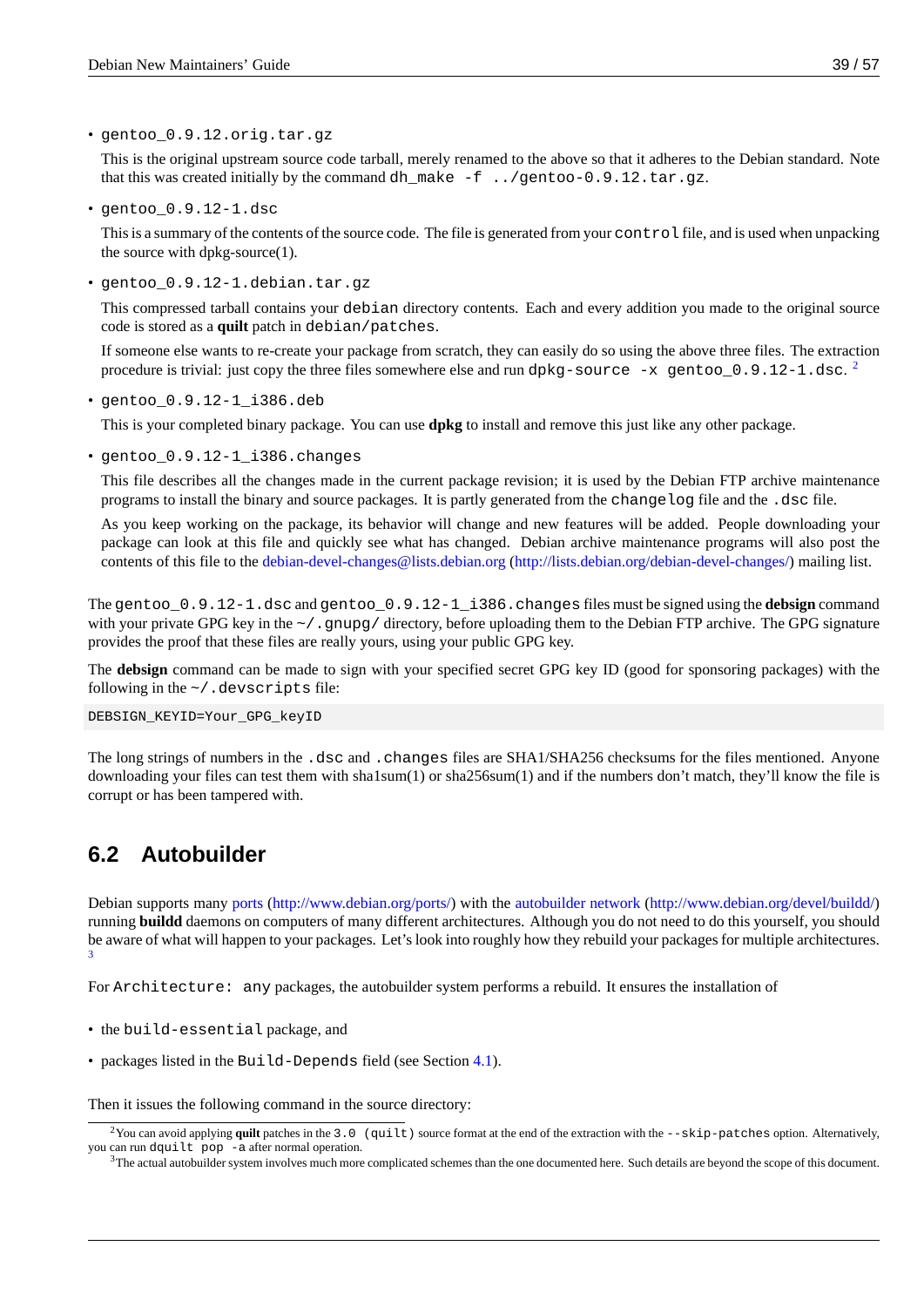This will do everything to make architecture dependent binary packages on another architecture. It will:

- clean the source tree (debian/rules clean)
- build the program (debian/rules build)
- build architecture dependent binary packages (fakeroot debian/rules binary-arch)
- sign the source .dsc file, using **gpg**
- create and sign the upload .changes file, using **dpkg-genchanges** and **gpg**

This is why you see your package for other architectures.

Although packages listed in the Build-Depends-Indep field are required to be installed for our normal packaging work (see Section 6.1), they are not required to be installed for the autobuilder system since it builds only architecture dependent binary packages. <sup>4</sup> This distinction between normal packaging and autobuilding procedures is what dictates whether you should record such required packages in the Build-Depends or Build-Depends-Indep fields of the debian/control file (see Section 4.1).

## **6.3 de[bu](#page-22-1)ild command**

<span id="page-45-0"></span>You can automate the build activity around executing the **dpkg-buildpackage** command package further with the **debuild** command. See debuild(1).

The **debuild** command executes the **lintian** command to make a static check after building the Debian package. The **lintian** command can be customized with the following in the  $\sim$  /. devscripts file:

```
DEBUILD_DPKG_BUILDPACKAGE_OPTS="-us -uc -I -i"
DEBUILD_LINTIAN_OPTS="-i -I --show-overrides"
```
Cleaning the source and rebuilding the package from your user account is as simple as:

\$ debuild

You can clean the source tree as simply as:

\$ debuild -- clean

# **6.4 pbuilder package**

<span id="page-45-1"></span>For a clean room (**chroot**) build environment to verify the build dependencies, the pbuilder package is very useful. <sup>5</sup> This ensures a clean build from the source under the sid auto-builder for different architectures and avoids a severity serious FTBFS (Fails To Build From Source) bug which is always in the RC (release critical) category.  $6$ 

Let's customize the pbuilder package as follows:

```
our user account.
```
<sup>4</sup>Unlike under the pbuilder package, the **chroot** environment under the sbuild package used by the autobuilder system does not enforce the use of a minimal system and may have many leftover packages installed.

<sup>&</sup>lt;sup>5</sup>Since the pbuilder package is still evolving, you should check the actual configuration situation by consulting the latest official documentation.

<span id="page-45-2"></span><sup>&</sup>lt;sup>6</sup>See http://buildd.debian.org/ for more on Debian package auto-building.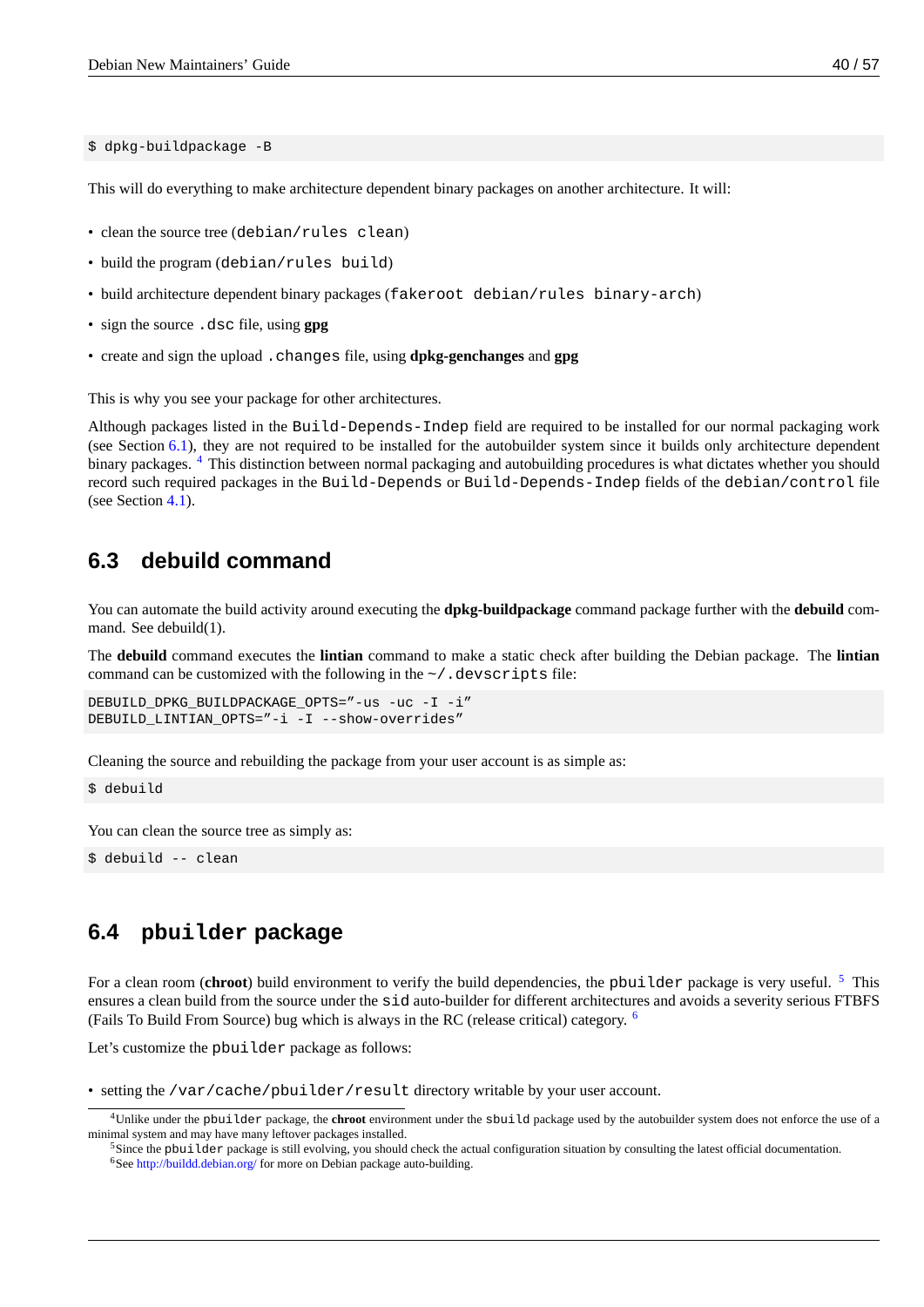- creating a directory, e.g. */var/cache/pbuilder/hooks*, writable by the user, to place hook scripts in.
- configuring  $\sim$  pbuilderrc or /etc/pbuilderrc to include the following.

```
AUTO_DEBSIGN=${AUTO_DEBSIGN:-no}
HOOKDIR=/var/cache/pbuilder/hooks
```
First let's initialize the local pbuilder **chroot** system as follows:

\$ sudo pbuilder create

If you already have a completed source package, issue the following commands in the directory where the *foo*.orig.tar.gz, *foo*.debian.tar.gz, and *foo*.dsc files exist to update the local pbuilder **chroot** system and to build binary packages in it:

```
$ sudo pbuilder --update
$ sudo pbuilder --build foo_version.dsc
```
The newly built packages without the GPG signatures will be located in /var/cache/pbuilder/result/ with non-root ownership.

The GPG signatures on the .dsc file and the .changes file can be generated as:

```
$ cd /var/cache/pbuilder/result/
$ debsign foo_version_arch.changes
```
If you have an updated source tree but have not generated the matching source package, issue the following commands in the source directory where the debian directory exists, instead:

```
$ sudo pbuilder --update
$ pdebuild
```
You can log into its **chroot** environment with the pbuilder --login --save-after-login command and configure it as you wish. This environment can be saved by leaving its shell prompt with ^D (Control-D).

The latest version of the **lintian** command can be executed in the chroot environment using the hook script */var/cache/ pbuilder/hooks*/B90lintian configured as follows: <sup>7</sup>

```
#!/bin/sh
set -e
install_packages() {
        apt-get -y --allow-downgrades install "$@"
        }
install_packages lintian
echo "+++ lintian output +++"
su -c "lintian -i -I --show-overrides /tmp/buildd/*.changes" - pbuilder
# use this version if you don't want lintian to fail the build
#su -c "lintian -i -I --show-overrides /tmp/buildd/*.changes; :" - pbuilder
echo "+++ end of lintian output +++"
```
You need to have access to the latest sid environment to build packages properly for sid. In practice, sid may be experiencing issues which makes it undesirable for you to migrate your whole system. The pbuilder package can help you to cope with this kind of situation.

You may need to update your stable packages after their release for stable-proposed-updates, stable/updates, etc.  $8$  For such occasions, the fact that you may be running a  $s$  id system is not a good enough excuse for failing to update them promptly. The pbuilder package can help you to access environments of almost any Debian derivative distribution of the same architecture.

See [h](#page-46-1)ttp://www.netfort.gr.jp/~dancer/software/pbuilder.html, pdebuild(1), pbuilderrc(5), and pbuilder(8).

 $7$ This assumes HOOKDIR=/var/cache/pbuilder/hooks. You can find many examples of hook scripts in the /usr/share/doc/pbuilder/ examples directory.

<span id="page-46-1"></span><span id="page-46-0"></span><sup>&</sup>lt;sup>8</sup>There are some restrictions for such updates of your **stable** package.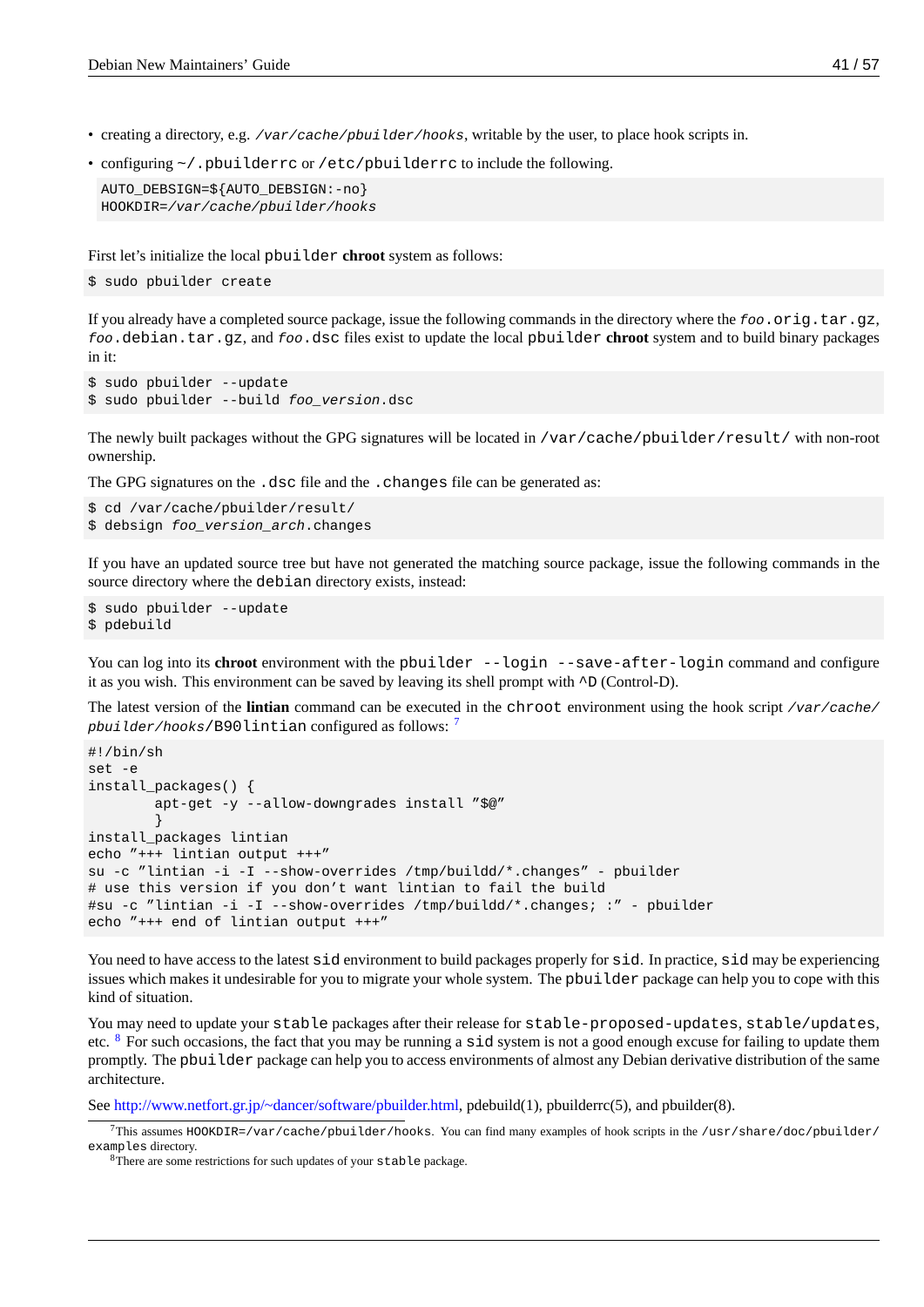# **6.5 git-buildpackage command and similar**

If your upstream uses a source code management system (VCS) <sup>9</sup> to maintain their code, you should consider using it as well. This makes merging and cherry-picking upstream patches much easier. There are several specialized wrapper script packages for Debian package building for each VCS.

- git-buildpackage: a suite to help with Debian packages [in](#page-47-0) Git repositories.
- svn-buildpackage: helper programs to maintain Debian packages with Subversion.
- cvs-buildpackage: a set of Debian package scripts for CVS source trees.

Use of git-buildpackage is becoming quite popular for Debian Developers to manage Debian packages with the Git server on alioth.debian.org (http://alioth.debian.org/) . <sup>10</sup> This package offers many commands to *automate* packaging activities:

- gbp-import-dsc(1): import a previous Debian package to a Git repository.
- [gbp-import-orig\(1](http://alioth.debian.org/))[: import a new upstream](http://alioth.debian.org/) t[ar t](#page-47-1)o a Git repository.
- gbp-dch(1): generate the Debian changelog from Git commit messages.
- git-buildpackage(1): build Debian packages from a Git repository.
- git-pbuilder(1): build Debian packages from a Git repository using **pbuilder**/**cowbuilder**.

These commands use 3 branches to track packaging activity:

- main for Debian package source tree.
- upstream for upstream source tree.
- pristine-tar for upstream tarball generated by the --pristine-tar option.<sup>11</sup>

You can configure git-buildpackage with  $\sim$  /.gbp.conf. See gbp.conf(5).  $^{12}$ 

# **6.6 Quick rebuild**

With a large package, you may not want to rebuild from scratch every time while you're tuning details in debian/rules. For testing purposes, you can make a  $\cdot$  deb file without rebuilding the upstream sources like this<sup>13</sup>:

\$ fakeroot debian/rules binary

Or simply do the following to see if it builds or not:

\$ fakeroot debian/rules build

Once you are finished with your tuning, remember to rebuild following the proper procedure. You may not be able to upload correctly if you try to upload .deb files built this way.

<sup>10</sup>Debian wiki Alioth (http://wiki.debian.org/Alioth) documents how to use the alioth.debian.org (http://alioth.debian.org/) service.

<sup>11</sup>The --pristine-tar option invokes the pristine-tar command, which can regenerate an exact copy of a pristine upstream tarball using only a small binary delta file and the contents of the tarball that are typically kept in an upstream branch in the VCS.

<span id="page-47-0"></span><sup>12</sup>Here are some web resources available for advanced audiences.

- Buildi[ng Debian Packages with](http://www.debian.org/doc/manuals/debian-reference/ch10#_version_control_systems) git-buildpackage ([/usr/share/doc/git-buildpackage/manual-html/gb](http://www.debian.org/doc/manuals/debian-reference/ch10#_version_control_systems)p.html)
- <span id="page-47-1"></span>• de[bian packages in git](http://wiki.debian.org/Alioth) ([https://honk.sigxcpu.org/piki](http://wiki.debian.org/Alioth)/development/debian\_packa[ges\\_in\\_git/\)](http://alioth.debian.org/)
- Using Git for Debian Packaging (http://www.eyrie.org/~eagle/notes/debian/git.html)
- git-dpm: Debian packages in Git manager (http://git-dpm.alioth.debian.org/)

<sup>13</sup>[Environment variables that are normally configured to proper values are not set by this m](https://honk.sigxcpu.org/piki/development/debian_packages_in_git/)ethod. Never create real packages to be uploaded using this **quick** m[ethod.](http://www.eyrie.org/~eagle/notes/debian/git.html)

<sup>9</sup>See Version control systems (http://www.debian.org/doc/manuals/debian-reference/ch10#\_version\_control\_systems) for more.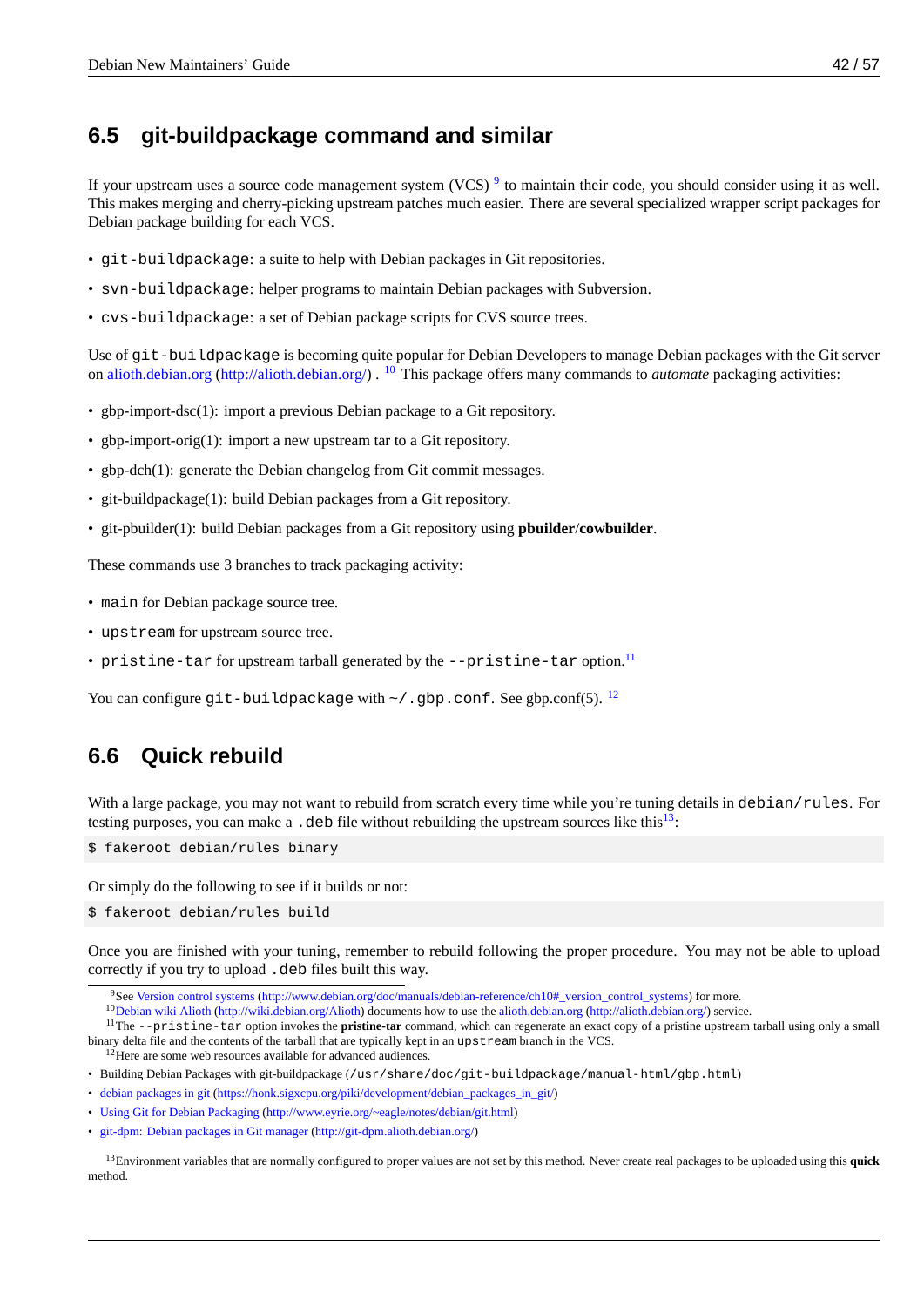# **6.7 Command hierarchy**

Here is a quick summary of how many commands to build packages fit together in the command hierarchy. There are many ways to do the same thing.

- debian/rules = maintainer script for the package building
- **dpkg-buildpackage** = core of the package building tool
- **debuild** = **dpkg-buildpackage** + **lintian** (build under the sanitized environment variables)
- **pbuilder** = core of the Debian chroot environment tool
- **pdebuild** = **pbuilder** + **dpkg-buildpackage** (build in the chroot)
- **cowbuilder** = speed up the **pbuilder** execution
- **git-pbuilder** = the easy-to-use commandline syntax for **pdebuild** (used by **gbp buildpackage**)
- **gbp** = manage the Debian source under the git repo
- **gbp buildpackage** = **pbuilder** + **dpkg-buildpackage** + **gbp**

Although use of higher level commands such as **gbp buildpackage** and **pbuilder** ensures the perfect package building environment, it is essential to understand how lower level commands such as debian/rules and **dpkg-buildpackage** are executed under them.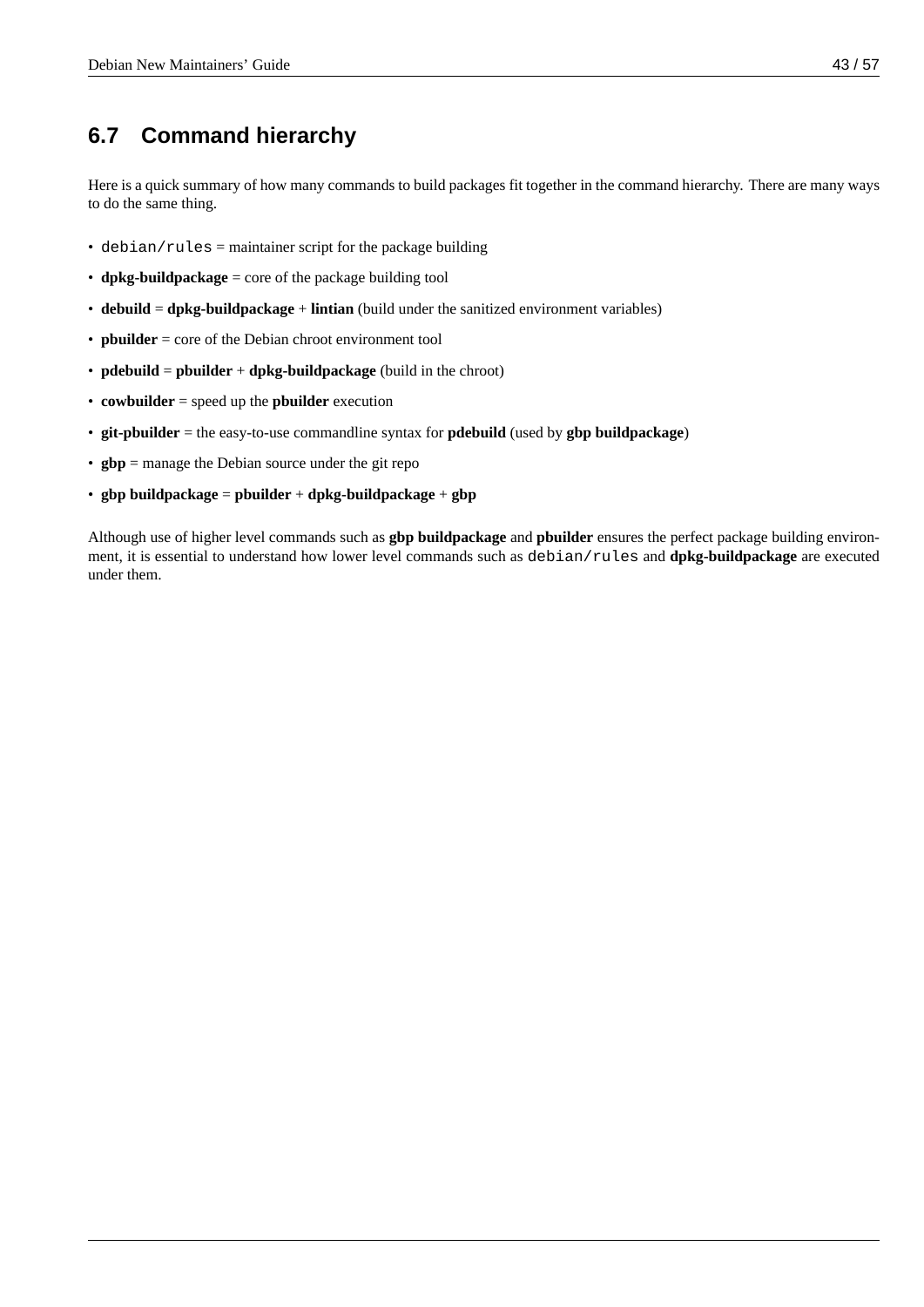# <span id="page-49-0"></span>**Chapter 7**

# **Checking the package for errors**

There are some techniques you should know for checking a package for errors before uploading it to the public archives.

It's also a good idea to carry out testing on a machine other than your own. You must watch closely for any warnings or errors for all the tests described here.

### **7.1 Suspicious changes**

<span id="page-49-1"></span>If you find a new autogenerated patch file such as debian-changes-\* in the debian/patches directory after building your non-native Debian package in 3.0 (quilt) format, chances are you changed some files by accident or the build script modified the upstream source. If it is your mistake, fix it. If it is caused by the build script, fix the root cause with **dh-autoreconf** as in Section 4.4.3 or work around it with source/options as in Section 5.24.

### **7.2 Ve[rify](#page-31-3)ing a package's installation**

<span id="page-49-2"></span>You must test your package for whether it installs without problems. The debi(1) command helps you to test installing all the generated binary packages.

\$ sudo debi gentoo\_0.9.12-1\_i386.changes

To prevent installation problems on different systems, you must make sure that there are no filenames conflicting with other existing packages, using the Contents-*i386* file downloaded from the Debian archive. The **apt-file** command may be handy for this task. If there are collisions, please take action to avoid this real problem, whether by renaming the file, moving a common file to a separate package that multiple packages can depend on, using the alternatives mechanism (see update-alternatives(1)) in coordination with the maintainers of other affected packages, or declaring a Conflicts relationship in the debian/control file.

### **7.3 Verifying a package's maintainer scripts**

<span id="page-49-3"></span>All maintainer scripts (that is, preinst, prerm, postinst, and postrm files) are hard to write correctly unless they are auto-generated by the debhelper programs. So do not use them if you are a novice maintainer (see Section 5.18).

If the package makes use of these non-trivial maintainer scripts, be sure to test not only for install but also for remove, purge, and upgrade processes. Many maintainer script bugs show up when packages are removed or purged. Use the **dpkg** command as follows to test them:

```
$ sudo dpkg -r gentoo
$ sudo dpkg -P gentoo
$ sudo dpkg -i gentoo_version-revision_i386.deb
```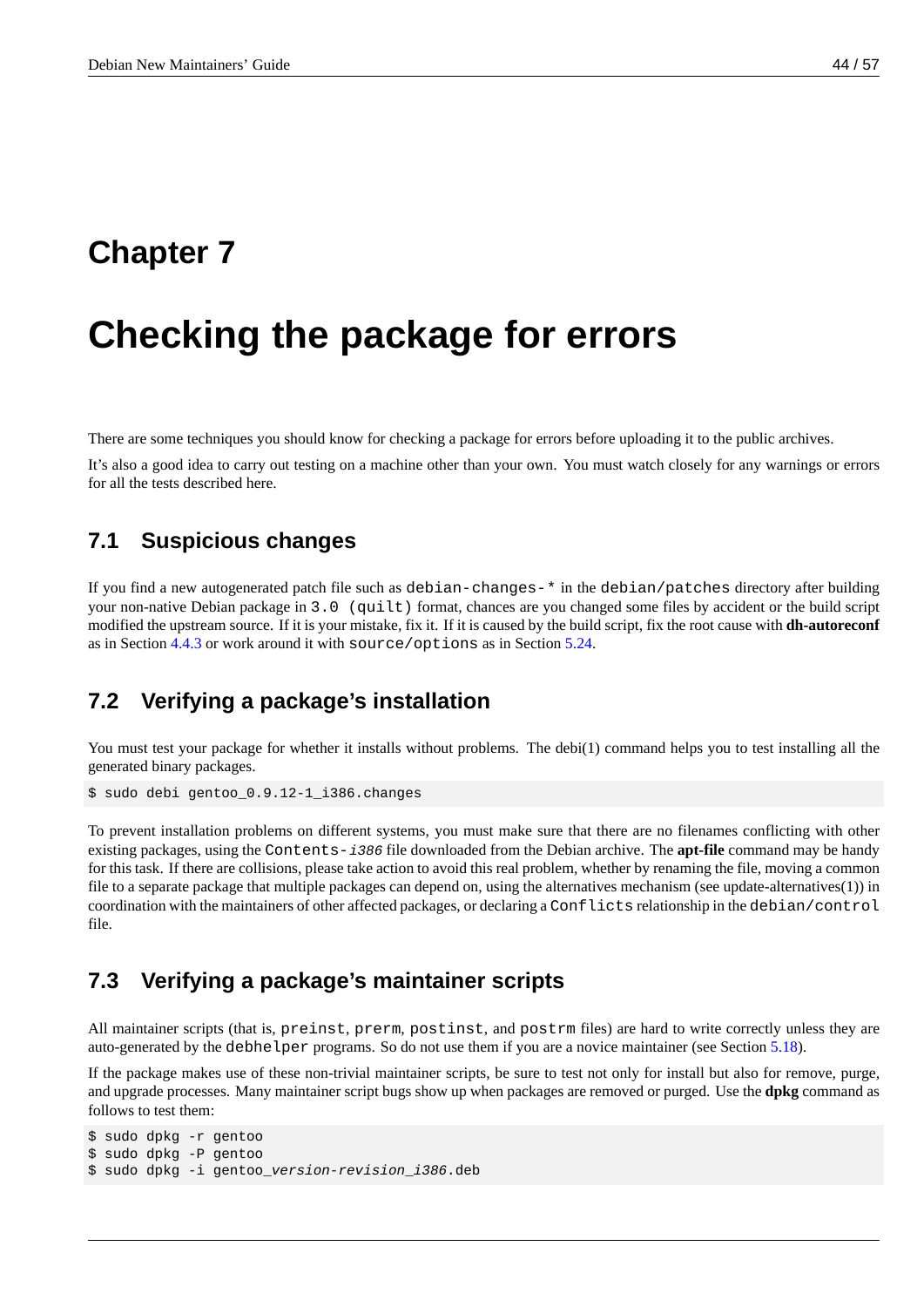This should be done with sequences such as the following:

- install the previous version (if needed).
- upgrade it from the previous version.
- downgrade it back to the previous version (optional).
- purge it.
- install the new package.
- remove it.
- install it again.
- purge it.

If this is your first package, you should create dummy packages with different versions to test your package in advance to prevent future problems.

Bear in mind that if your package has previously been released in Debian, people will often be upgrading to your package from the version that was in the last Debian release. Remember to test upgrades from that version too.

Although downgrading is not officially supported, supporting it is a friendly gesture.

# **7.4 Using lintian**

<span id="page-50-0"></span>Run lintian(1) on your .changes file. The **lintian** command runs many test scripts to check for many common packaging errors.  $<sup>1</sup>$ </sup>

```
$ lintian -i -I --show-overrides gentoo 0.9.12-1 i386.changes
```
Of cou[rs](#page-50-1)e, replace the filename with the name of the .changes file generated for your package. The output of the **lintian** command uses the following flags:

- E: for error; a sure policy violation or packaging error.
- W: for warning; a possible policy violation or packaging error.
- I: for info; information on certain aspects of packaging.
- N: for note; a detailed message to help your debugging.
- O: for overridden; a message overridden by the lintian-overrides files but displayed by the --show-overrides option.

When you see warnings, tune the package to avoid them or verify that the warnings are spurious. If spurious, set up lintian-overrides files as described in Section 5.14.

Note that you can build the package with **dpkg-buildpackage** and run **lintian** on it in one command, if you use debuild(1) or pdebuild(1).

<span id="page-50-1"></span><sup>1</sup>You do not need to provide the **[linti](#page-38-1)an** option -i -I --show-overrides if you customized /etc/devscripts.conf or ~/.devscripts as described in Section 6.3.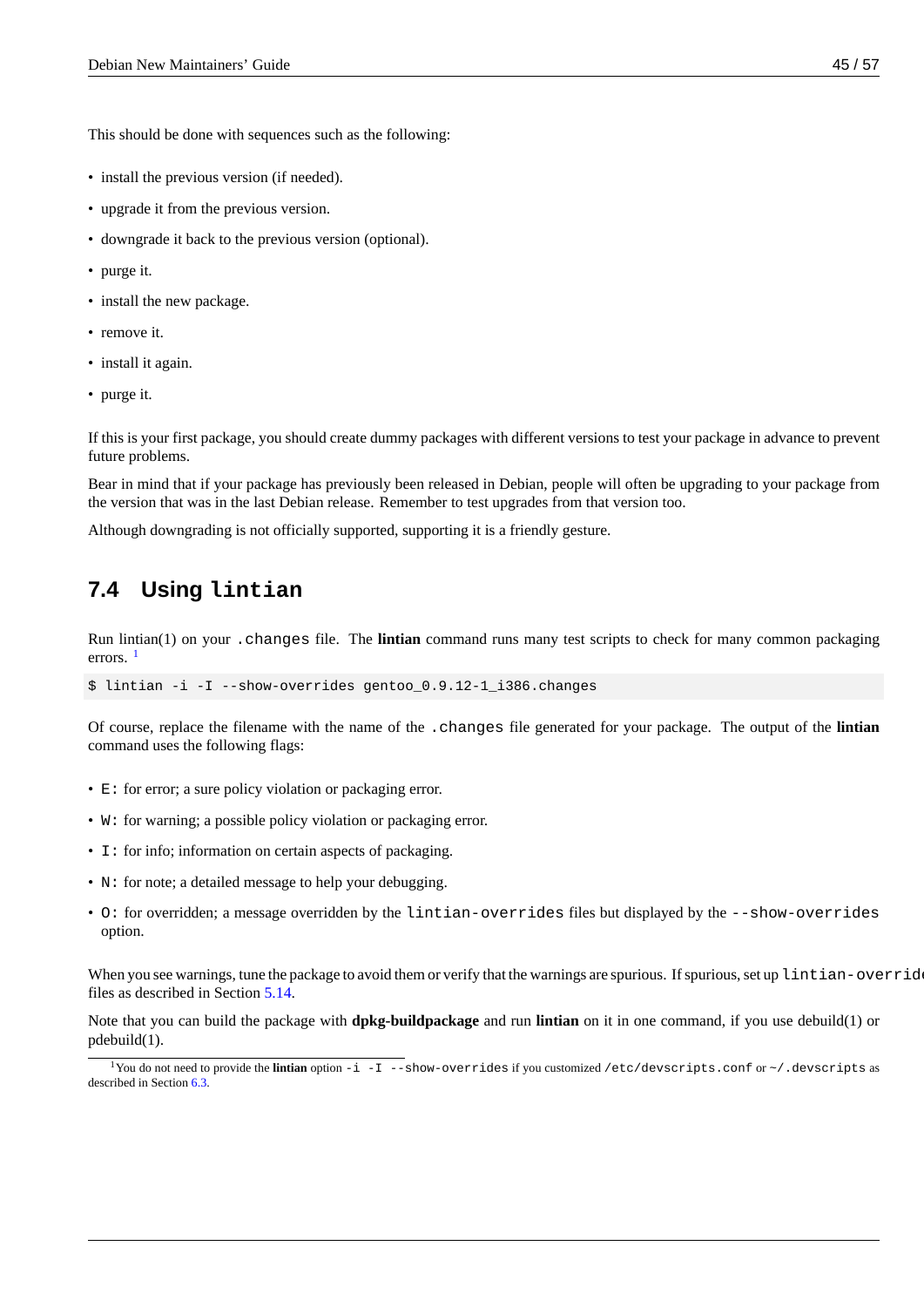# **7.5 The debc command**

You can list files in the binary Debian package with the debc(1) command.

<span id="page-51-0"></span>\$ debc *package*.changes

### **7.6 The debdiff command**

You can compare file contents in two source Debian packages with the debdiff(1) command.

```
$ debdiff old-package.dsc new-package.dsc
```
You can also compare file lists in two sets of binary Debian packages with the debdiff(1) command.

```
$ debdiff old-package.changes new-package.changes
```
These are useful to identify what has been changed in the source packages and to check for inadvertent changes made when updating binary packages, such as unintentionally misplacing or removing files.

### **7.7 The interdiff command**

<span id="page-51-1"></span>You can compare two diff.qz files with the interdiff(1) command. This is useful for verifying that no inadvertent changes were made to the source by the maintainer when updating packages in the old 1.0 source format.

\$ interdiff -z *old-package*.diff.gz *new-package*.diff.gz

The new 3.0 source format stores changes in multiple patch files as described in Section 5.25. You can trace changes of each debian/patches/\* file using **interdiff**, too.

#### **7.8 The mc command**

<span id="page-51-2"></span>Many of these file inspection operations can be made into an intuitive process by using a file manager like mc(1) which will let you browse not only the contents of \*.deb package files but also \*.udeb, \*.debian.tar.gz, \*.diff.gz, and \*. orig.tar.gz files.

Be on the lookout for extra unneeded files or zero length files, both in the binary and source package. Often cruft doesn't get cleaned up properly; adjust your rules file to compensate for this.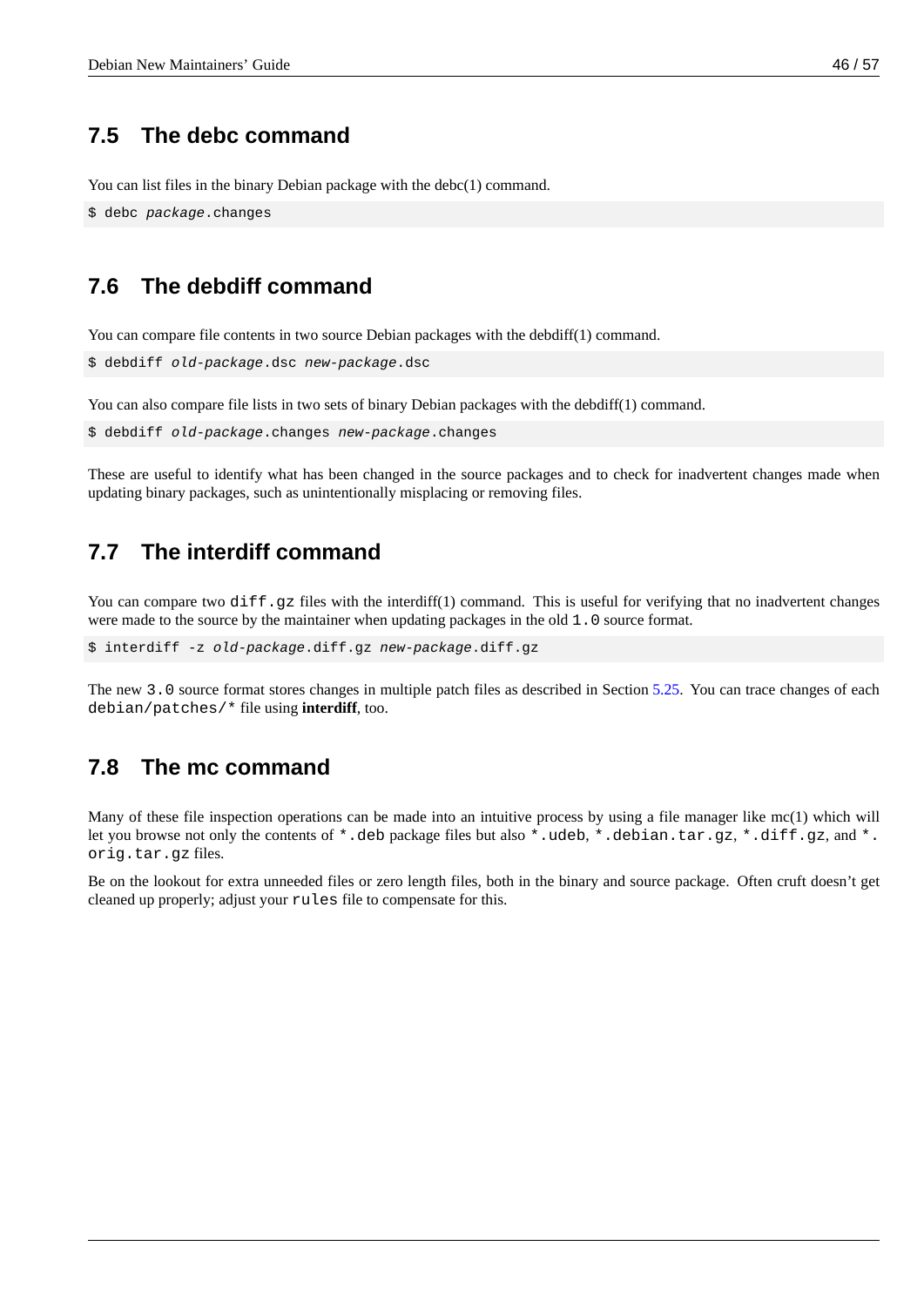# <span id="page-52-0"></span>**Chapter 8**

# **Updating the package**

After you release a package, you will soon need to update it.

### **8.1 New Debian revision**

<span id="page-52-1"></span>Let's say that a bug report was filed against your package as #654321, and it describes a problem that you can solve. Here's what you need to do to create a new Debian revision of the package:

- If this is to be recorded as a new patch, do the following:
	- **–** dquilt new *bugname.patch* to set the patch name;
	- **–** dquilt add *buggy-file* to declare the file to be modified;
	- **–** Correct the problem in the package source for the upstream bug;
	- **–** dquilt refresh to record it to *bugname.patch*;
	- **–** dquilt header -e to add its description;
- If this is to update an existing patch, do the following:
	- **–** dquilt pop *foo.patch* to recall the existing *foo.patch*;
	- **–** Correct the problem in the old *foo.patch*;
	- **–** dquilt refresh to update *foo.patch*;
	- **–** dquilt header -e to update its description;
	- **–** while dquilt push; do dquilt refresh; done to apply all patches while removing *fuzz*;
- Add a new revision at the top of the Debian changelog file, for example with dch -i, or explicitly with dch -v *version*-*revision* and then insert the comments using your preferred editor.  $1$
- Include a short description of the bug and the solution in the changelog entry, followed by Closes: #654321. That way, the bug report will be *automagically* closed by the archive maintenance software the moment your package gets accepted into the Debian archive.
- Repeat what you did in the above to fix more bugs while updating the Debian changelog file with dch as needed.
- Repeat what you did in Section 6.1 and Chapter 7.

<sup>&</sup>lt;sup>1</sup>To get the date in the required format, use  $\text{LANG=C}$  date -R.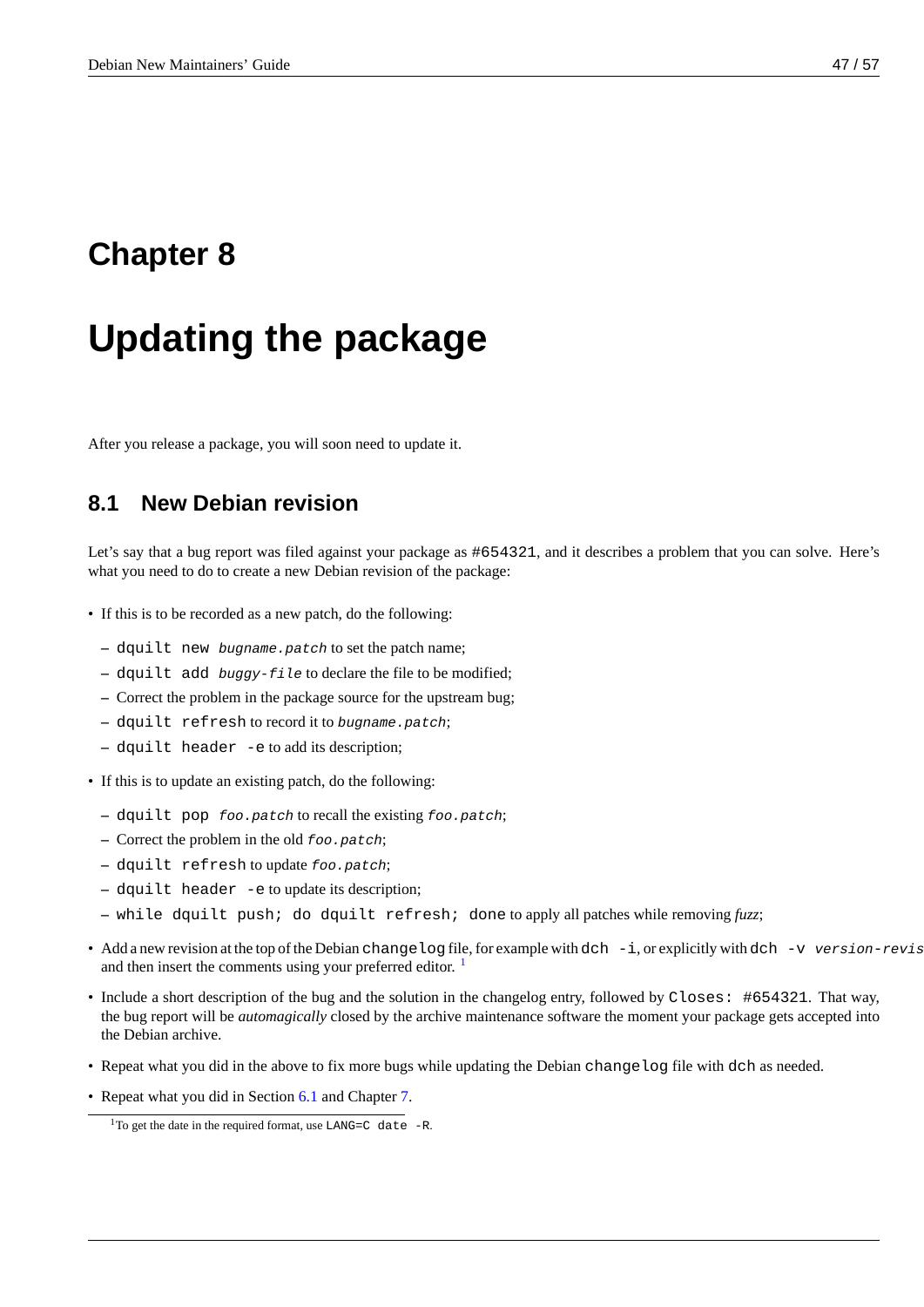- Once you are satisfied, you should change the distribution value in changelog from UNRELEASED to the target distribution value unstable (or even experimental).<sup>2</sup>
- Upload the package as in Chapter 9. The difference is that this time, the original source archive won't be included, as it hasn't been changed and it already exists in the Debian archive.

One tricky case can occur when you make a local package, to experiment with the packaging before uploading the normal version to the official archive, e.g., *1.0.1*-*[1](#page-56-0)*. For smoother upgrades, it is a good idea to create a changelog entry with a version string such as *1.0.1*-*1~rc1*. You may unclutter changelog by consolidating such local change entries into a single entry for the official package. See Section 2.6 for the order of version strings.

## **8.2 Inspection oft[he](#page-16-7) new upstream release**

<span id="page-53-0"></span>When preparing packages of a new upstream release for the Debian archive, you must check the new upstream release first.

Start by reading the upstream changelog, NEWS, and whatever other documentation they may have released with the new version.

You can then inspect changes between the old and new upstream sources as follows, watching out for anything suspicious:

\$ diff -urN *foo*-*oldversion foo*-*newversion*

Changes to some auto-generated files by Autotools such as missing, aclocal.m4, config.guess, config.h.in, config.sub, configure, depcomp, install-sh, ltmain.sh, and Makefile.in may be ignored. You may delete them before running **diff** on the source for inspection.

#### **8.3 New upstream release**

<span id="page-53-1"></span>If a package *foo* is properly packaged in the newer 3.0 (native) or 3.0 (quilt) formats, packaging a new upstream version is essentially moving the old debian directory to the new source. This can be done by running tar xvzf /*path*/*to*/*foo\_oldvers*. in the new extracted source.  $3$  Of course, you need to do some obvious chores:

- Create a copy of the upstream source as the foo\_*newversion*.orig.tar.gz file.
- Update the Debian chan[ge](#page-53-2)log file with dch -v *newversion*-*1*.
	- **–** Add an entry with New upstream release.
	- **–** Describe concisely the changes *in the new upstream release* that fix reported bugs and close those bugs by adding Closes: #*bug\_number*.
	- **–** Describe concisely the changes *to the new upstream release* by the maintainer that fix reported bugs and close those bugs by adding Closes: #*bug\_number*.
- while dquilt push; do dquilt refresh; done to apply all patches while removing *fuzz*.

If the patch/merge did not apply cleanly, inspect the situation (clues are left in .rej files).

- If a patch you applied to the source was integrated into the upstream source,
	- **–** dquilt delete to remove it.
- If a patch you applied to the source conflicted with new changes in the upstream source,

 ${}^{2}$ If you use the dch -r command to make this last change, please make sure to save the changelog file explicitly by the editor.

<span id="page-53-2"></span><sup>3</sup> If a package *foo* is packaged in the old 1.0 format, this can be done by running zcat /*path*/*to*/*foo*\_*oldversion*.diff.gz|patch -p1 in the new extracted source, instead.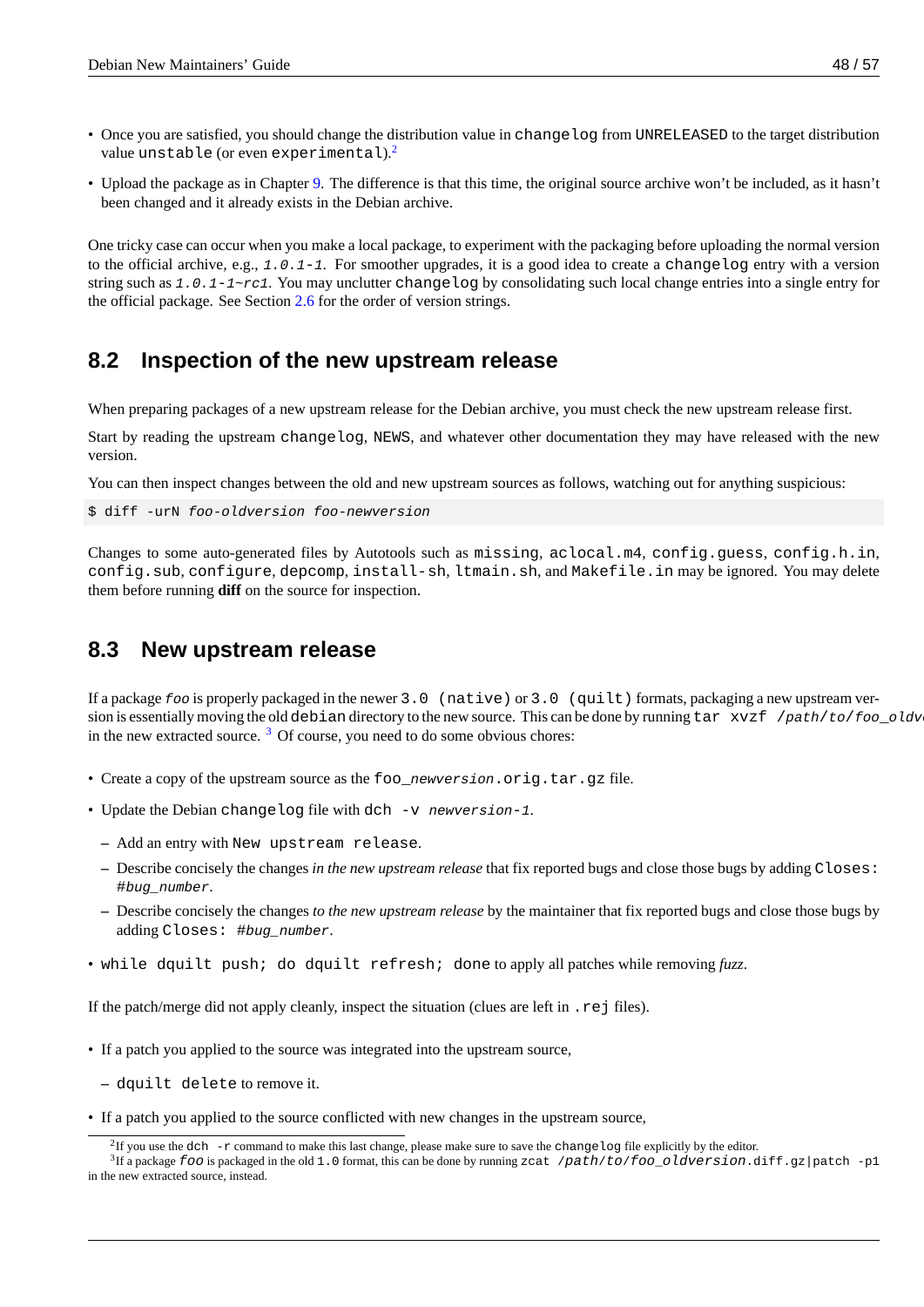- **–** dquilt push -f to apply old patches while forcing rejects as *baz*.rej.
- **–** Edit the *baz* file manually to bring about the intended effect of *baz*.rej.
- **–** dquilt refresh to update the patch.
- Continue as usual with while dquilt push; do dquilt refresh; done.

This process can be automated using the uupdate(1) command as follows:

```
$ apt-get source foo
...
dpkg-source: info: extracting foo in foo-oldversion
dpkg-source: info: unpacking foo_oldversion.orig.tar.gz
dpkg-source: info: applying foo_oldversion-1.debian.tar.gz
$ ls -F
foo-oldversion/
foo_oldversion-1.debian.tar.gz
foo_oldversion-1.dsc
foo_oldversion.orig.tar.gz
$ wget http://example.org/foo/foo-newversion.tar.gz
$ cd foo-oldversion
$ uupdate -v newversion ../foo-newversion.tar.gz
$ cd ../foo-newversion
$ while dquilt push; do dquilt refresh; done
$ dch
... document changes made
```
If you set up a debian/watch file as described in Section 5.21, you can skip the **wget** command. You simply run uscan(1) in the *foo*-*oldversion* directory instead of the **uupdate** command. This will *automagically* look for the updated source, download it, and run the **uupdate** command. <sup>4</sup>

You can release this updated source by repeating what you [did in](#page-40-3) Section 6.1, Chapter 7, and Chapter 9.

# **8.4 Updating the p[ac](#page-54-0)kaging style**

Updating the package style is not a required activity for the update of a package. However, doing so lets you use the full capabilities of the modern debhelper system and the 3.0 source format.<sup>5</sup>

- If you need to recreate deleted template files for any reason, you can run **dh\_make** again in the same Debian package source tree with the --addmissing option. Then edit them appropriately.
- If the package has not been updated to use the debhelper v7+ **dh** syntax for the debian/rules file, update it to use **dh**. Update the debian/control file accordingly.
- If you want to update the rules file created with the Makefile inclusion mechanism of the Common Debian Build System (cdbs) to the **dh** syntax, see the following to understand its DEB\_\* configuration variables.
	- **–** local copy of /usr/share/doc/cdbs/cdbs-doc.pdf.gz
	- **–** The Common Debian Build System (CDBS), FOSDEM 2009 (http://meetings-archive.debian.net/pub/debian-meetings/- 2009/fosdem/slides/The\_Common\_Debian\_Build\_System\_CDBS/)
- If you have a 1.0 source package without the *foo*.diff.gz file, you can update it to the newer 3.0 (native) source format by creating [debian/source/format](http://meetings-archive.debian.net/pub/debian-meetings/2009/fosdem/slides/The_Common_Debian_Build_System_CDBS/) with 3.0 (native). The rest of the debian/\* [files can just be copied.](http://meetings-archive.debian.net/pub/debian-meetings/2009/fosdem/slides/The_Common_Debian_Build_System_CDBS/)

<sup>4</sup> If the **uscan** [command downloads the updated source but it does not run the](http://meetings-archive.debian.net/pub/debian-meetings/2009/fosdem/slides/The_Common_Debian_Build_System_CDBS/) **uupdate** command, you should correct the debian/watch file to have debian uupdate at the end of the URL.

<span id="page-54-0"></span><sup>&</sup>lt;sup>5</sup>If your sponsor or other maintainers object to updating the existing packaging style, don't bother arguing. There are more important things to do.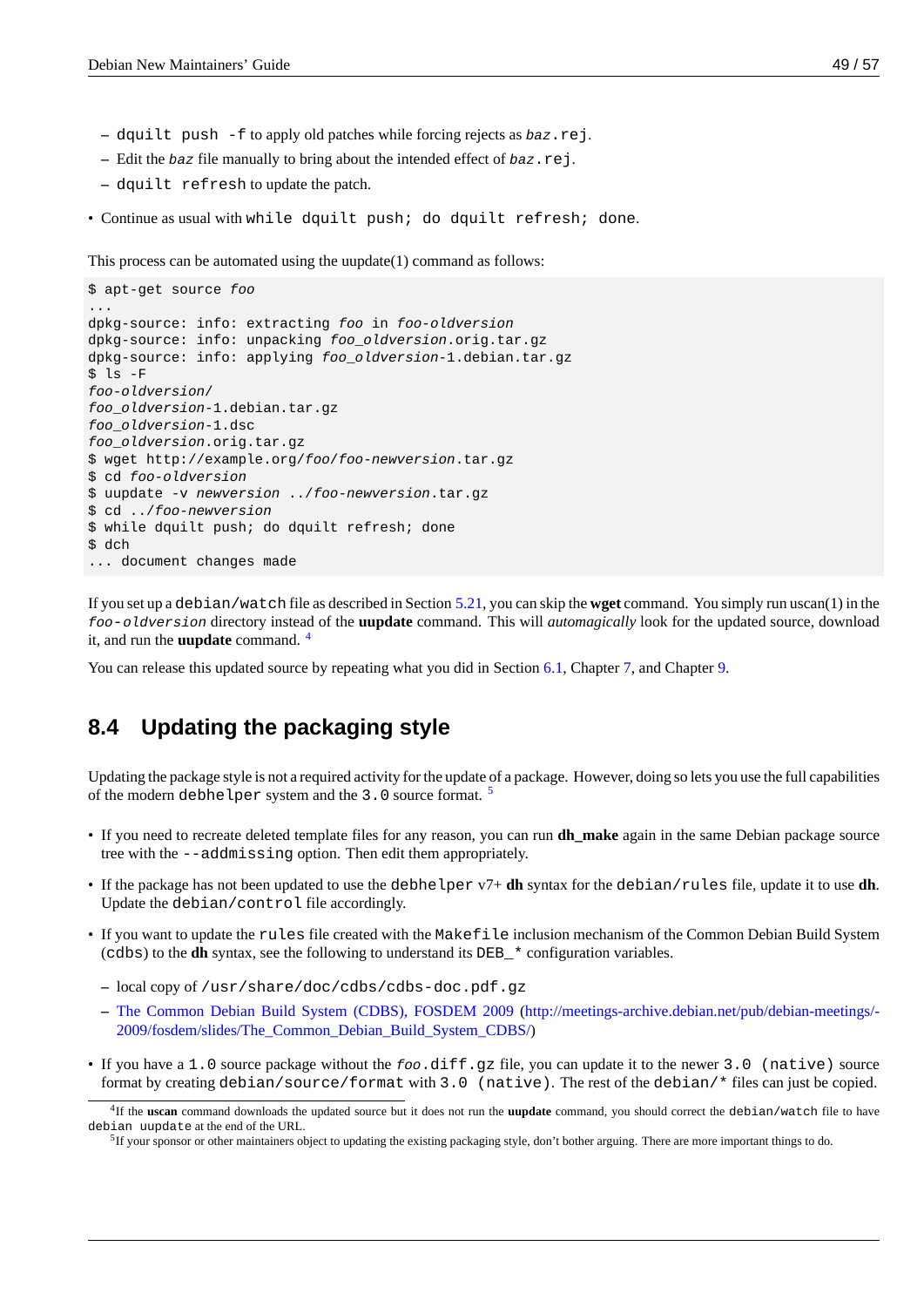- If you have a 1.0 source package with the *foo*.diff.gz file, you can update it to the newer 3.0 (quilt) source format by creating debian/source/format with 3.0 (quilt). The rest of the debian/\* files can just be copied. Import the big.diff file generated by the command filterdiff -z -x '\*/debian/\*' *foo*.diff.gz > big.diff to your **quilt** system, if needed. <sup>6</sup>
- If it was packaged using another patch system such as dpatch, dbs, or cdbs with -p0, -p1, or -p2, convert it to quilt using deb3 at http://bugs.debian.org/581186.
- If it was packaged with the **dh** c[om](#page-55-2)mand with the --with quilt option or with the **dh\_quilt\_patch** and **dh\_quilt\_unpatch** commands, remove these and make it use the newer  $3.0 \,$  (quilt) source format.

You should check [DEP - Debian Enhancement](http://bugs.debian.org/581186) Proposals (http://dep.debian.net/) and adopt ACCEPTED proposals.

You need to do the other tasks described in Section 8.3, too.

# **8.5 UTF-[8 conversion](http://dep.debian.net/)**

<span id="page-55-0"></span>If upstream documents are encoded in old encoding schemes, converting them to UTF-8 is a good idea.

• Use iconv(1) to convert encodings of plain text files.

```
iconv -f latin1 -t utf8 foo_in.txt > foo_out.txt
```
• Use w3m(1) to convert from HTML files to UTF-8 plain text files. When you do this, make sure to execute it under UTF-8 locale.

```
LC_ALL=en_US.UTF-8 w3m -o display_charset=UTF-8 \
        -cols 70 -dump -no-graph -T text/html \
        < foo_in.html > foo_out.txt
```
# **8.6 Reminders for updating packages**

<span id="page-55-1"></span>Here are a few reminders for updating packages:

- Preserve old changelog entries (sounds obvious, but there have been cases of people typing dch when they should have typed  $dch - i$ .)
- Existing Debian changes need to be reevaluated; throw away stuff that upstream has incorporated (in one form or another) and remember to keep stuff that hasn't been incorporated by upstream, unless there is a compelling reason not to.
- If any changes were made to the build system (hopefully you'd know from inspecting upstream changes) then update the debian/rules and debian/control build dependencies if necessary.
- Check the Debian Bug Tracking System (BTS) (http://www.debian.org/Bugs/) to see if someone has provided patches to bugs that are currently open.
- Check the contents of the .changes file to make sure you are uploading to the correct distribution, the proper bug closures are listed in the Closes field, the [Maintaine](http://www.debian.org/Bugs/)r and [Changed-By](http://www.debian.org/Bugs/) fields match, the file is GPG-signed, etc.

<span id="page-55-2"></span> $6$ You can split  $big$ ,  $diff$  into many small incremental patches using the **splitdiff** command.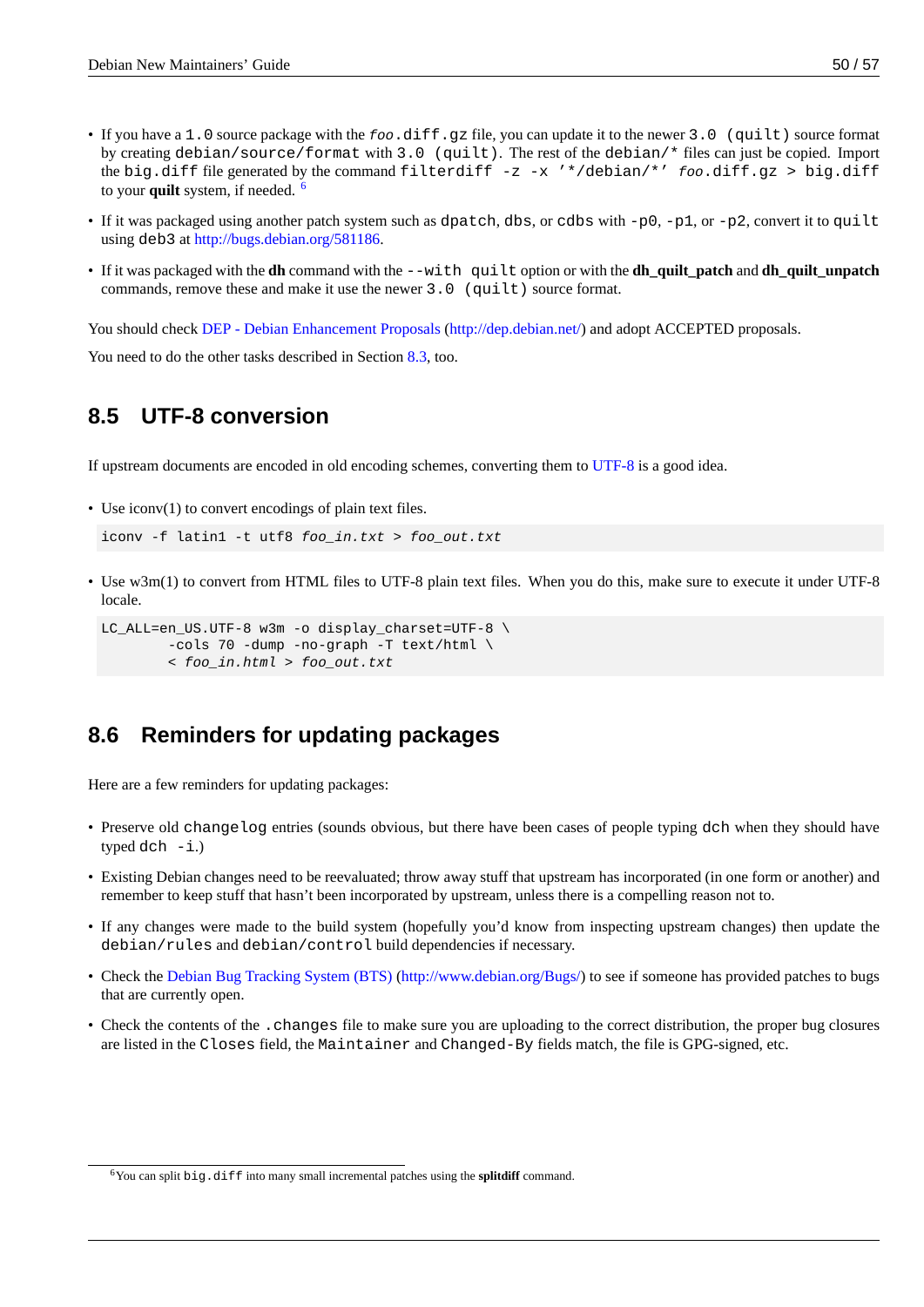# <span id="page-56-0"></span>**Chapter 9**

# **Uploading the package**

Now that you have tested your new package thoroughly, you want to release it to a public archive to share it.

### **9.1 Uploading to the Debian archive**

Once you become an official developer,  $\frac{1}{2}$  you can upload the package to the Debian archive.  $\frac{1}{2}$  You can do this manually, but it's easier to use the existing automated tools, like dupload(1) or dput(1). We'll describe how it's done with **dupload**. 3

First you have to set up **dupload**'s config file. You can either edit the system-wide /etc/dupload.conf file, or have your own  $\sim$  / . dupload. confile overrid[e t](#page-56-1)he few things you want to change.

You can read the dupload.conf(5) manual page to understand what each of these options means.

The \$default host option determines which of the upload queues will be used by default. anonymous-ftp-master is the primary one, but it's possible that you will want to use another one.<sup>4</sup>

While connected to the Internet, you can upload your package as follows:

\$ dupload gentoo\_0.9.12-1\_i386.changes

**dupload** checks that the SHA1/SHA256 file checksums match those listed in the .changes file. If they do not match, it will warn you to rebuild it as described in Section 6.1 so it can be properly uploaded.

If you encounter an upload problem at ftp://ftp.upload.debian.org/pub/UploadQueue/, you can fix this by manually uploading a GPG-signed \*.commands file to there with **ftp**. <sup>5</sup> For example, using hello.commands:

-----BEGIN PGP SIGNED MESSAGE----- Hash: SHA1 Uploader: Foo Bar <Foo.Bar@ex[ample.org>](ftp://ftp.upload.debian.org/pub/UploadQueue/) Commands: rm hello\_1.0-1\_i386.deb mv hello\_1.0-1.dsx hello\_1.0-1.dsc -----BEGIN PGP SIGNATURE----- Version: GnuPG v1.4.10 (GNU/Linux)

<sup>1</sup>See Section 1.1.

 $^{2}$ There are publicly accessible archives such as http://mentors.debian.net/ which work almost the same way as the Debian archive and provide an upload area for non-DDs. You can set up an equivalent archive by yourself using the tools listed at http://wiki.debian.org/HowToSetupADebianRepository. So this section is useful for non-DDs, too.

<span id="page-56-1"></span><sup>3</sup>The dput [pack](#page-6-1)age seems to come with more features and to be becoming more popular than the dupload package. It uses the file /etc/dput for its global configuration and the file ~/.dput.cf for [per-user configuration. It](http://mentors.debian.net/) supports Ubuntu-related services out-of-the-box, too.

<sup>4</sup>See Debian Developer's Reference 5.6, "Uploading a package" (http://www.deb[ian.org/doc/manuals/developers-reference/pkgs.html#up](http://wiki.debian.org/HowToSetupADebianRepository)load) .

<span id="page-56-2"></span><sup>5</sup>See ftp://ftp.upload.debian.org/pub/UploadQueue/README. Alternatively, you can use the **dcut** command from the dput package.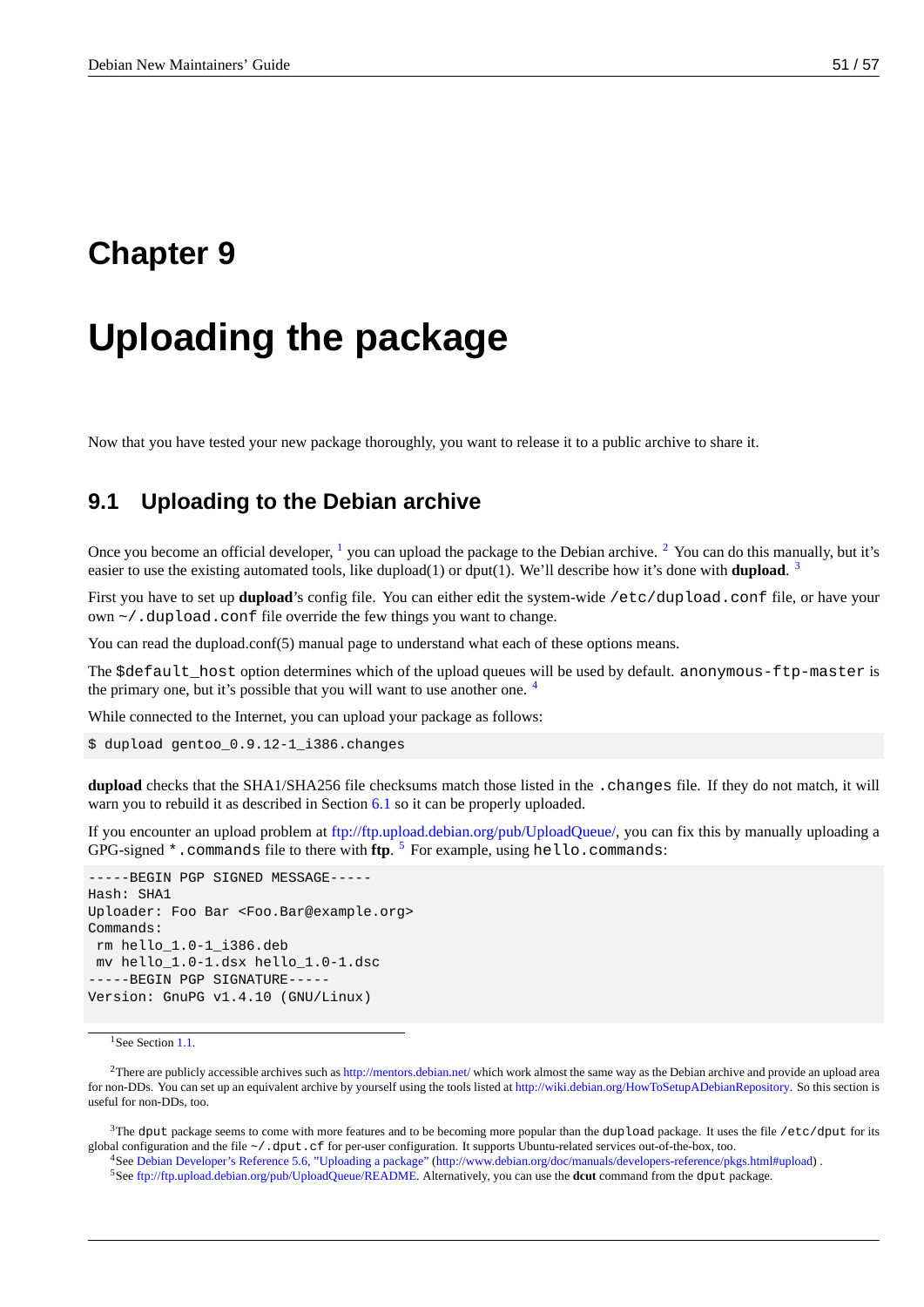[...] -----END PGP SIGNATURE-----

# <span id="page-57-0"></span>**9.2 Including orig.tar.gz for upload**

When you first upload the package to the archive, you need to include the original  $\text{orig}.$  tar.gz source, too. If the Debian revision number of this package is neither 1 nor 0, you must provide the **dpkg-buildpackage** option -sa.

For the **dpkg-buildpackage** command:

```
$ dpkg-buildpackage -sa
```
For the **debuild** command:

\$ debuild -sa

For the **pdebuild** command:

\$ pdebuild --debbuildopts -sa

On the other hand, the -sd option will force the exclusion of the original  $orig.tar.gz$  source.

# <span id="page-57-1"></span>**9.3 Skipped uploads**

If you created multiple entries in debian/changelog by skipping uploads, you must create a proper \*\_.changes file that includes all changes since the last upload. This can be done by specifying the **dpkg-buildpackage** option -v with the version, e.g., *1.2*.

For the **dpkg-buildpackage** command:

```
$ dpkg-buildpackage -v1.2
```
For the **debuild** command:

\$ debuild -v*1.2*

For the **pdebuild** command:

\$ pdebuild --debbuildopts "-v*1.2*"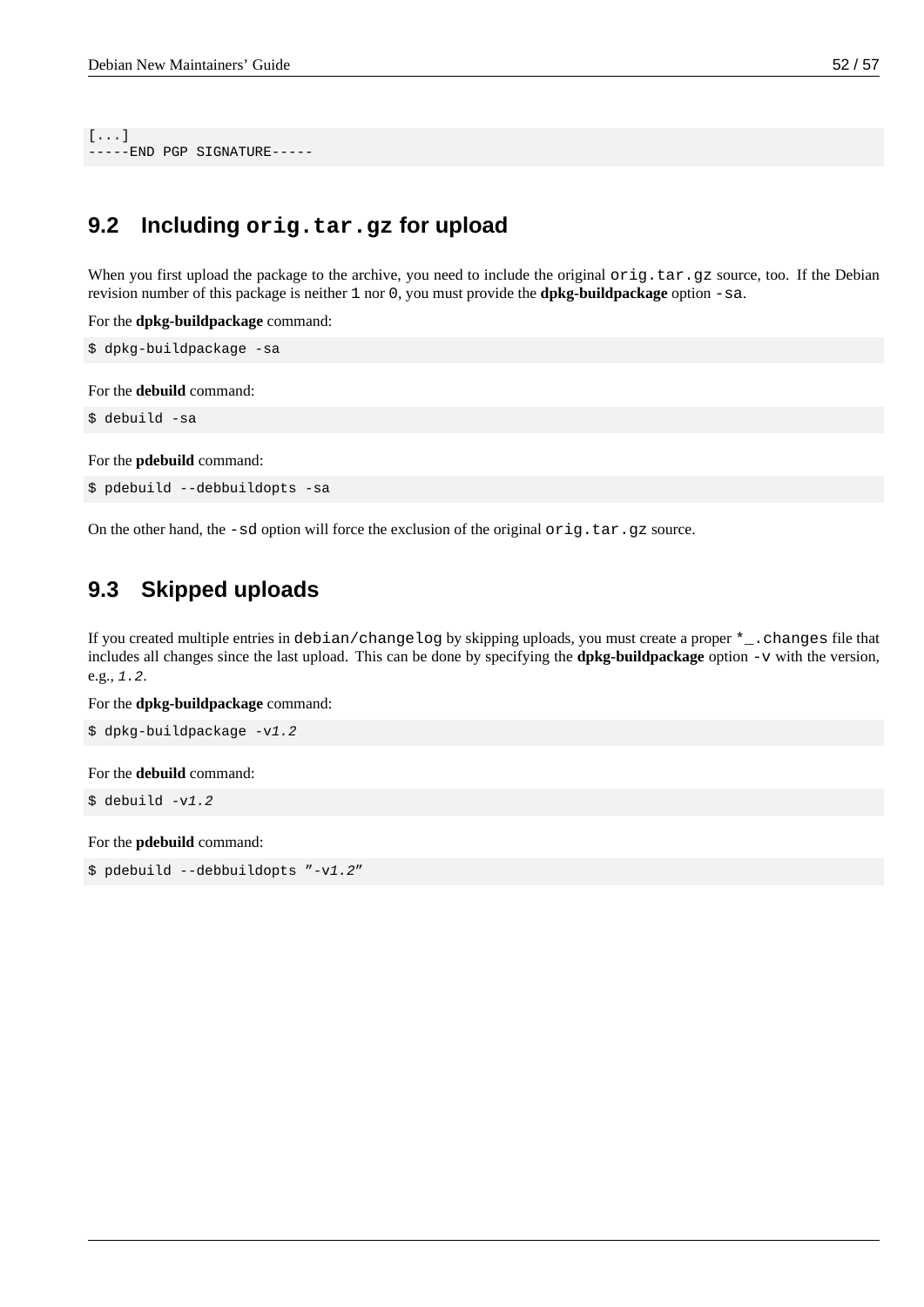# <span id="page-58-0"></span>**Appendix A**

# **Advanced packaging**

Here are some hints and pointers for advanced packaging topics that you are most likely to deal with. You are strongly advised to read all the references suggested here.

You may need to manually edit the packaging template files generated by the **dh\_make** command to address topics covered in this chapter. The newer **debmake** command should address these topics better.

### **A.1 Shared libraries**

<span id="page-58-1"></span>Before packaging shared libraries, you should read the following primary references in detail:

- Debian Policy Manual, 8 "Shared libraries" (http://www.debian.org/doc/debian-policy/ch-sharedlibs.html)
- Debian Policy Manual, [9.1.1 "F](http://en.wikipedia.org/wiki/Library_(computing))ile System Structure" (http://www.debian.org/doc/debian-policy/ch-opersys.html#s-fhs)
- [Debian Policy Manual, 10.2 "Libraries"](http://www.debian.org/doc/debian-policy/ch-sharedlibs.html) (htt[p://www.debian.org/doc/debian-policy/ch-files.html#s-librarie](http://www.debian.org/doc/debian-policy/ch-sharedlibs.html)s)

H[ere are some oversimplified hints for you to get starte](http://www.debian.org/doc/debian-policy/ch-opersys.html#s-fhs)d[:](http://www.debian.org/doc/debian-policy/ch-opersys.html#s-fhs)

- [Shared libraries are](http://www.debian.org/doc/debian-policy/ch-files.html#s-libraries) ELF object files cont[aining compiled code.](http://www.debian.org/doc/debian-policy/ch-files.html#s-libraries)
- Shared libraries are distributed as  $*$ . SO files. (Neither  $*$ . a files nor  $*$ . La files)
- Shared libraries are mainly used to share common codes among multiple executables with the **ld** mechanism.
- Shared libraries are [some](http://en.wikipedia.org/wiki/Executable_and_Linkable_Format)times used to provide multiple plugins to an executable with the **dlopen** mechanism.
- Shared libraries export symbols, which represent compiled objects such as variables, functions, and classes; and enable access to them from the linked executables.
- The SONAME of a shared library lib*foo*.so.*1*: objdump -p lib*foo*.so.*1* | grep SONAME <sup>1</sup>
- The SONAME of a sh[ared libra](http://en.wikipedia.org/wiki/Symbol_(programming))ry usually matches the library file name (but not always).
- The SONAME of shared libraries linked to */usr/bin/foo*: objdump -p */usr/bin/foo* | grep NEEDED <sup>2</sup>
- lib*foo1*[: the](http://en.wikipedia.org/wiki/Soname) library package for the shared library lib*foo*.so.1 with the SONAME ABI version 1.<sup>3</sup>
- The package maintainer scripts of the library package must call **ldconfig** under the specific circumstances to create the [n](#page-58-3)ecessary symbolic links for the SONAME.<sup>4</sup>

<sup>1</sup>Alternatively: readelf -d lib*foo*.so.*1* | grep SONAME

<sup>2</sup>Alternatively: readelf -d lib*foo*.so.*1* | grep NEEDED

<sup>3</sup>See Debian Policy Manual, 8.1 "Run-time shared libraries" (http://www.debian.org/doc/debian-policy/ch-sharedlibs.html#s-sharedlibs-runtime) .

<span id="page-58-4"></span><span id="page-58-3"></span><span id="page-58-2"></span><sup>4</sup>See Debian Policy Manual, 8.1.1 "ldc[on](#page-58-4)fig" (http://www.debian.org/doc/debian-policy/ch-sharedlibs.html#s-ldconfig) .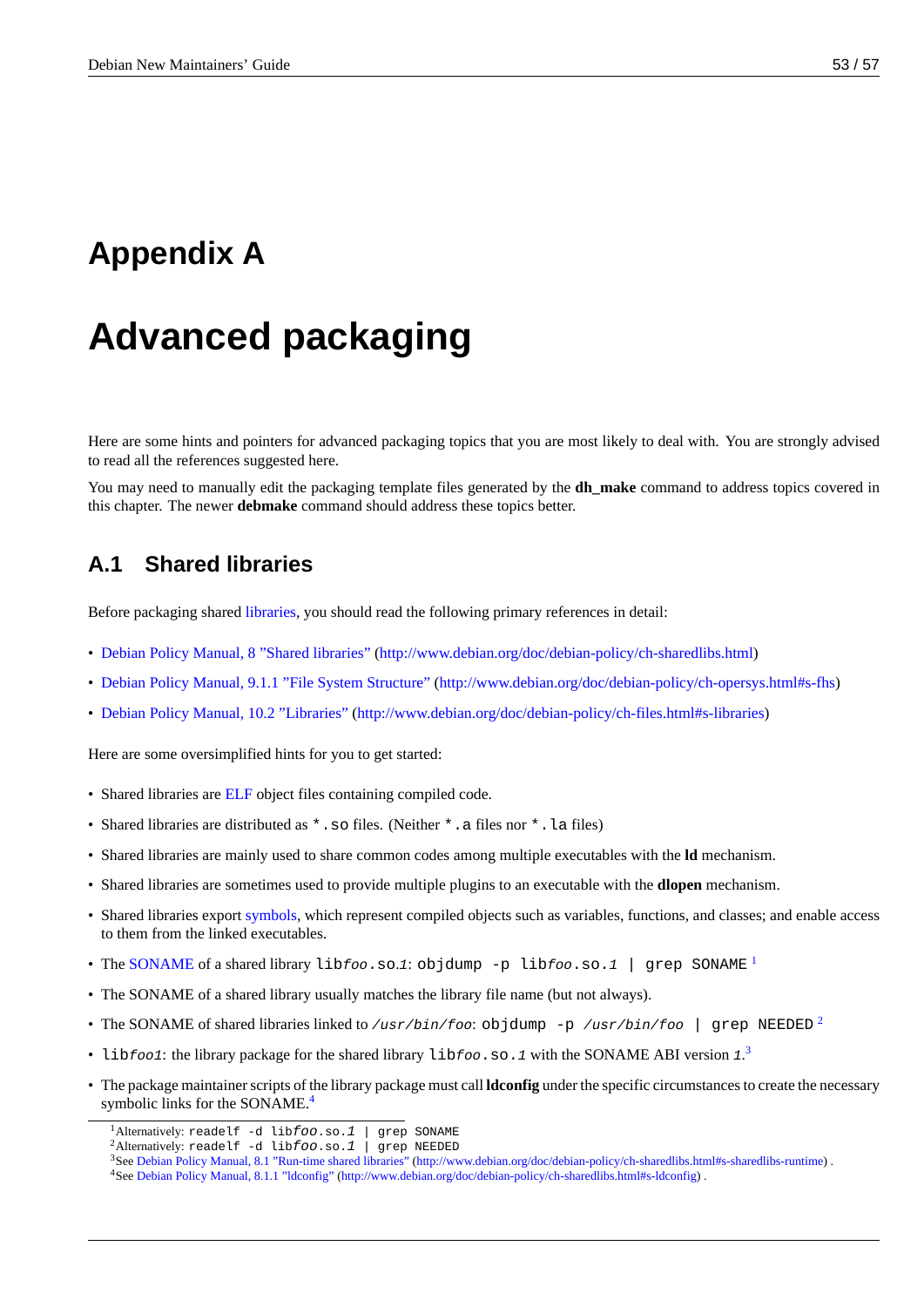- lib*foo1*-dbg: the debugging symbols package that contains the debugging symbols for the shared library package lib*foo1*.
- lib*foo*-dev: the development package that contains the header files etc. for the shared library lib*foo*.so.1.<sup>5</sup>
- Debian packages should not contain  $*$ . La Libtool archive files in general.<sup>6</sup>
- Debian packages should not use RPATH in general.<sup>7</sup>
- Although it is somewhat outdated and is only a secondary reference, Debian [L](#page-59-1)ibrary Packaging Guide (http://www.netfort.gr.jp/- ~dancer/column/libpkg-guide/libpkg-guide.html) may still be useful.

### **A.2 Managing [debian/](http://www.netfort.gr.jp/~dancer/column/libpkg-guide/libpkg-guide.html)***package***.symbols**

<span id="page-59-0"></span>When you package a shared library, you should create a debian/package.symbols file to manage the minimal version associated with each symbol for backward-compatible ABI changes under the same SONAME of the library for the same shared library package name.<sup>8</sup> You should read the following primary references in detail:

- Debian Policy Manual, 8.6.3 "The symbols system" (http://www.debian.org/doc/debian-policy/ch-sharedlibs.html#s-sharedlibssymbols)<sup>9</sup>
- dh\_makeshlibs(1)
- [dpkg-gensymbols\(1\)](http://www.debian.org/doc/debian-policy/ch-sharedlibs.html#s-sharedlibs-symbols)
- [dpkg-shl](http://www.debian.org/doc/debian-policy/ch-sharedlibs.html#s-sharedlibs-symbols)ibdeps(1)
- deb-symbols(5)

Here is a rough example of how to create the libfoo1 package from the upstream version 1.3 with the proper debian/ libfoo1.symbols file:

- Prepare the skeleton debianized source tree using the upstream libfoo-1.3.tar.gz file.
	- **–** If this is the first packaging of the libfoo1 package, create the debian/libfoo1.symbols file with empty content.
	- **–** If the previous upstream version 1.2 was packaged as the libfoo1 package with the proper debian/libfoo1.symbols in its source package, use it again.
	- **–** If the previous upstream version 1.2 was not packaged with debian/libfoo1.symbols, create it as the symbols file from all available binary packages of the same shared library package name containing the same SONAME of the library, for example, versions  $1 \ldotp 1$  -  $1$  and  $1 \ldotp 2$  -  $1 \ldotp ^{10}$

```
$ dpkg-deb -x libfoo1_1.1-1.deb libfoo1_1.1-1
$ dpkg-deb -x libfoo1_1.2-1.deb libfoo1_1.2-1
$ : > symbols
$ dpkg-gensymbols -v1.1 -plibfoo1 -Plibfoo1_1.1-1 -Osymbols
$ dpkg-gensymbols -v1.2 -plibfoo1 -Plibfoo1_1.2-1 -Osymbols
```
- 
- Make trial builds of the source tree with tools such as **debuild** and **pdebuild**. (If this fails due to missing symbols etc., there were some backward-incompatible ABI changes that require you to bump the shared library package name to something like libfoo1a and you should start over again.)

<sup>&</sup>lt;sup>5</sup>See Debian Policy Manual, 8.3 "Static libraries" (http://www.debian.org/doc/debian-policy/ch-sharedlibs.html#s-sharedlibs-static) and Debian Policy Manual, 8.4 "Development files" (http://www.debian.org/doc/debian-policy/ch-sharedlibs.html#s-sharedlibs-dev).

<sup>6</sup>See Debian wiki ReleaseGoals/LAFileRemoval (http://wiki.debian.org/ReleaseGoals/LAFileRemoval) .

<sup>7</sup>See Debian wiki RpathIssue (http://wiki.debian.org/RpathIssue) .

<sup>&</sup>lt;sup>8</sup>Backward-incompatible ABI changes normally require you to update the SONAME of the library and the shared library package name to new ones.

<sup>9</sup>For [C++ libraries and other cases where tra](http://www.debian.org/doc/debian-policy/ch-sharedlibs.html#s-sharedlibs-static)c[king individual symbols is too difficult, follow](http://www.debian.org/doc/debian-policy/ch-sharedlibs.html#s-sharedlibs-static) Debian Policy Manual, 8.6.4 "[The shlibs system"](http://www.debian.org/doc/debian-policy/ch-sharedlibs.html#s-sharedlibs-dev) [\(http://www.debian.org/doc/debian-policy/ch-sharedlibs.html#s-sharedlibs-shlibdeps\) , instead.](http://www.debian.org/doc/debian-policy/ch-sharedlibs.html#s-sharedlibs-dev)

<span id="page-59-3"></span><span id="page-59-2"></span><span id="page-59-1"></span><sup>&</sup>lt;sup>10</sup>All [previous versions of Debian packages are av](http://wiki.debian.org/ReleaseGoals/LAFileRemoval)ailable at [http://snapshot.debian.org/](http://wiki.debian.org/ReleaseGoals/LAFileRemoval) (http://snapshot.debian.org/) . The Debian revision is dropped from the versio[n to make it easier to backport the package:](http://wiki.debian.org/RpathIssue)  $1.1 \leq 1.1 - 1 - b$  po  $70 + 1 \leq 1.1 - 1$  and  $1.2 \leq 1.2 - 1 - b$  po  $70 + 1 \leq 1.2 - 1$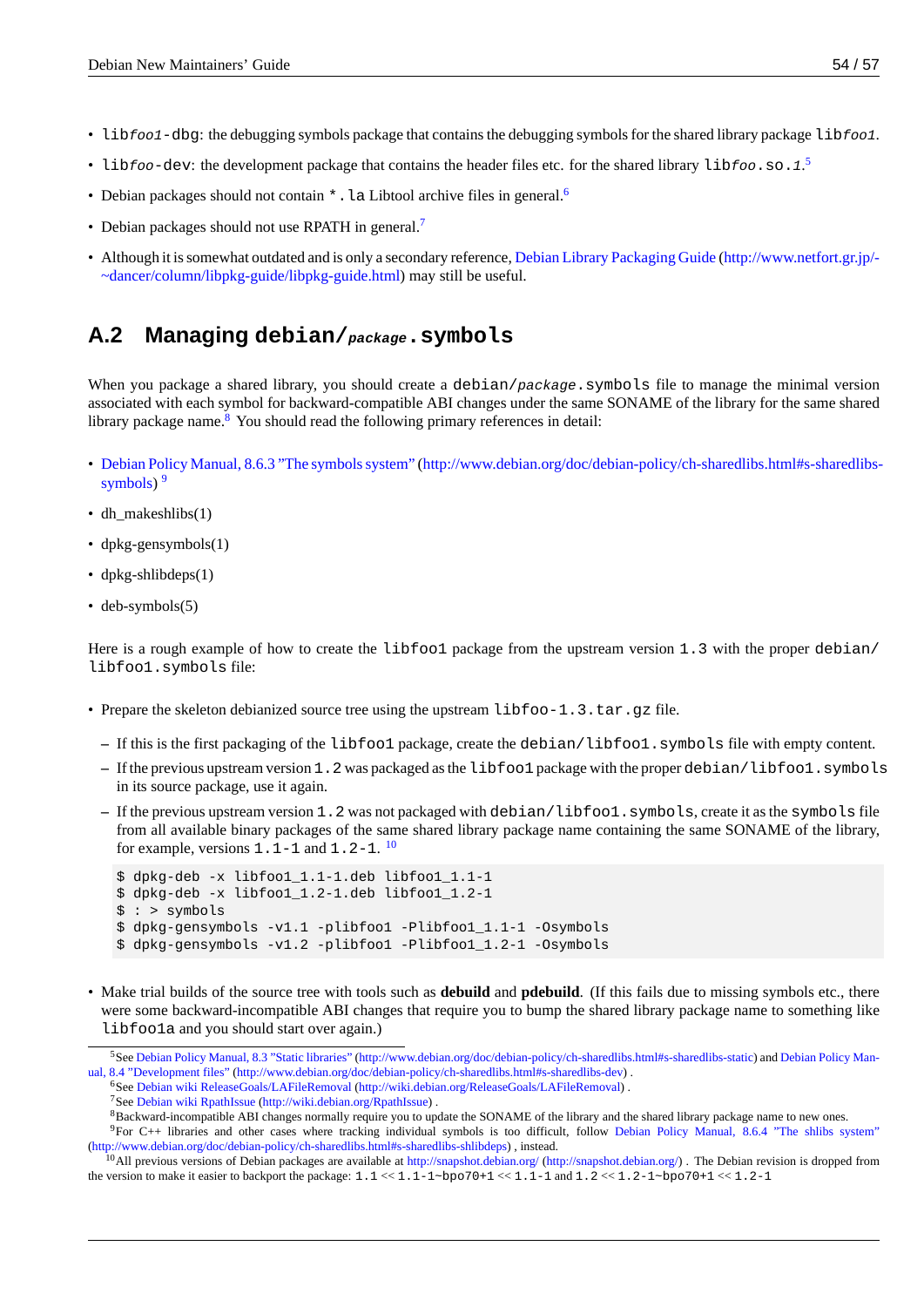```
$ cd libfoo-1.3
$ debuild
...
dpkg-gensymbols: warning: some new symbols appeared in the symbols file: ...
see diff output below
--- debian/libfoo1.symbols (libfoo1_1.3-1_amd64)
+++ dpkg-gensymbolsFE5gzx 2012-11-11 02:24:53.609667389 +0900
@@ -127,6 +127,7 @@
 foo_get_name@Base 1.1
 foo_get_longname@Base 1.2
 foo_get_type@Base 1.1
+ foo_get_longtype@Base 1.3-1
 foo_get_symbol@Base 1.1
 foo_get_rank@Base 1.1
 foo_new@Base 1.1
...
```
• If you see the diff printed by the **dpkg-gensymbols** as above, extract the proper updated symbols file from the generated binary package of the shared library. <sup>11</sup>

```
$ cd ..
$ dpkg-deb -R libfoo1_1.3_amd64.deb libfoo1-tmp
$ sed -e 's/1\13-1/1\13/' libfoot-tmp/DEBIAN/symbols \>libfoo-1.3/debian/libfoo1.symbols
```
• Build release packages with tools such as **debuild** and **pdebuild**.

```
$ cd libfoo-1.3
$ debuild -- clean
$ debuild
...
```
In addition to the above examples, we need to check the ABI compatibility further and bump versions for some symbols manually as needed.  $12$ 

Although it is only a secondary reference, Debian wiki UsingSymbolsFiles (http://wiki.debian.org/UsingSymbolsFiles) and its linked web pages may be useful.

### **A.3 Multiarch**

The multiarch feature introduced to Debian wheezy integrates support for cross-architecture installation of binary packages (particularly i386<->amd64, but also other combinations) in dpkg and apt. You should read the following references in detail:

- Ubuntu wiki MultiarchSpec (https://wiki.ubuntu.com/MultiarchSpec) (upstream)
- Debian wiki Multiarch/Implementation (http://wiki.debian.org/Multiarch/Implementation) (Debian situation)

It [uses the triplet such as](https://wiki.ubuntu.com/MultiarchSpec)  $i386$ -linux-qnu and x86 64-linux-qnu for the install path of shared libraries. The actual triplet path is dynamically set into the  $$(DEB_HOST_MULTIARCH)$  variable using the dpkg-architecture(1) command for each bi[nary package build. For example, the pa](http://wiki.debian.org/Multiarch/Implementation)t[h to install multiarch libraries are changed as foll](http://wiki.debian.org/Multiarch/Implementation)ows: $13$ 

<sup>&</sup>lt;sup>11</sup>The Debian revision is dropped from the version to make it easier to backport the package:  $1.3 < 1.3 < 1$  hpo[70+](#page-60-1)1 << 1.3-1

<sup>&</sup>lt;sup>12</sup>See Debian Policy Manual, 8.6.2 "Shared library ABI changes" (http://www.debian.org/doc/debian-policy/ch-sharedlibs.html#s-sharedlibs-updates) .

<span id="page-60-1"></span><span id="page-60-0"></span> $13$ Old special purpose library paths such as  $\lambda$ lib32 $\lambda$  and  $\lambda$ lib64 $\lambda$  are not used anymore.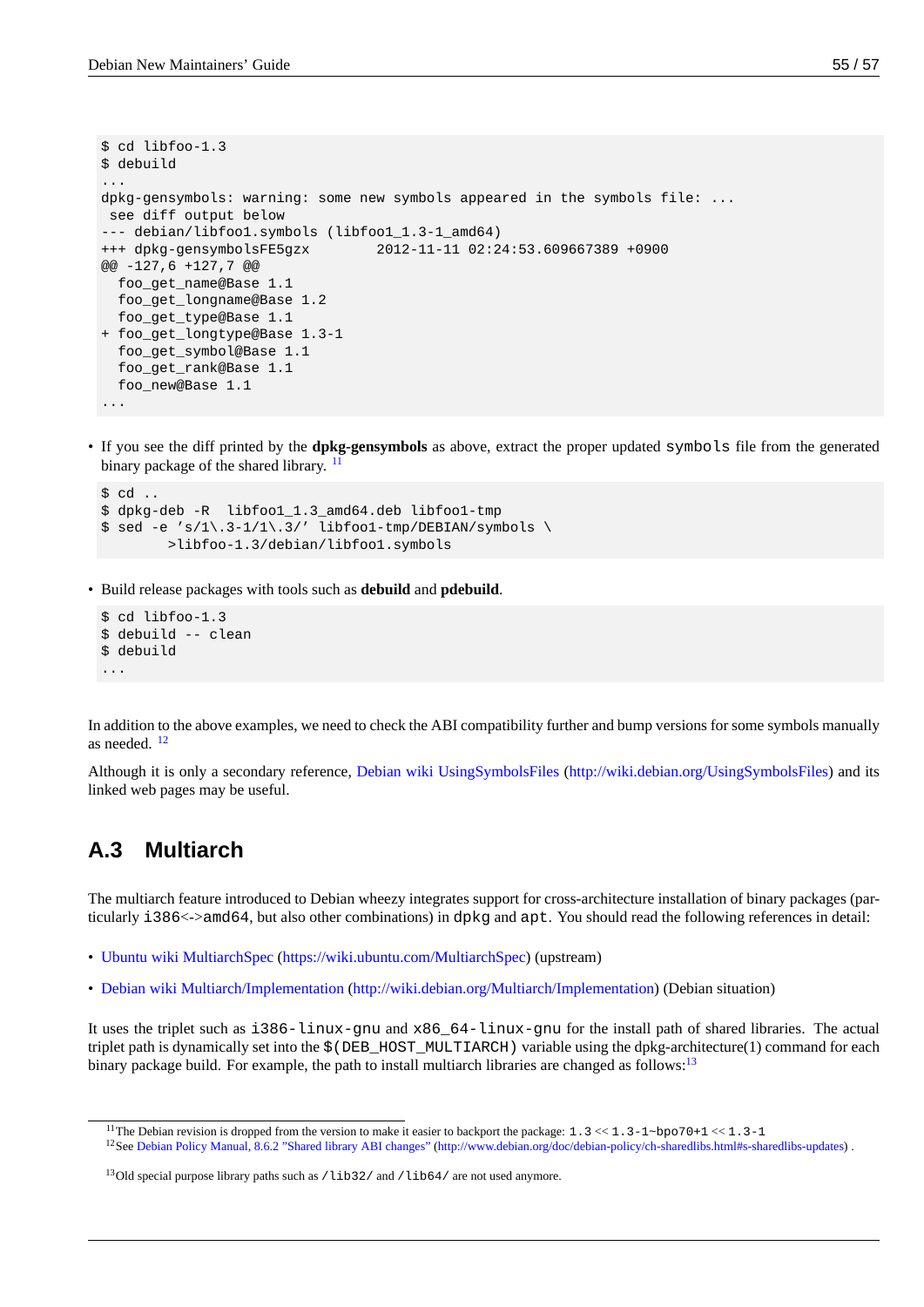| Old path  | i386 multiarch path      | amd64 multiarch path       |
|-----------|--------------------------|----------------------------|
| /lib/     | /lib/i386-linux-gnu/     | //lib/x86_64-linux-gnu/    |
| /usr/lib/ | /usr/lib/i386-linux-gnu/ | /usr/lib/x86_64-linux-gnu/ |

Here are some typical multiarch package split scenario examples for the following:

- a library source lib*foo*-1.tar.gz
- a tool source *bar* 1. tar.gz written in a compiled language
- a tool source *baz* 1.tar.gz written in an interpreted language

| Package               | Architecture: | <b>Multi-Arch:</b> | Package content                                      |
|-----------------------|---------------|--------------------|------------------------------------------------------|
| libfoo1               | any           | same               | the shared library, co-installable                   |
| libfoo1-dbg           | any           | same               | the shared library debug symbols, co-installable     |
| lib <i>foo-</i> dev   | any           | same               | the shared library header files etc., co-installable |
| lib <i>foo-</i> tools | any           | foreign            | the run-time support programs, not co-installable    |
| lib <i>foo-</i> doc   | all           | foreign            | the shared library documentation files               |
| bar                   | any           | foreign            | the compiled program files, not co-installable       |
| $bar$ -doc            | all           | foreign            | the documentation files for the program              |
| baz                   | all           | foreign            | the interpreted program files                        |

Please note that the development package should contain a symlink for the associated shared library **without a version number**. E.g.: /usr/lib/x86\_64-linux-gnu/libfoo.so -> libfoo.so.1

# **A.4 Building a shared library package**

You can build a Debian library package enabling multiarch support using dh(1) as follows:

- Update debian/control.
	- **–** Add Build-Depends: debhelper (>=10) for the source package section.
	- **–** Add Pre-Depends: \${misc:Pre-Depends} for each shared library binary package.
	- **–** Add Multi-Arch: stanza for each binary package section.
- Set debian/compat to "10".
- Adjust the path from the normal /usr/lib/ to the multiarch /usr/lib/\$(DEB\_HOST\_MULTIARCH)/ for all packaging scripts.
	- **–** Call DEB\_HOST\_MULTIARCH ?= \$(shell dpkg-architecture -qDEB\_HOST\_MULTIARCH) in debian/rules to set the DEB\_HOST\_MULTIARCH variable first.
	- **–** Replace /usr/lib/ with /usr/lib/\$(DEB\_HOST\_MULTIARCH)/ in debian/rules.
	- **–** If ./configure is used in part of the override\_dh\_auto\_configure target in debian/rules, make sure to replace it with <code>dh\_auto\_configure -- . $^{14}$ </code>
	- **–** Replace all occurrences of /usr/lib/ with /usr/lib/\*/ in debian/*foo*.install files.
	- **–** Generate files like debian/*foo*.links from debian/*foo*.links.in dynamically by adding a script to the override\_dh\_auto\_configure target in debian/rules.

<sup>&</sup>lt;sup>14</sup>Alternatively, you can add --libdir=\\$\${prefix}/lib/\$(DEB\_HOST\_MULTIARCH) and --libexecdir=\\$\${prefix}/lib/\$(DEB\_HOST\_MULTIA arguments to ./configure. Please note that --libexecdir specifies the default path to install executable programs run by other programs rather than by users. Its Autotools default is /usr/libexec/ but its Debian default is /usr/lib/.